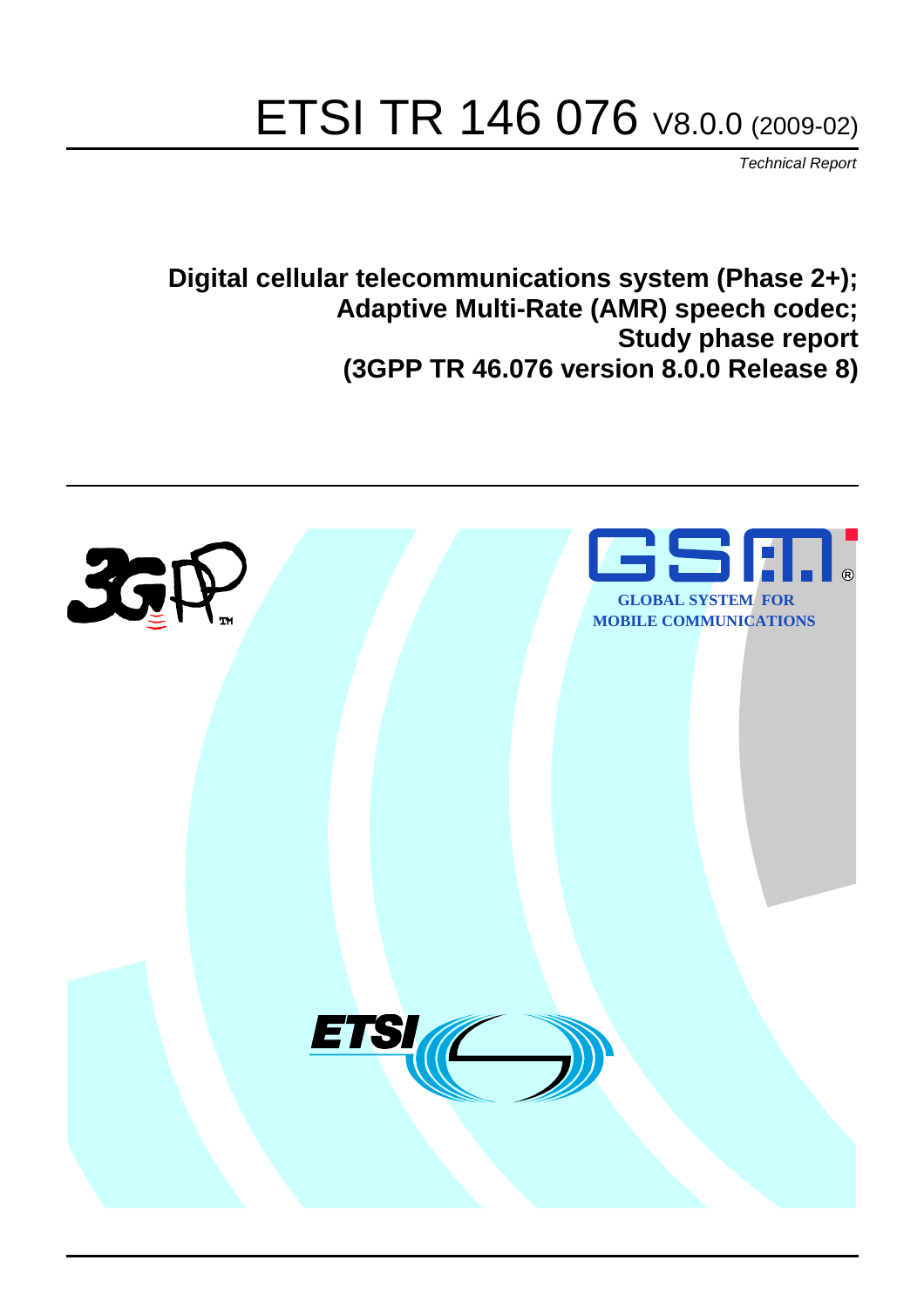Reference RTR/TSGS-0446076v800

> Keywords GSM

### *ETSI*

#### 650 Route des Lucioles F-06921 Sophia Antipolis Cedex - FRANCE

Tel.: +33 4 92 94 42 00 Fax: +33 4 93 65 47 16

Siret N° 348 623 562 00017 - NAF 742 C Association à but non lucratif enregistrée à la Sous-Préfecture de Grasse (06) N° 7803/88

#### *Important notice*

Individual copies of the present document can be downloaded from: [http://www.etsi.org](http://www.etsi.org/)

The present document may be made available in more than one electronic version or in print. In any case of existing or perceived difference in contents between such versions, the reference version is the Portable Document Format (PDF). In case of dispute, the reference shall be the printing on ETSI printers of the PDF version kept on a specific network drive within ETSI Secretariat.

Users of the present document should be aware that the document may be subject to revision or change of status. Information on the current status of this and other ETSI documents is available at <http://portal.etsi.org/tb/status/status.asp>

If you find errors in the present document, please send your comment to one of the following services: [http://portal.etsi.org/chaircor/ETSI\\_support.asp](http://portal.etsi.org/chaircor/ETSI_support.asp)

#### *Copyright Notification*

No part may be reproduced except as authorized by written permission. The copyright and the foregoing restriction extend to reproduction in all media.

> © European Telecommunications Standards Institute 2009. All rights reserved.

**DECT**TM, **PLUGTESTS**TM, **UMTS**TM, **TIPHON**TM, the TIPHON logo and the ETSI logo are Trade Marks of ETSI registered for the benefit of its Members.

**3GPP**TM is a Trade Mark of ETSI registered for the benefit of its Members and of the 3GPP Organizational Partners. **LTE**™ is a Trade Mark of ETSI currently being registered

for the benefit of its Members and of the 3GPP Organizational Partners.

**GSM**® and the GSM logo are Trade Marks registered and owned by the GSM Association.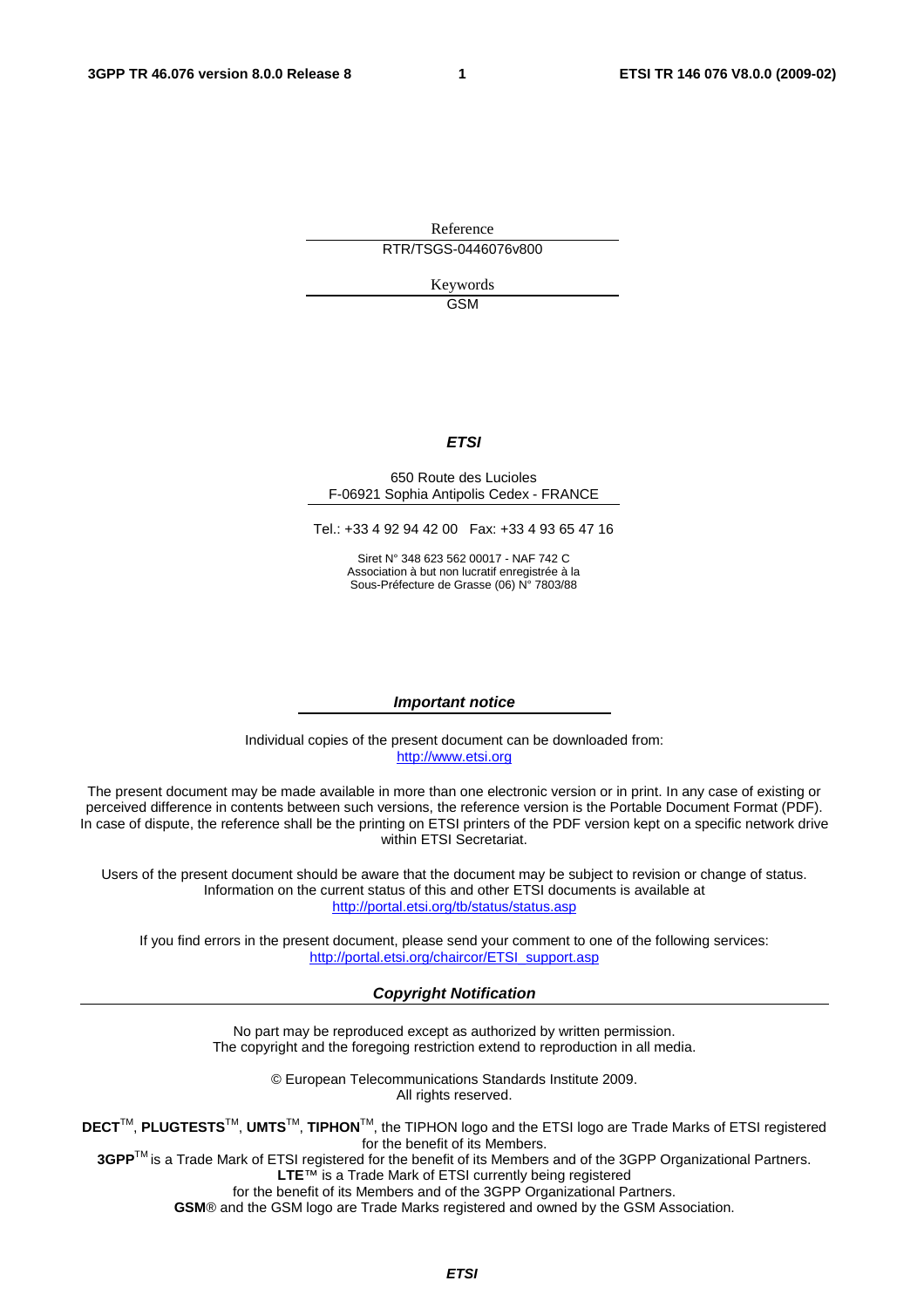## Intellectual Property Rights

IPRs essential or potentially essential to the present document may have been declared to ETSI. The information pertaining to these essential IPRs, if any, is publicly available for **ETSI members and non-members**, and can be found in ETSI SR 000 314: *"Intellectual Property Rights (IPRs); Essential, or potentially Essential, IPRs notified to ETSI in respect of ETSI standards"*, which is available from the ETSI Secretariat. Latest updates are available on the ETSI Web server ([http://webapp.etsi.org/IPR/home.asp\)](http://webapp.etsi.org/IPR/home.asp).

Pursuant to the ETSI IPR Policy, no investigation, including IPR searches, has been carried out by ETSI. No guarantee can be given as to the existence of other IPRs not referenced in ETSI SR 000 314 (or the updates on the ETSI Web server) which are, or may be, or may become, essential to the present document.

## Foreword

This Technical Report (TR) has been produced by ETSI 3rd Generation Partnership Project (3GPP).

The present document may refer to technical specifications or reports using their 3GPP identities, UMTS identities or GSM identities. These should be interpreted as being references to the corresponding ETSI deliverables.

The cross reference between GSM, UMTS, 3GPP and ETSI identities can be found under [http://webapp.etsi.org/key/queryform.asp.](http://webapp.etsi.org/key/queryform.asp)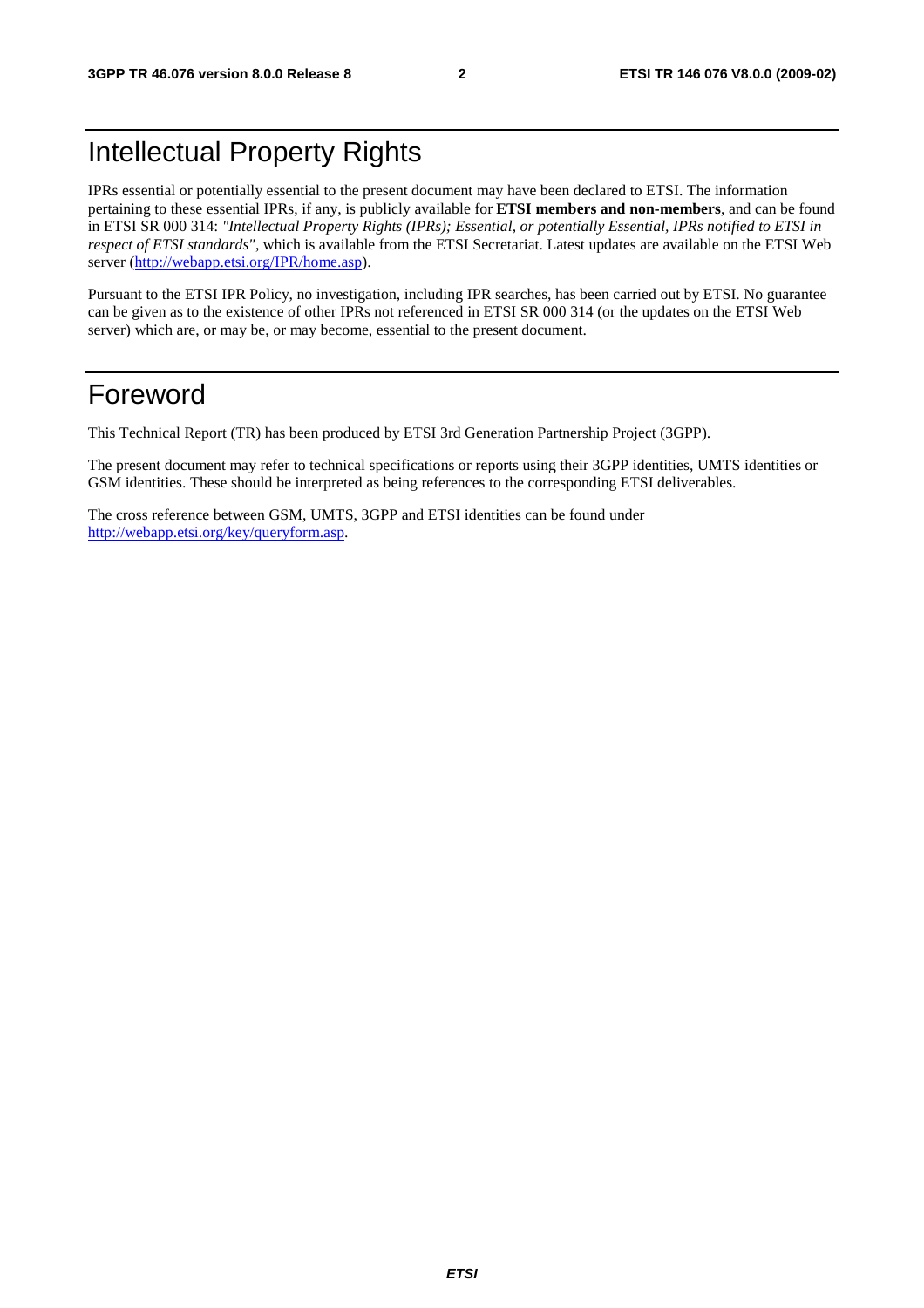#### $\mathbf{3}$

## Contents

|                                  | Risk areas 7 |  |
|----------------------------------|--------------|--|
| $\theta$                         |              |  |
| 1                                |              |  |
| $\overline{2}$                   |              |  |
| 3<br>3.1<br>3.2                  |              |  |
| $\overline{4}$                   |              |  |
| 5<br>5.1<br>5.2<br>5.3<br>5.4    |              |  |
| 5.4.1<br>5.4.2                   |              |  |
| 5.5<br>5.6<br>5.7<br>5.8         |              |  |
| 6                                |              |  |
| 6.1<br>6.1.1<br>6.1.2<br>6.1.3   |              |  |
| 6.1.4<br>6.2                     |              |  |
| 6.2.1<br>6.2.2<br>6.2.3<br>6.2.4 |              |  |
| 6.2.5<br>6.2.6<br>6.3<br>6.3.1   |              |  |
| 6.3.2<br>6.3.3<br>6.3.4          |              |  |
| 6.3.5<br>6.3.6<br>6.4<br>6.4.1   |              |  |
| 6.4.2                            |              |  |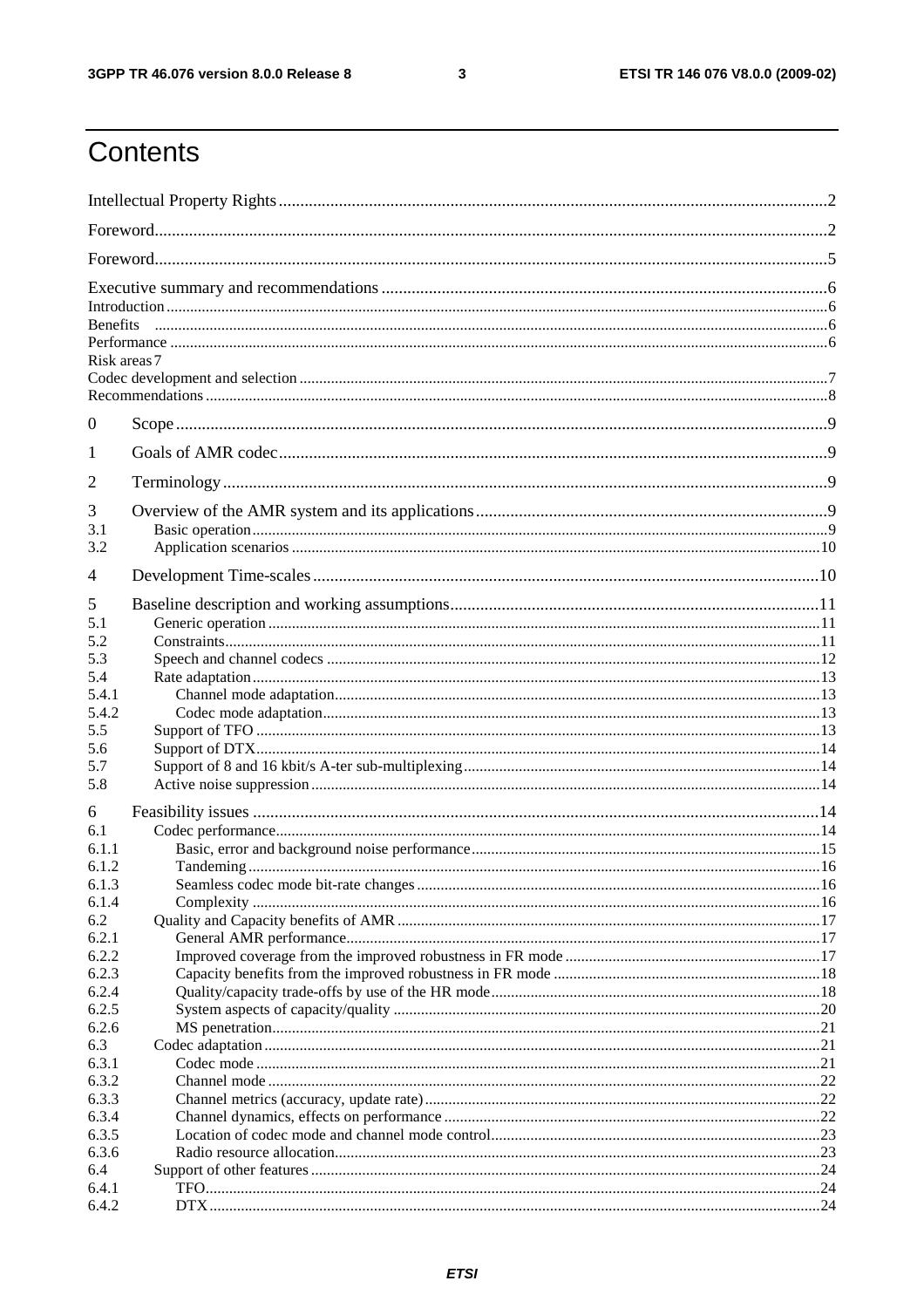$\overline{\mathbf{4}}$ 

| 6.4.3           |  |  |
|-----------------|--|--|
| 6.4.4<br>6.4.5  |  |  |
| 6.5             |  |  |
| $\tau$          |  |  |
|                 |  |  |
| 8               |  |  |
| 9               |  |  |
| 9.1             |  |  |
| 9.2             |  |  |
| 9.3             |  |  |
| 9.4<br>9.5      |  |  |
|                 |  |  |
| 10              |  |  |
| 11              |  |  |
| Annex A:        |  |  |
| <b>Annex B:</b> |  |  |
| Annex C:        |  |  |
| C.1             |  |  |
| C.2             |  |  |
| <b>Annex D:</b> |  |  |
|                 |  |  |
| D.1             |  |  |
| D.2             |  |  |
| <b>Annex E:</b> |  |  |
| <b>Annex F:</b> |  |  |
| <b>Annex G:</b> |  |  |
| Annex H:        |  |  |
|                 |  |  |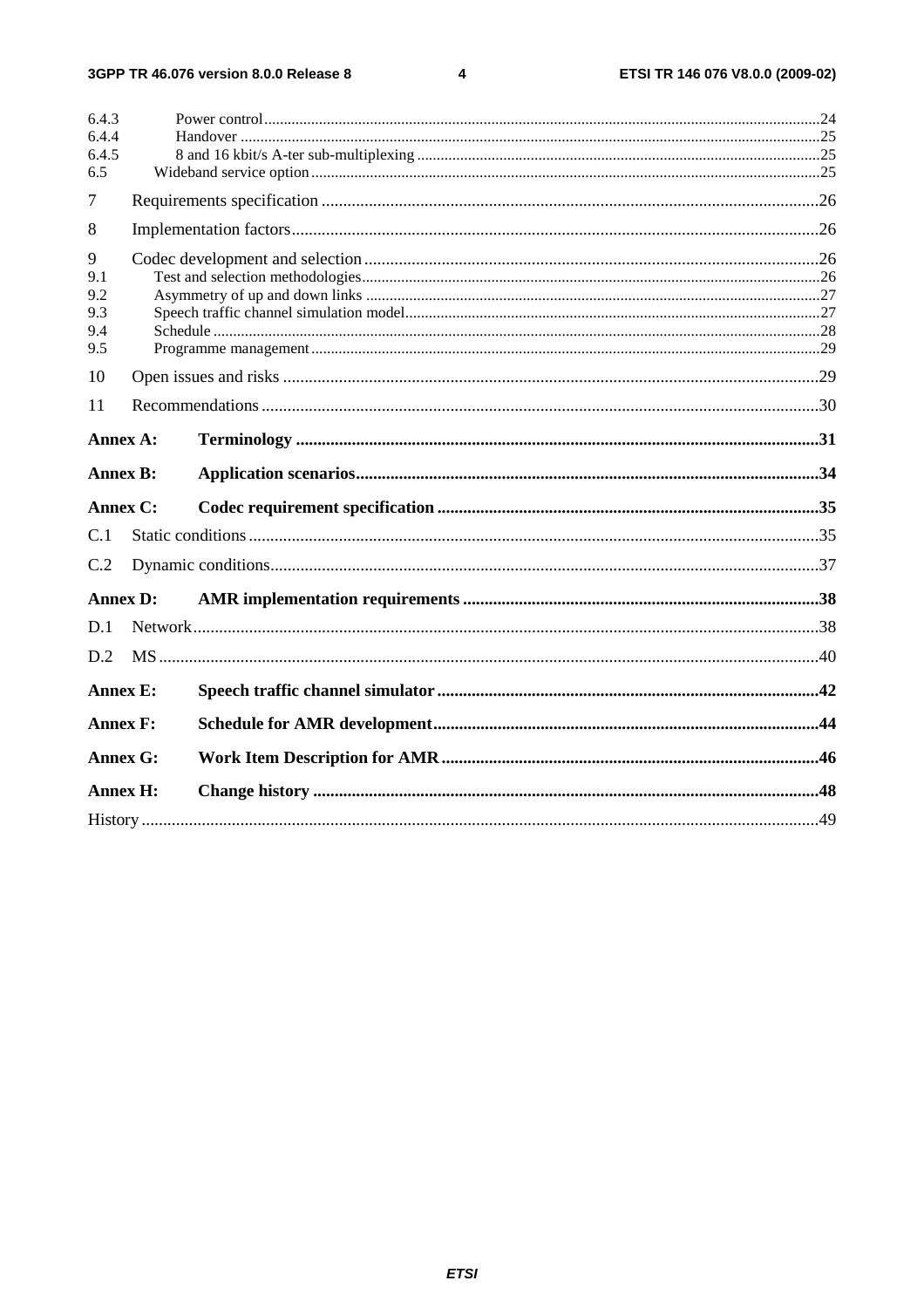## Foreword

This Technical Specification has been produced by the 3<sup>rd</sup> Generation Partnership Project (3GPP).

The present technical report contains the GSM Adaptive Multi-Rate (AMR) speech codec Study Phase Report.

The contents of the present document are subject to continuing work within the TSG and may change following formal TSG approval. Should the TSG modify the contents of the present document, it will be re-released by the TSG with an identifying change of release date and an increase in version number as follows:

Version x.y.z

where:

- x the first digit:
	- 1 presented to TSG for information;
	- 2 presented to TSG for approval;
	- 3 or greater indicates TSG approved document under change control.
- y the second digit is incremented for all changes of substance, i.e. technical enhancements, corrections, updates, etc.
- z the third digit is incremented when editorial only changes have been incorporated in the document.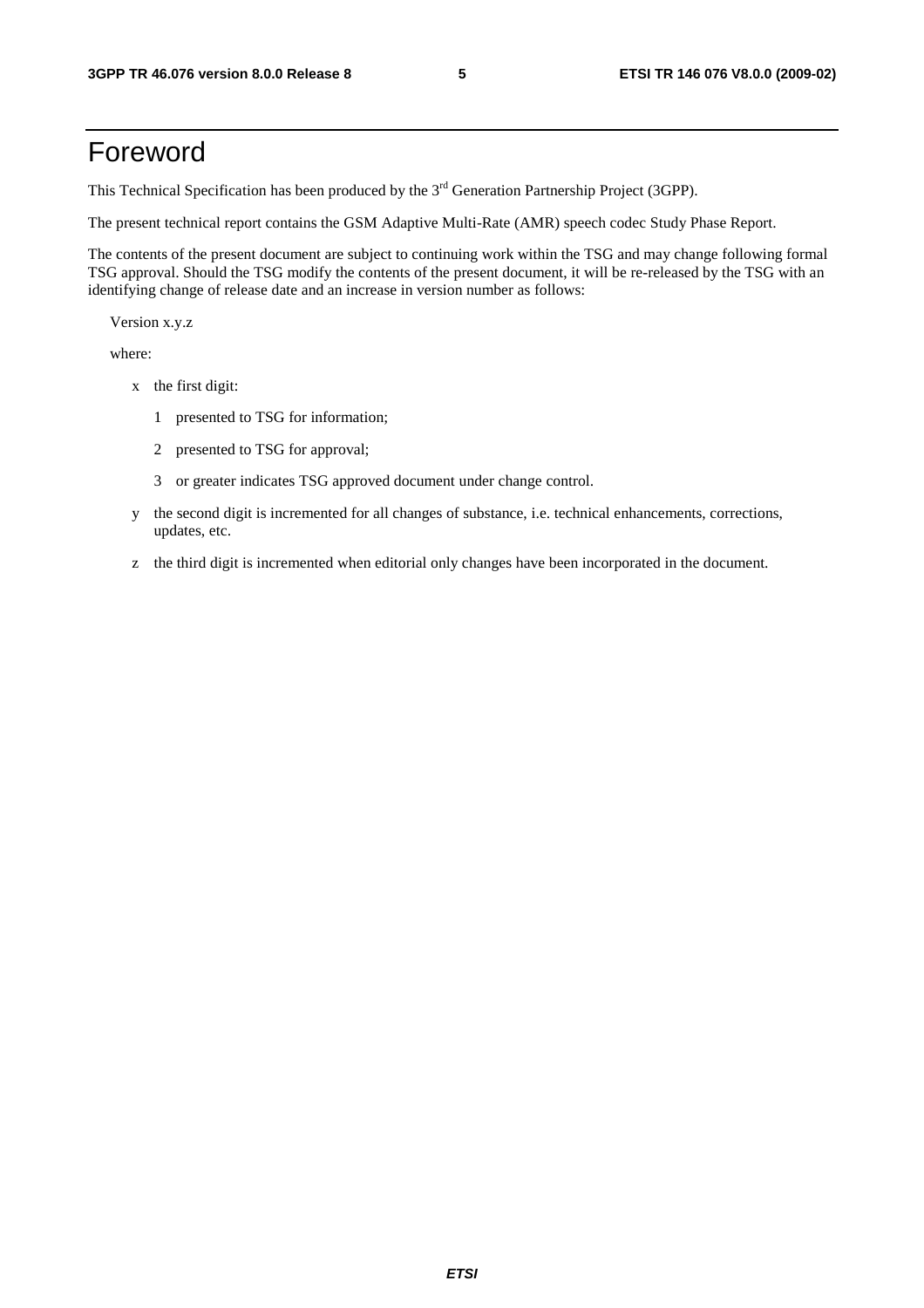## Executive summary and recommendations

## Introduction

As tasked by SMG in October 1996, SMG11 and SMG2 have conducted a study into the feasibility of the AMR codec concept. The study not only addressed technical feasibility but also the benefits of AMR in realistic applications, the development plan, time-scales and the resources needed to take the AMR codec and associated network support to completion of the standards.

## **Benefits**

Unlike previous GSM speech codecs which operate at a fixed rate with a fixed level of error protection, the AMR system adapts to local radio channel and traffic conditions and selects the optimum channel (half- or full- rate) and codec mode (speech and channel bit rates) to deliver the best combination of speech quality and capacity. This flexibility provides a number of important benefits:

- improved speech quality in both half-rate and full-rate modes by means of codec mode adaptation i.e. varying the balance between speech and channel coding for the same gross bit-rate;
- ability to trade speech quality and capacity smoothly and flexibly by a combination of channel and codec mode adaptation; this can be controlled by the network operator on a cell by cell basis;
- improved robustness to channel errors under marginal radio signal conditions in full-rate mode. This increased robustness to errors and hence to interference may instead be used to increase capacity by operating a tighter frequency re-use pattern;
- ability to tailor AMR operation to meet the many different needs of operators;
- potential for improved handover and power control resulting from additional signaling transmitted rapidly inband.

To investigate the feasibility of realizing these benefits, a wide-ranging study has been carried out. This has considered not only speech and channel codec performance, but perhaps more critically, channel and codec mode adaptation, the associated signaling and the operation of AMR in realistic radio environments. The one-year timeframe allowed for the Study Phase has prevented a thorough assessment of all aspects. However, it has been possible to assess expected performance (quality and capacity) and to identify and assess the risks of the critical areas from a feasibility perspective.

## Performance

The performance benefits have been estimated for some of the main applications of AMR, assuming certain system assumptions such as frequency hopping and making a number of simplifications:

- in full-rate mode only, the robustness to high error levels is substantially increased such that the quality level of EFR at a C/I of 10dB is extended down to a C/I of 4 dB, measured at the input to the channel equalizer. This will give coverage in-fill advantages in areas of marginal radio coverage. This equates to an improvement of sensitivity of between 4 dB and 6 dB depending on the robustness of the signaling channels;
- quality and capacity can be traded against each other in a controlled manner. Using as a reference an EFR/HR combination with a conventional resource allocation, for the same capacity improvement, AMR will give an *average* quality *improvement* corresponding to about 70 % of the difference between FR and EFR. This improvement is relatively insensitive to C/I.

It has also been estimated that for a capacity improvement of about 30 % (relative to FR only), 80 % of calls would have G.728 quality of better, i.e. "wireline" quality. This tradeoff between % capacity improvement and % of mobiles having wireline quality is sensitive to the local C/I distributions. These have proved to be difficult to estimate reliably. Other individual estimates have shown more optimistic results and the figures quoted probably represent the lower end of the range.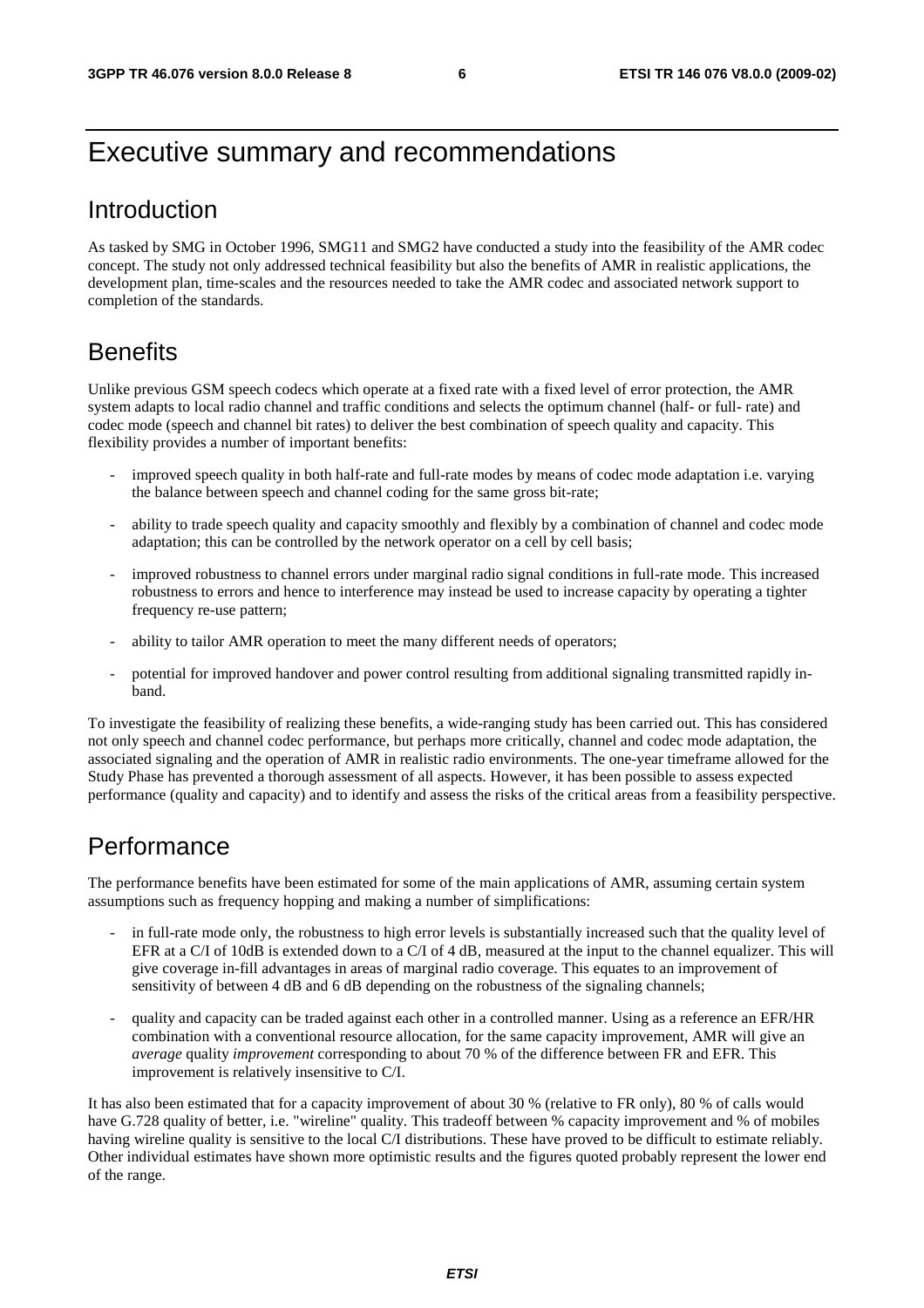- In half-rate mode only which gives the maximum capacity advantage (in excess of 100 % as for normal halfrate), quality improvements are also given (deriving from codec mode adaptation) especially in background noise conditions and at low errors. Under these conditions, the quality level will be at least as good as that of FR.
- The increased resilience channel errors in full-rate mode may allow a tighter frequency re-use giving capacity improvements estimated at up to 30 %, but at the expense of lower speech quality. However, it is unclear at present how terminals without AMR e.g. with FR or EFR codecs or data terminals should be handled, as they do not have the improved resilience to errors and the speech quality would be degraded. This application requires further study.

### Risk areas

The main performance limitations and technical risk areas have been identified as follows:

- codec performance: to achieve the wireline quality benchmark of G.728 in HR mode, the C/I threshold had to be increased from 10 dB to about 18 dB. This will allow the speech quality target still to be achieved but at the expense of lower capacity gain. This is already reflected in the performance results above.
- background noise: the original performance objective in HR mode was G.728 is better than EFR. This is too demanding and was relaxed to "the better of GSM-FR or G.729" quality for each type of background noise (vehicle, street, office). This still represents a substantial improvement over the existing HR codec.
- the difficulties of measuring C/I distributions representative of high capacity networks using other capacity enhancing techniques (e.g. power control, frequency hopping) has made it difficult to make accurate estimates of capacity and quality. Pessimistic forecasts have therefore been made to illustrate the lower limit. **Risk: medium.**
- channel and codec mode adaptation algorithms. These are crucial to the success of AMR operation and improvements to initial implementations will be possible to optimize performance for real network operating conditions. **Risk: medium.**
- channel quality metric. It is important that the estimate of the channel quality is sufficiently accurate to ensure that the optimum codec mode is selected. While some solutions have been considered, the feasibility of providing such an accurate metric remains a risk.

#### **Risk assessment by SMG2, high; by SMG11, medium.**

- TFO. Although some potential candidate TFO solutions for AMR have been identified, effective solutions will require significant development. **Risk to TFO: medium.**
- AMR system complexity. The AMR system is relatively complex and introduces new techniques. **Risk level: medium.**

At the conclusion of the Study Phase, there remain open design issues. However, working assumptions have been reached for most critical areas and other open issues can be resolved in due course without prejudice.

## Codec development and selection

It is recommended that the optimum AMR solution be selected from a number of candidate proposals. To promote integrated solutions with the greatest flexibility for innovative techniques, designers should submit complete solutions including not only the speech and channel codecs, but also the control and signaling system, subject to agreed constraints and working assumptions.

To test the codecs, in addition to traditional static testing for each mode of the codec, dynamic tests will be essential to evaluate performance under dynamically varying radio conditions. New test methodologies for dynamic testing will be needed, as well as new error patterns. These are in the process of being developed.

In response to the requirements declared by the MOU to SMG#20, the possibility of running with a schedule which would deliver the codec and signaling specifications in time for Release 1998 has been examined. However, so far a schedule has not been agreed by SMG11 and SMG2, which would meet Release 1998 deadlines. The feasibility of achieving Release 1998 is therefore unclear although it is evident that such a schedule would have to be very aggressive and high risk. Further urgent discussions are needed by the two committees to reach a conclusion.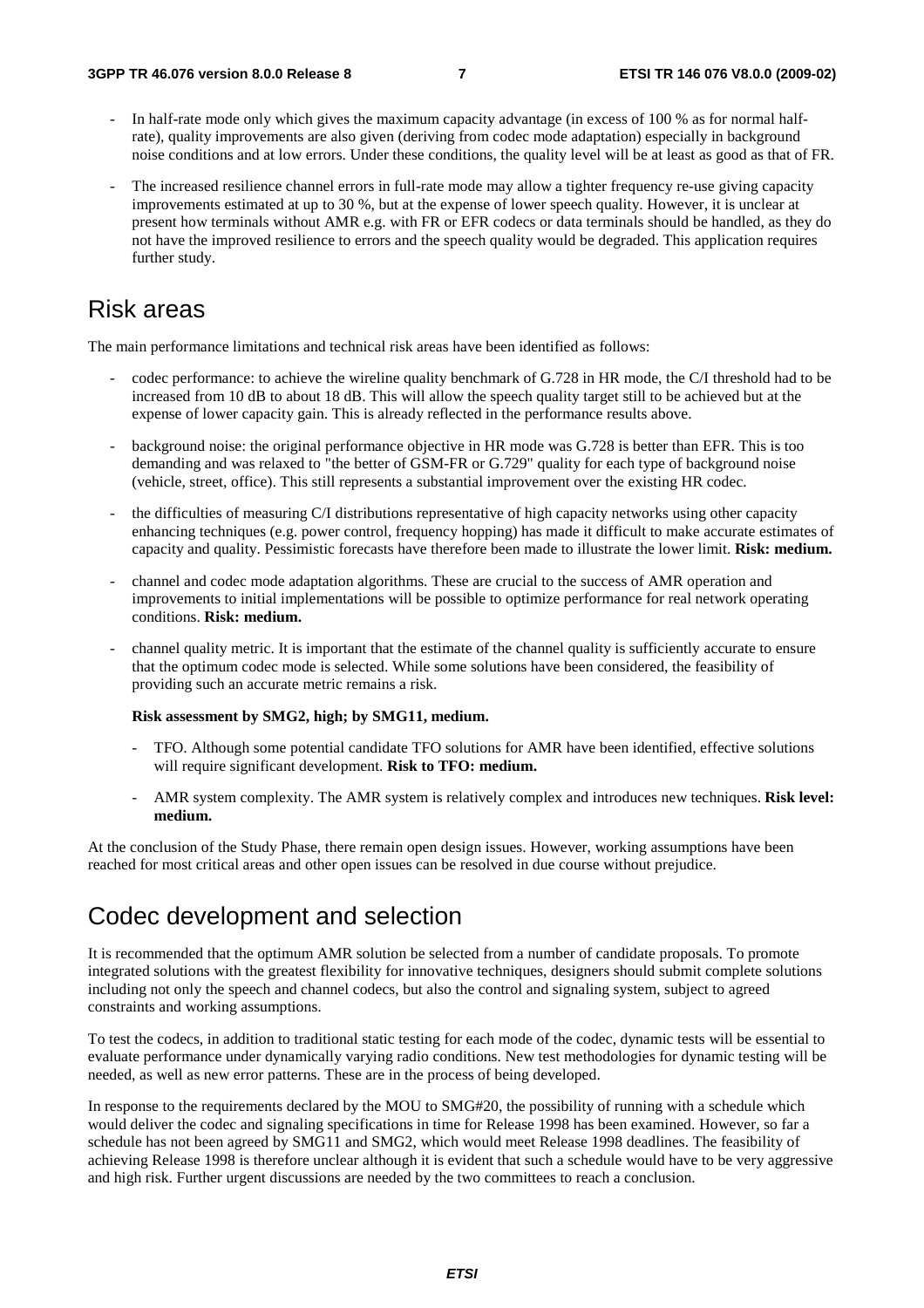For the formal codec testing, independent host and test laboratories will be needed. They will require funding estimated at 400 k ECU.

## Recommendations

On basis of the performance benefits and risks highlighted above, the following recommendations are submitted to SMG for approval:

- tnitiate a program to develop, test, select and specify AMR speech and channel codecs together with related features such as VAD, DTX and comfort noise generation. The associated control, signaling procedures and TFO should also be developed and specified;
- SMG11 and SMG2 should agree an acceptable and workable time-plan as soon as possible after SMG#23 with the priority of meeting Release 1998 deadlines;
- approve the performance requirement specification in annex C;
- SMG to secure funding of 400 kECU for the purposes of codec testing;
- approve Work Item Description (see annex G);
- decide whether to include wideband option on AMR (see separate Liaison Statement).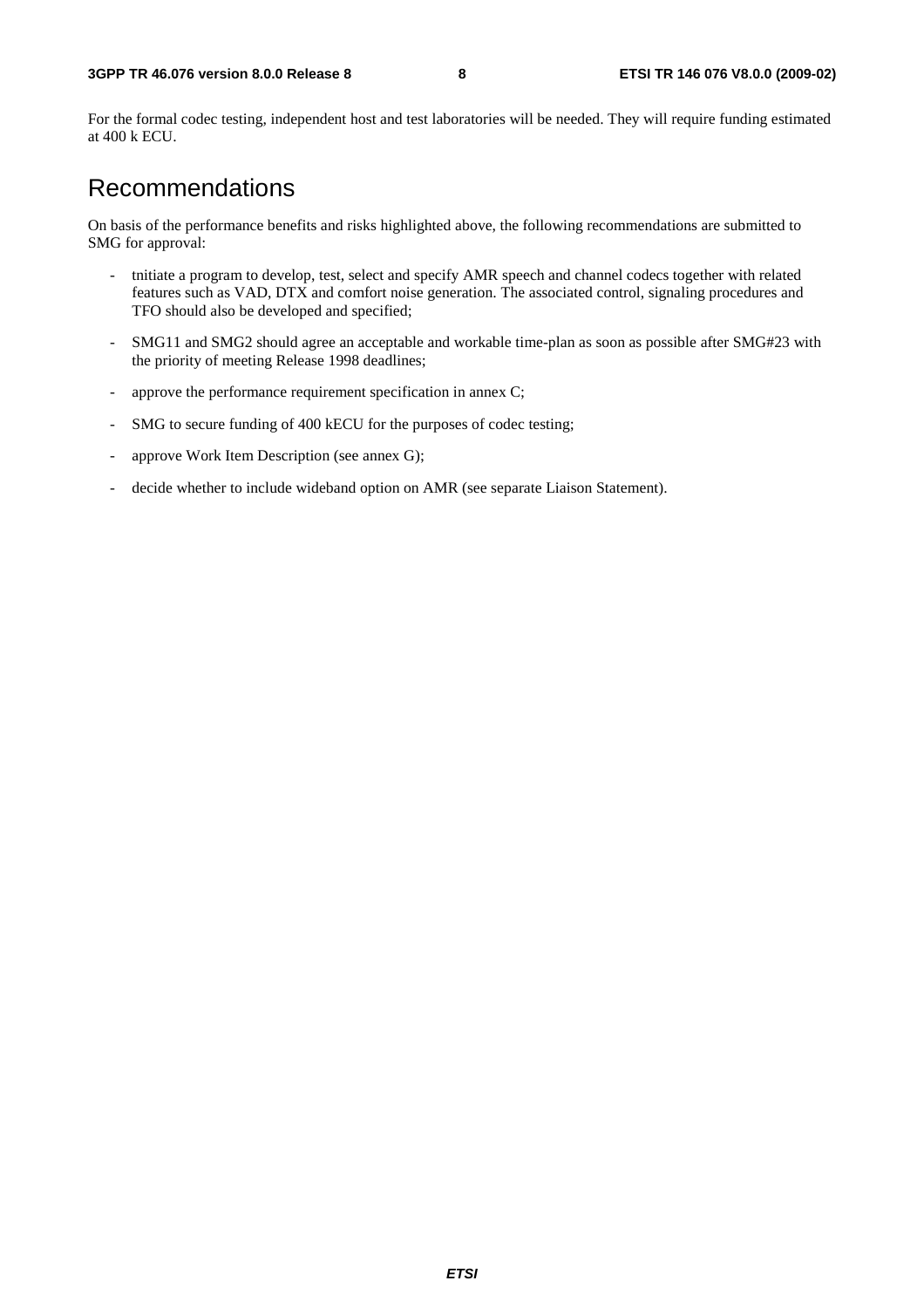## 0 Scope

The present document presents the outcome of the Study Phase initiated at SMG#20 on the concept of the Adaptive Multi-Rate (AMR) codec. The AMR concept represents a new approach to achieving consistent high quality speech combined with efficient spectrum usage. It was recognized at SMG#20 that this would require novel techniques whose feasibility should first be assessed before proceeding with a full development of the AMR system and its control.

Clauses 1 to 4 provide an overview and background to the AMR concept. Clause 5 provides a basic description of the AMR system functionality including working assumptions that have been agreed during the Study Phase. Feasibility aspects are considered in clause 6. The requirement specification, which will form the basis for the development phase, is contained in clause 7. Clause 8 gives an indication of the MS and network upgrades needed to support AMR. Clause 9 outlines how the AMR codec will be developed, tested and selected including the proposed time-plan. Clauses 10 and 11 conclude with a summary of the risks and recommendations.

## 1 Goals of AMR codec

The principal goals of the AMR codec as presented to SMG#20 (October 1996) (see SQSG report, Tdoc SMG 447/96) are to provide:

- wireline quality combined with capacity advantages offered by half-rate operation;
- increased robustness to high channel error rates when operating at full-rate.

This is to be achieved by controlling the channel and codec modes according to the radio channel conditions and traffic loading.

To address the needs of certain GSM markets, especially in the US, and to ensure the earliest provision and penetration of AMR handsets, it was also decided at SMG#20 to set an aggressive time-scale for the development and standardization of the AMR. This requires that the AMR specifications be ready for GSM Release 1998, i.e. end of 1998.

## 2 Terminology

The terminology and acronyms used in this report are given in annex A.

## 3 Overview of the AMR system and its applications

## 3.1 Basic operation

Most speech codecs including the existing GSM codecs (FR, HR and EFR) operate at a fixed coding rate. Channel protection (against errors) is added also at a fixed rate. The coding rates are chosen as a compromise between best clear channel performance and robustness to channel errors. The AMR system exploits the implied performance compromises by adapting the speech and channel coding rates according to the quality of the radio channel. This gives better clear channel quality and better robustness to errors. These benefits are realized whether operating in full-rate or half-rate channels.

As well as quality improvements, the need to enhance capacity by allocating half-rate channels to some or all mobiles is also recognized. The radio resource algorithm, enhanced to support AMR operation, allocates a half-rate or full-rate channel according to channel quality and the traffic load on the cell in order to obtain the best balance between quality and capacity. It is intended that the control system should not be fixed but can be enhanced as experience of the AMR system is gained on real networks; it may also be tuned to meet particular operator's network needs.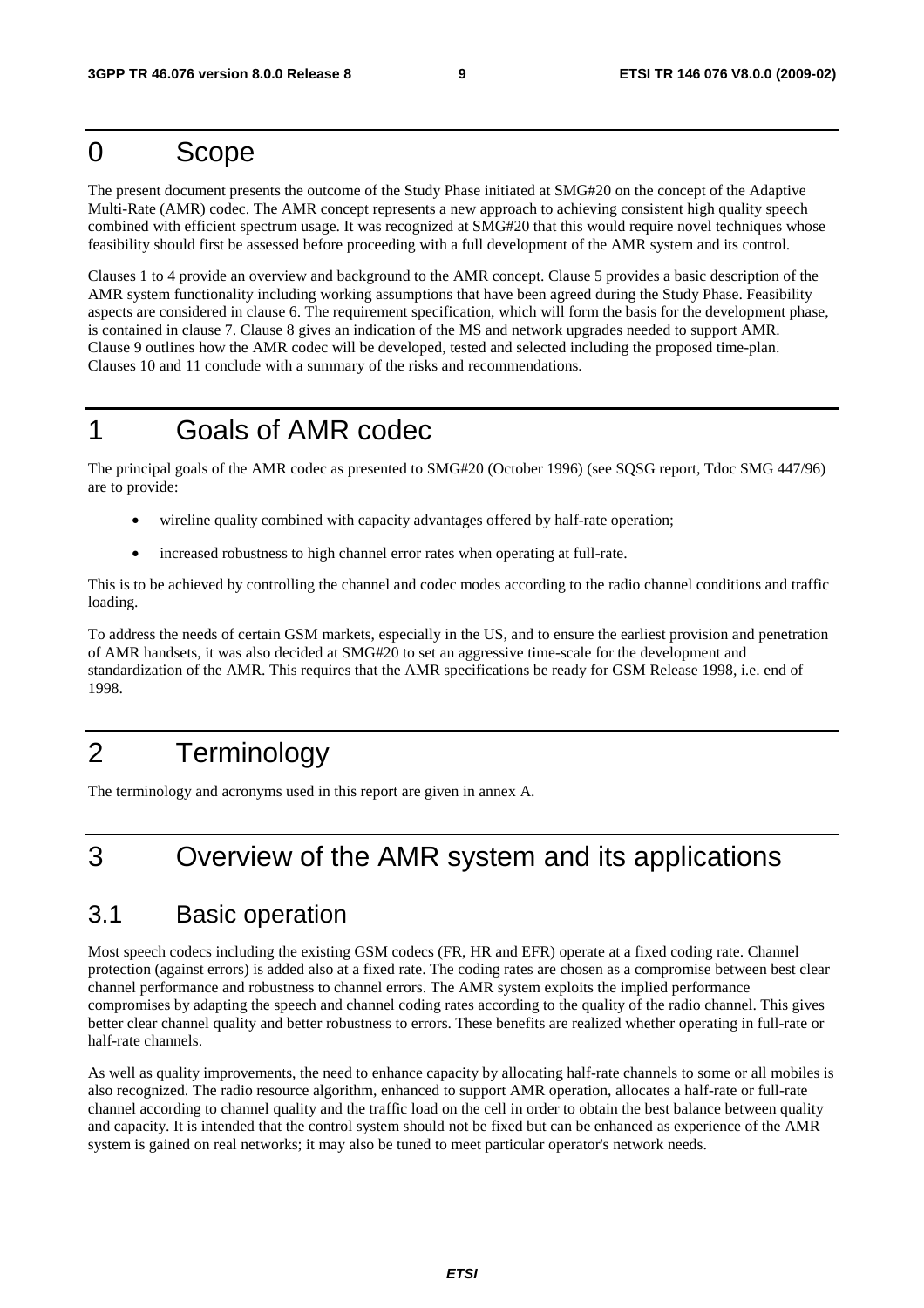## 3.2 Application scenarios

The AMR codec concept is adaptable not only in terms of its ability to respond to radio and traffic conditions but also to be customized to the specific needs of network operators. There are three levels of adaptation of the AMR system:

- handovers between half-rate and full-rate channels according to traffic demands;
- variable partitioning between speech and channel coding bit-rates to adapt to channel conditions in order to obtain best speech quality;
- optimization of channel and codec control algorithms to meet specific operator needs and network conditions.

This allows the codec to be applied in many ways of which three important examples are:

- full-rate only for maximum robustness to channel errors but no capacity advantage. This additional robustness may be used not only to extend coverage in marginal signal conditions, but also to improve capacity through tighter frequency re-use, assuming high AMR MS penetration;
- half-rate only for maximum capacity advantage; more than 100 % capacity increase achievable relative to FR or EFR (i.e. same as existing HR); significant quality improvements relative to existing HR will be given for a large proportion of mobiles as a result of codec mode adaptation to channel conditions;
- mixed half/full rate operation allowing a trade-off between quality and capacity enhancements according to radio and traffic conditions and operator priorities.

This is explained further in annex B.

## 4 Development Time-scales

A number of operators have expressed the urgent requirement for the availability of the AMR system by 1999. This was reflected in a statement from the MOU at SMG#20 when the AMR Study phase was initiated (see Tdoc SMG 96). The target for the completion of the AMR codec specifications has been set for Release 1998. Two reasons for this early availability is to reduce the cost of introduction of AMR on networks (lower write-off costs of redundant equipment) and to maximize the opportunity for early AMR handset penetration to optimize the capacity advantage of the codec.

The feasibility of achieving this delivery date has formed part of the Feasibility Study. Consistent with this goal, the Study Phase was restricted to one year notwithstanding the complexity and novelty of the AMR system concept.

#### **Phased Approach**

The early delivery of the AMR codec will reduce the cost of introduction to operators since the network capacity will be less and the write-off costs of redundant equipment lower. Therefore a phased approach is being followed:

Phase 1: The complete AMR speech and channel codecs will be defined, together with the *codec mode adaptation* control processes, possible new link performance metrics and their transmission in-band on the traffic channel.

The *channel mode adaptation* will be based closely on existing intra-cell handover methods in terms of signaling procedures i.e. will rely on the handover command. However, the *channel mode adaptation* decision algorithm will probably be extended and use the currently available metrics, RxQual and RxLev and possible newly defined metrics. This algorithm will be left open to manufacturers to develop and improve with time. Re-packing of half-rate radio channels required by AMR operation will rely again on existing signaling procedures.

The circuit allocation procedures are assumed to be left unchanged. Constraints on the possible codec mode changes may appear for the half-rate mode. In particular, changes between codecs, without channel mode change, may be allowed only if the same Ater bit rate is possible.

Phase 2: This will introduce new mode *adaptation* control algorithms, enhanced by means e.g. of new link quality metrics, more advanced handover, enhanced re-packing algorithms, etc.

Phase 1 should of itself deliver substantial performance benefits both in terms of speech quality and capacity enhancements. The need or otherwise for a more complicated Phase 2 will be determined after Phase 1 is complete.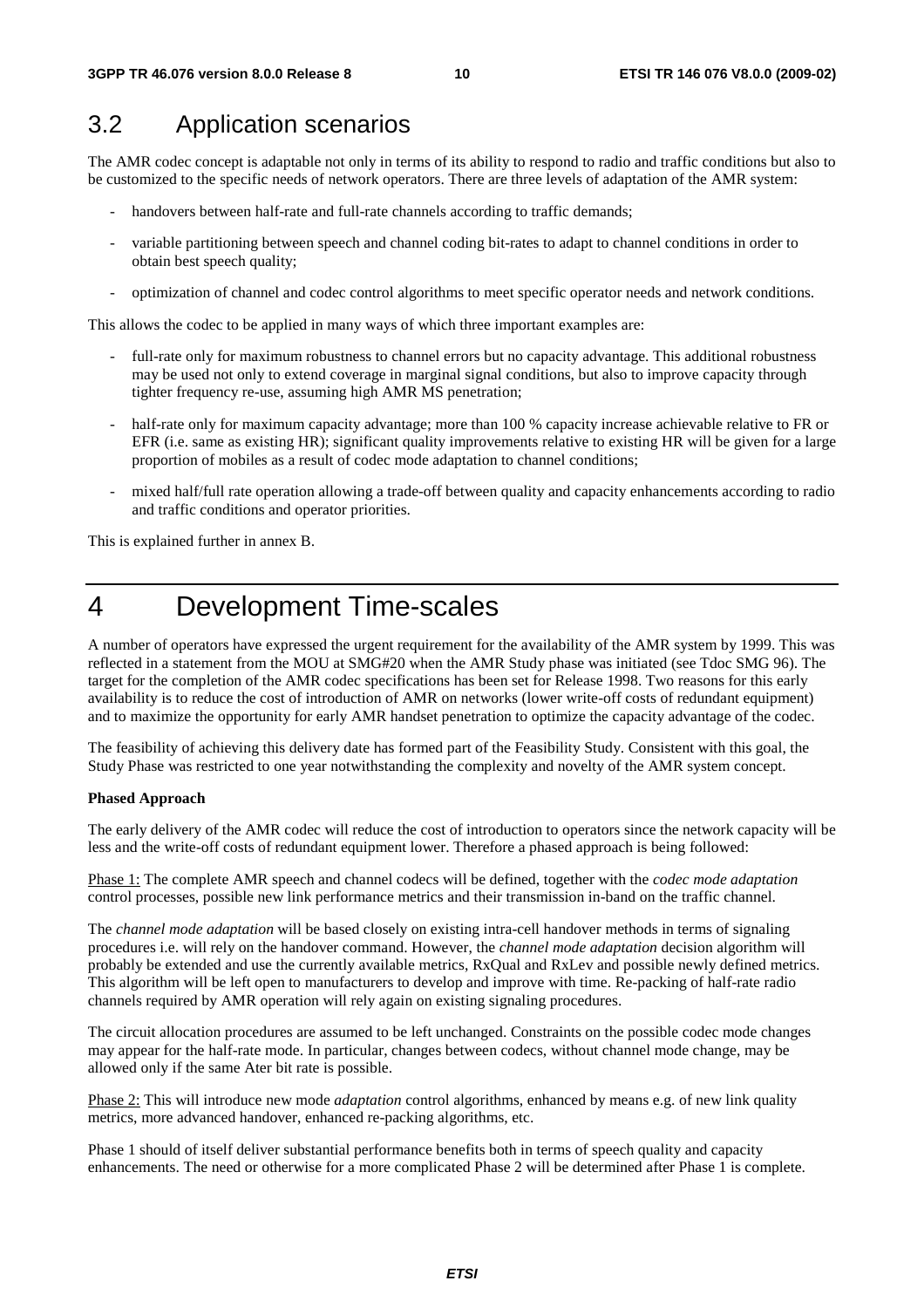## 5 Baseline description and working assumptions

This clause deals with the basic description of the AMR concept together with a summary of the working assumptions agreed during the feasibility phase. The section also explains the main constraints on the codec design.

### 5.1 Generic operation

The *AMR* codec is a single speech and channel codec whose *channel mode* and *codec mode* bit-rates can be varied to suit the prevailing channel and traffic conditions. The codec can operate in two channel modes, *full-rate* and *half-rate*, corresponding to the TCH/F and TCH/H channels.

For each *channel mode*, the codec speech and channel bit-rates (i.e. the *codec mode* bit-rates), can be varied rapidly (several times a second) to track the channel error rates or C/I of the channel near-instantaneously. This gives significant performance improvement over a corresponding fixed rate codec, which is a compromise between the full range of channel conditions encountered. The channel measurement reports and any other information for the codec mode adaptation will be transmitted in-band in the traffic channel or using stealing flag techniques. The *codec mode* bitrate can also be varied in consideration of other environmental conditions like the acoustic background noise. This would allow the well-known failures of low bit-rate codecs with high background noise conditions to be dealt with. Adaptation of the codec mode bit-rate driven by the encoder at the MS can be, however, superseded by the network.

In addition, the *channel mode* of the codec can be switched in order to increase channel capacity while maintaining the speech quality to (operator specified) limits. These variations are carried out by means of *AMR handovers*, which will occur far less frequently than the codec mode changes (probably no more than a maximum of a few times per minute). This range of operation of the two *channel*-*modes* is illustrated in Figure 5.1. AMR handovers may be based on a combination of RxLev and RxQual measurement reports and on new metrics derived from the measurement reports transmitted in-band for *codec mode adaptation.* A conventional HO between HR & FR based only on capacity considerations by the network operator is also possible.



**Figure 5.1: Preferred operating ranges for HR and FR channel modes**

### 5.2 Constraints

Due to the challenging quality/capacity targets of AMR, the feasibility phase identified the need for a high degree of freedom to be left to the codec proponents in order to meet the requirements. Nonetheless, a number of constraints to the AMR codec design have been identified. They are reported in the following.

**Radio interface:** The AMR codec and its control will operate without any changes to the air-interface channel multiplexing, with the possible exception of the interleave depth. Conventional TCH-F and TCH-H channels will be used for FR and HR *channel modes* of the codec.

**Channel mode handovers:** These will be executed in the same way as existing intra-cell handovers. However, the algorithm used to determine when and whether to perform an AMR handover will be new and specific to the BSS manufacturer.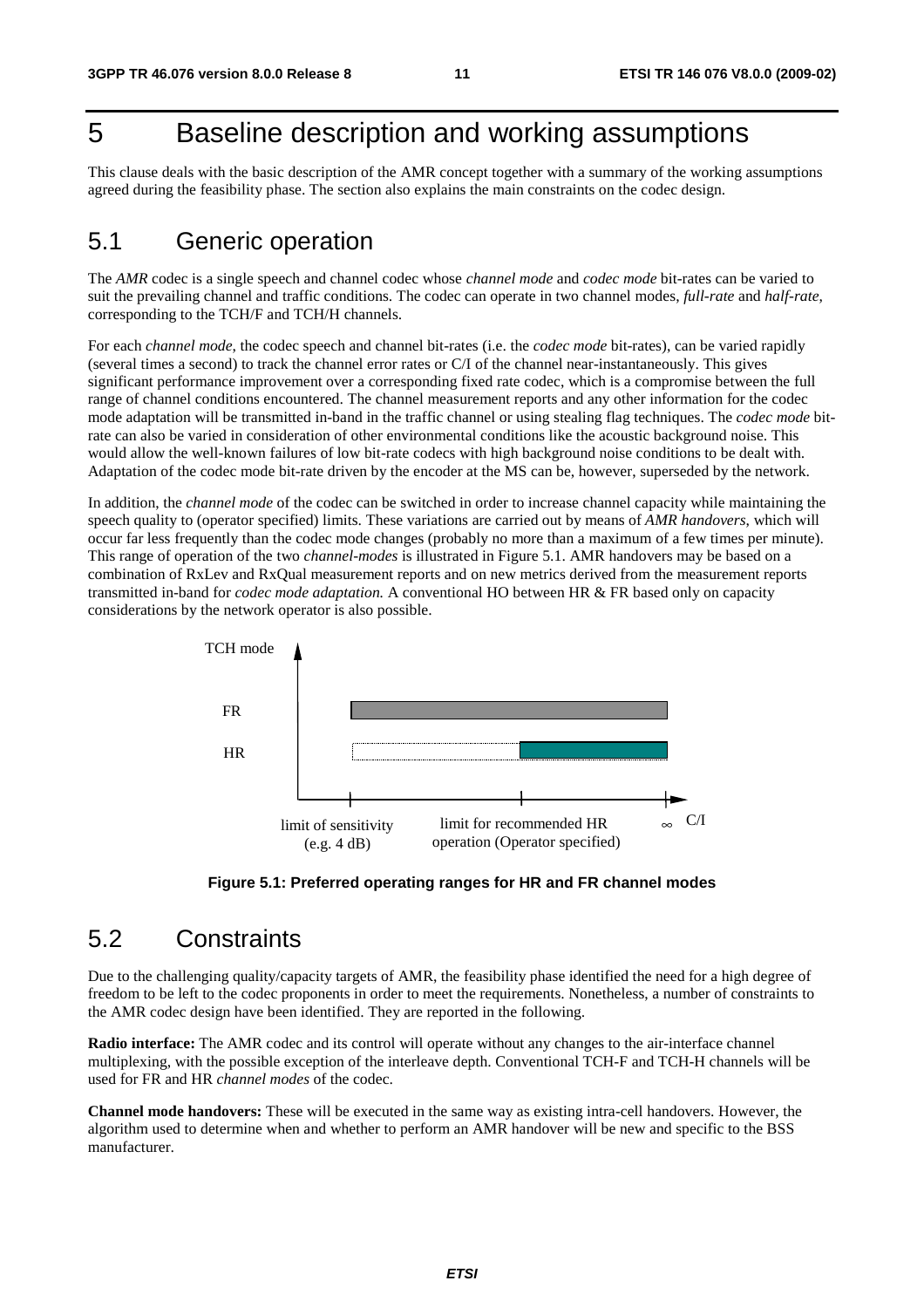**Codec mode signaling:** Signaling and measurement reporting for codec mode changes shall be transmitted on the radio interface in-band or using frame stealing flag techniques to avoid the need for new out-of-band signaling channel. Signaling information can be different on the up and down links.

**Frequency hopping:** The greatest quality benefits of AMR will be achieved when frequency hopping is applied. Without it, the benefits may be reduced especially for slow moving or stationary mobiles.

**Power control:** It shall be possible to operate power control independently of the AMR adaptation. However, operators may choose to optimize the AMR control according to the power control settings. Fast power control may also be introduced provided that the measurement reports are transmitted in-band for AMR codec adaptation control.

**TFO:** The AMR codec shall support Tandem Free Operation. TFO shall not decrease the capacity gain achievable using the AMR codec.

**DTX:** The AMR codec shall support DTX operation. The increase in radio channel activity in terms of average transmission power during speech inactivity shall not significantly affect the gain of DTX operation i.e. the interference reduction and the battery saving should be similar to that of current DTX operation.

(See also subclause 5.6).

**A-ter Sub-multiplexing:** At least one codec mode at HR should be consistent with 8 kbps sub-multiplexing on the A-ter interface (see subclause 5.7).

**Complexity:** The complexity of the channel codec shall be no greater than that of the HR channel codec. The complexity of the source codec shall be no greater than 8 times that of the FR codec.

## 5.3 Speech and channel codecs

The AMR codec will operate at a number of different codec mode bit-rates for each of the two channel modes (FR and HR). The precise number of modes for each channel is left open to be decided by the codec proponent. It has a strong dependency on the codec mode adaptation algorithm employed. Each of these codec modes is expected to provide different performance as a function of the channel quality  $(C/I)$  that can be represented by a family of curves like those reported in Figure 5.2.



#### **Figure 5.2: Family of curves showing performance for different codec modes**

To achieve the expected improvements in terms of quality, the AMR concept is based on switching among modes to the aim of tracking always the best performance as a function of channel conditions. This corresponds, in principle, to have the codec operating in the mode whose performance is the highest for a given C/I value. Since *codec mode adaptation* may occur rapidly, *codec mode rate changes* must occur seamlessly, i.e. with no perceptible speech degradation.

Moreover, to account for failures of the control system, a minimum level of performance shall also be granted for any point of the family of curves. For this reason, assessment of performance must consider the whole family of curves as well as the performance under dynamic behavior. This implies that testing of the AMR codec will be more extensive than for EFR.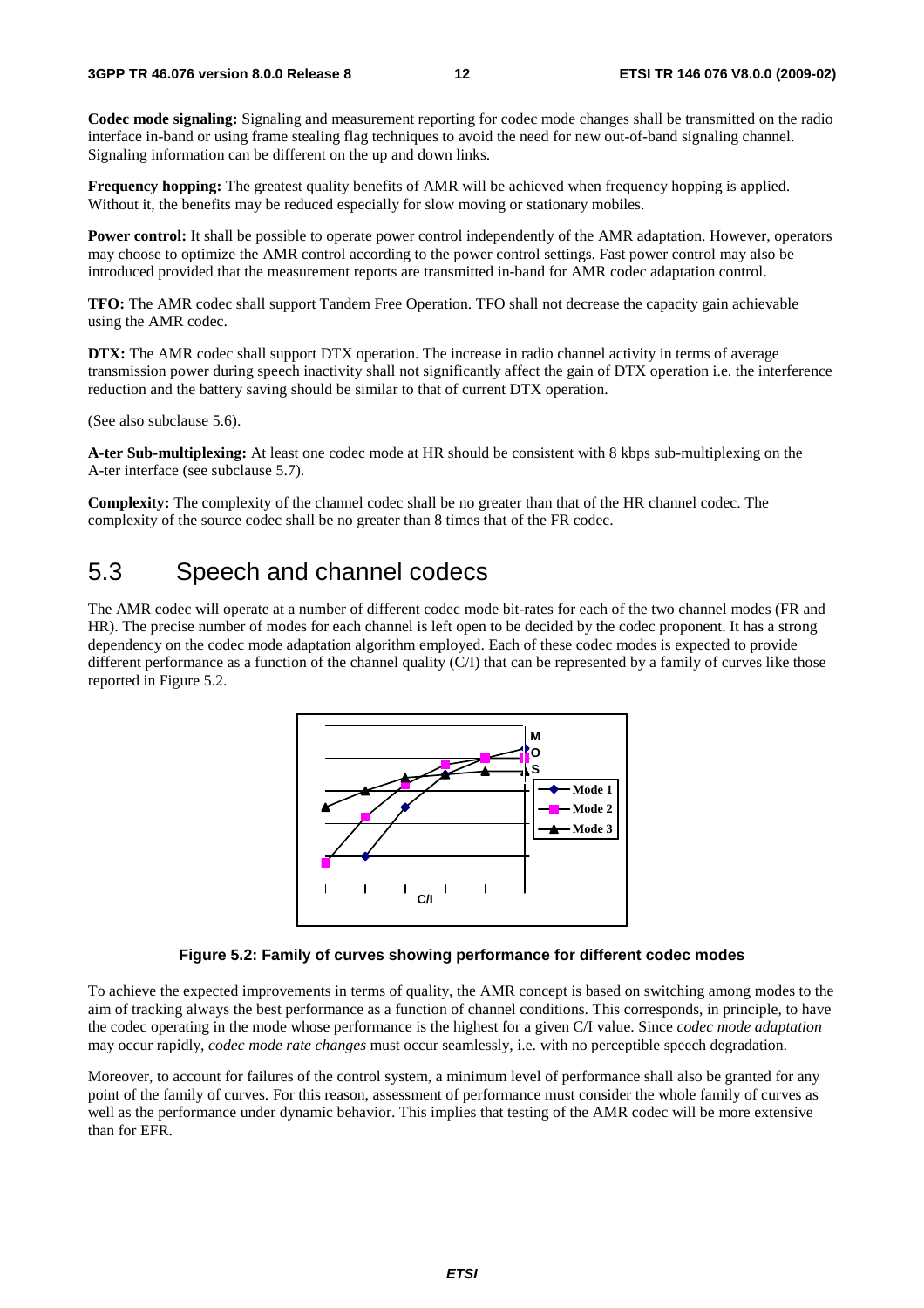## 5.4 Rate adaptation

Two types of rate adaptation are needed; *channel mode* (i.e. handovers between FR and HR) and *codec mode* (i.e. source and channel bit-rates for a given *channel mode*). *Conventional handovers* can be performed independently of AMR operation.

### 5.4.1 Channel mode adaptation

The *channel mode* (FR or HR) is switched to achieve the optimum balance between speech quality and capacity enhancements. The up- and down-links shall use the same *channel mode.* The *channel mode* is selected by the network (probably the BSC) based on measurements of the quality of the up- and down-links. These measurements may be combinations of conventional RxLev and RxQual reports and additional data transmitted in-band in the traffic channel or via flag stealing techniques.

The *channel mode* control algorithm should limit the frequency of *AMR handovers* performed to minimize the associated speech degradation as well as potential problems with channel re-packing and A-ter sub-multiplexing.

### 5.4.2 Codec mode adaptation

The *codec mode bit-rate*, i.e. the bit-rate partitioning between the speech and channel coding for a given *channel mode* may be varied rapidly to track changes in the radio link and to account for specific input conditions (speech signal characteristics, acoustic environmental characteristics, etc.).

*Codec mode adaptation* will operate independently on the up- and down- links. It will be transparent to the channel allocation and operate independently of it. Control will depend mainly on measurements of the quality of the respective links. The radio link quality metrics currently available, RxQual and RxLev, may not be adequate for *codec mode adaptation* (e.g. because they do not provide a sufficiently good measure of the impact of the link quality on speech quality or they are not be transmitted frequently enough). Therefore, a new metric(s) may be desirable in addition to the existing ones and may be transmitted in-band on the traffic channels.

While the control of the *channel mode adaptation* will be mandatory located in the network side, there are several options of where the *codec mode adaptation* control algorithm could be located, e.g.:

- uniquely from the network for both links;
- by the relevant receiving entity (i.e. the MS for the downlink and the BTS for the uplink);
- by the relevant transmitter based on reported measurements.

It is however assumed that the *codec mode* decision could be overridden by the network entity.

The three scenarios differ in terms of signaling capacity needs and in the delay introduced in the adaptation process.

The current working assumption is to locate the codec mode adaptation control in the network. With such assumption, it is most likely that the in-band signaling channels in uplink and downlink would be asymmetric. This implies that the amount of bit-rate devoted to channel coding of the speech information can be different in uplink and downlink, thus allowing the use of two different channel coding algorithms for the two links. In order to preserve TFO, the possible source coding modes, instead, shall be the same in uplink and downlink.

The maximum rate of adaptation will be determined by the in-band signaling data rate and the loop delay. Early analysis suggests that *codec mode rate* changes of several times a second can be supported. A further constraint to the maximum adaptation rate is given by the increase in the channel activity when operating in DTX mode (see subclause 5.6 for further details).

## 5.5 Support of TFO

For the same reasons as for the existing GSM codecs (improved mobile to mobile performance), TFO is required for AMR. The optimum solutions have yet to be determined at this stage, however, the feasibility aspects are considered in subclause 6.4.1.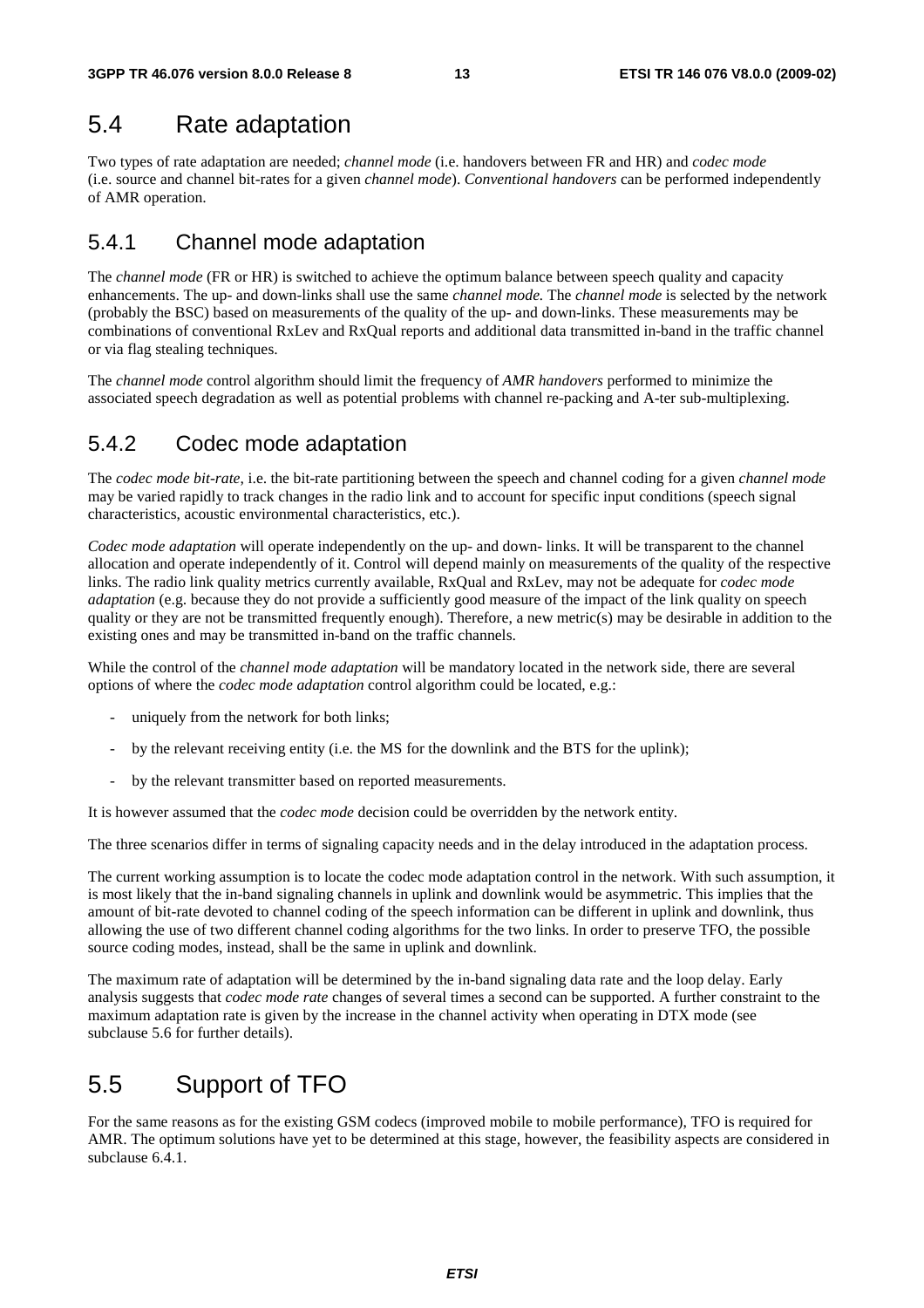## 5.6 Support of DTX

The AMR codec shall support DTX operation. Therefore VAD algorithm and Comfort Noise generation algorithm are part of the specification of the AMR codec. However, the DTX algorithms are not required to be included in the proposals of candidates until after the selection phase.

While the DTX mechanism in today's GSM codecs is activated by the input signal content only, when considering the signaling needs of the AMR codec, it may be necessary transmit in-band signaling data even during periods where the channel could be switched off. This could imply an increase of the SID frame transmission rate when compared to the current situation. To limit the impact of such effect on the DTX gain, the increase of the radio channel activity in terms of average transmission power should not exceed [8 %].

## 5.7 Support of 8 and 16 kbit/s A-ter sub-multiplexing

The AMR codec shall support A-ter sub-multiplexing at 16 kbit/s. Sub-multiplexing at 8 kbit/s for HR channel mode is desirable but imposes a severe constraint on the maximum source bit-rate (in the range of 6,5 kbit/s to 7,5 kbit/s) which could undermine the performance quality target matching. In addition, switching between codec modes of the AMR codec could imply rapid switching between 8 and 16 kbit/s sub-multiplexing that could be difficult to achieve and cause quality degradations. It is expected therefore that 8 kbps sub-multiplexing would only be used when a low HR codec rate is maintained for relatively long periods of time (e.g. 30 seconds or more).

A proposal was also received for a 6:1 multiplexing scheme, which could be applicable, when the majority of calls are AMR. This is for further study.

## 5.8 Active noise suppression

The possibility to include a noise suppresser in the AMR codec has been discussed. It was felt that a noise suppresser would improve the performance in background noise conditions of any candidate, especially in half rate mode. At the same time, it is essential to check the consistency of the improvement with multiple noise sources and noise levels, and to verify that the noise suppresser does not degrade the speech quality in clean speech conditions. These additional requirements would imply a dedicated test plan incompatible with the aggressive codec selection time frame.

As a consequence, in order to compare all solutions in the same conditions, and select the candidate with the best intrinsic quality, it was decided that noise suppressers would not be included during the qualification and selection phases, or that any noise suppresser integrated to a source codec should be turned off for these tests.

The selection and possible standardization of a noise suppresser will then be addressed in a separate phase in parallel with the definition of the VAD algorithm.

## 6 Feasibility issues

This Section discusses the main issues determining the feasibility of the AMR approach.

## 6.1 Codec performance

The original performance benchmarks set by SQSG for AMR are reproduced in Annex C. Several organizations ran extensive subjective tests of high performance codecs, representative of the types of codecs that would be submitted as candidates for AMR, to assess the feasibility of meeting these performance targets.

The possibility for AMR to provide robustness in error conditions by increased channel coding and hence lower rate speech coding on the one hand, and increased basic speech quality (higher source coding rate) at the expense of reduced error robustness on poor channels on the other hand, depends strongly on the channel error statistics.

It is anticipated that the performance gain of AMR under high error conditions will be significant under close to ideal frequency hopping situations, but that there will be no or marginal performance improvements under slow moving conditions without frequency hopping, due to the high frame erasure rates. Note that in this Section, figures of C/I (carrier to interference ratios) are referenced to the input to the channel equalizer. In GSM 05.05, a 2 dB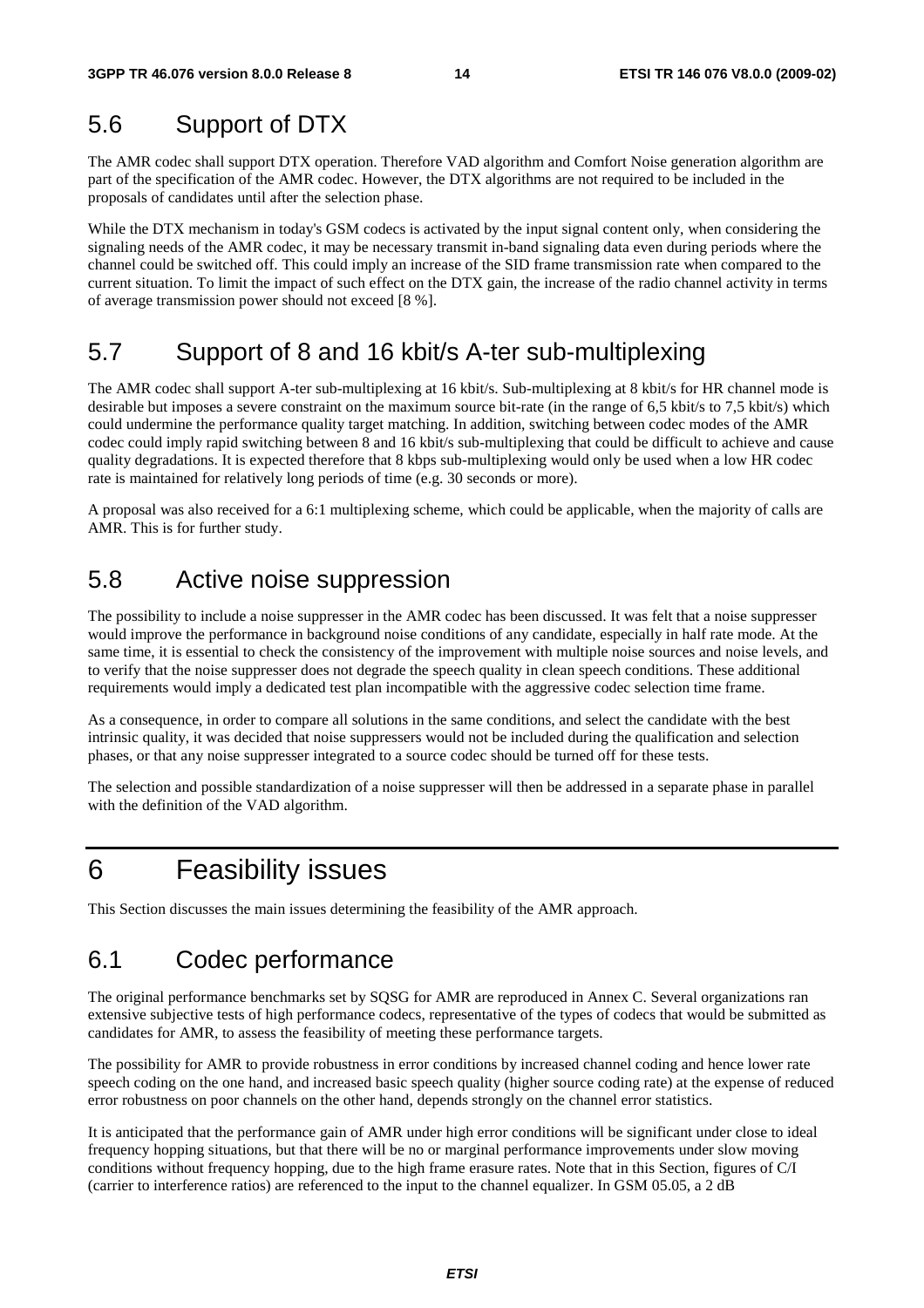implementation margin is assumed in the receive path so that a  $C/I$  of 7 dB at the channel equalizer corresponds to 9 dB at the antenna.

### 6.1.1 Basic, error and background noise performance

From the point of view of the envisaged applications for AMR (see subclause 3.2.), the critical performance benchmarks can be reduced to the following:

#### Full-rate mode:

| Clear (EP0)             | <b>EFR</b> at EP0 |
|-------------------------|-------------------|
| EP3                     | EFR at EP1        |
| Background noise (EP0)  | Same as EFR       |
| Half-rate mode:         |                   |
| Clear (EP0)             | G.728             |
| EP <sub>1</sub>         | EFR at EP1        |
| EP3                     | FR at EP3         |
| Background noise at EPO | G.728             |

The definitions of EP0, EP1, EP2 and EP3 are given in Annex A under "Acronyms".

#### Full-rate mode

In full-rate mode, the main challenge is the EP3 performance and the tests so far performed indicate this target could be difficult to achieve, representing a small risk. EFR at EP0 can be met (cf. Existing EFR codec) for which a codec bit rate approaching 12 kbps is likely to be necessary.

It is expected that the performance for lower rate codec modes in the presence of background noise will be noticeably lower than that of EFR (in clear conditions).

#### Half-rate mode

More challenging is the performance that is to be achieved in half-rate mode. The "wireline" criterion for HR mode was interpreted by SQSG as G.728 (similar to G.726 at 32 kbps used on DECT and CT2). The corresponding objective at EP1 was EFR EP1 performance. EP1 corresponds to a C/I of 10 dB at the channel equalizer input. Results from trial codecs have shown that this C/I figure is too low to achieve EFR EP1 performance because the speech codec bit rate needed for G.728 quality is likely to be close to 8,0 kbps, leaving very little room for channel protection. Test results on several different codecs have shown that a more realistic target to reach EFR EP1 quality is a C/I threshold of 16 dB to 20 dB. Similarly, the quality objective in HR mode at EP1 has been relaxed to FR at EP1.

This means that to maintain the quality target, a lesser proportion of calls will be in half-rate mode; alternatively with the same proportion of half-rate mode calls, the average quality will be degraded in half-rate mode. The implications are discussed further in subclause 6.3.

The EP3 target can be met as evidenced by the existing GSM HR (5,6 kbps) codec.

The background noise performance in the half-rate channel mode is a critical AMR area. The background noise performance will be lower than in the full-rate channel mode. On examination, the background noise target of G.728 (the original objective for AMR in HR) was found in fact to be even higher than that of EFR, Neither G.728 nor EFR background noise performance is likely to be achieved at a data rate of around 8 kbps. It is recommended instead that the background noise requirement be relaxed to "Better than both GSM FR and G.729".

The reason for choosing two references is that the GSM FR codec performs better with vehicle noise while G.729 performs better with street noise and babble.

In the presence of background noise, the channel error performance of the AMR half-rate code modes will be noticeably worse than without background noise. One result showed that GSM FR performance might be difficult to achieve around 10 dB.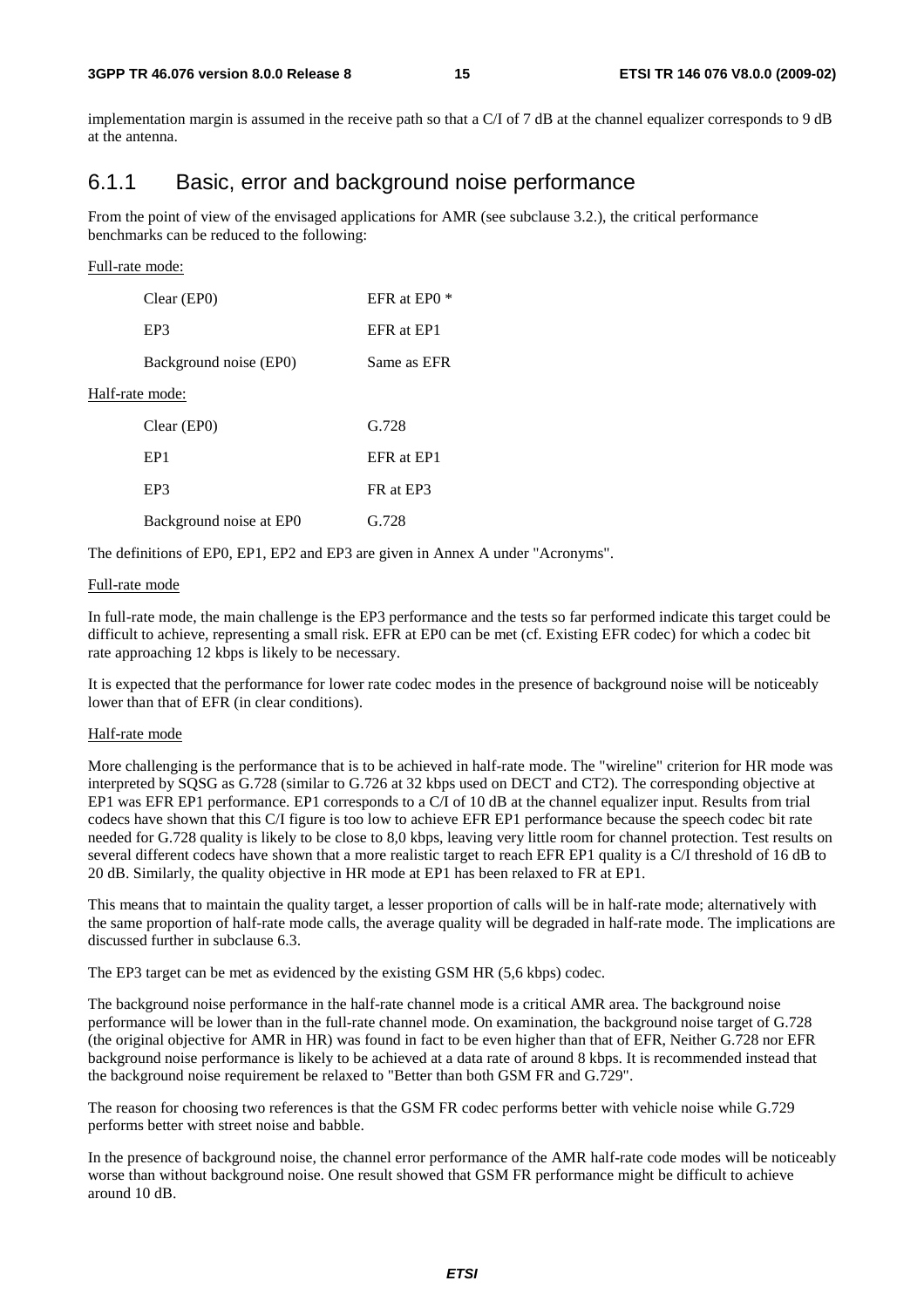## 6.1.2 Tandeming

The performance under tandeming conditions has not been measured. As a general rule, if good/excellent performance is being achieved under single codec conditions, then it is unlikely that a serious loss of quality will be encountered under tandeming of the AMR codecs, except possibly under background noise and error conditions. However, this is less evidently the case for mismatched codecs. The lack of data on tandeming performance therefore represents a small level of risk.

When AMR reaches a significant level of penetration, it is very likely that a large proportion of calls will be MS-to-MS. The management of the AMR by TFO is therefore important to minimize tandeming of codecs.

Furthermore the interoperability with any GSM codec (including the AMR) will have to be assessed.

### 6.1.3 Seamless codec mode bit-rate changes

Codec mode bit rate changes may occur rapidly (more than once a second) and it is required that the switching between codec modes (for the same channel mode) must occur without any audible impairment. Tests conducted by two organizations have shown that with appropriate care to the codec structure, this is achievable.

While the switching itself should not cause any audible glitches, the fact that the speech codec bit rates is changing will itself cause some change in speech quality which will be audible. However, the reason for changing codec mode will normally be a change of channel errors and the effect of *not* changing codec mode will be worse.

### 6.1.4 Complexity

The complexity of the AMR source and channel codecs is governed on the one hand by the need to meet the required performance levels and on the other, to allow AMR to be introduced at the lowest cost. To meet these needs, the following constraints have been agreed.

Considering:

- that an increase of the channel codec complexity may not allow significant improvement of the speech quality;
- the high cost of BTS hardware upgrade.

The complexity requirement for:

- the channel part of the AMR codec when in half-rate mode (including control loop management) is not to exceed the Half Rate channel codec complexity figure;
- the channel part of the AMR codec when in full-rate mode (including control loop management) is not to exceed twice that of the Half-rate channel codec complexity figure.

Considering:

- that quality improvements could be achieved in the speech codec with an increase of the complexity figure;
- the DSP technology increase in the time frame of AMR introduction (during 1999).

The complexity limit for the speech part of the AMR codec (excluding VAD/DTX) is 8 times the complexity figure of the speech part of the Full Rate codec.

Nevertheless an AMR speech codec with a complexity figure less or equal than the existing codecs (EFR or HR) will present significant advantage. This will lead to a complete reuse of the existing platforms for both MS and TRAU.

#### **Requirements summary**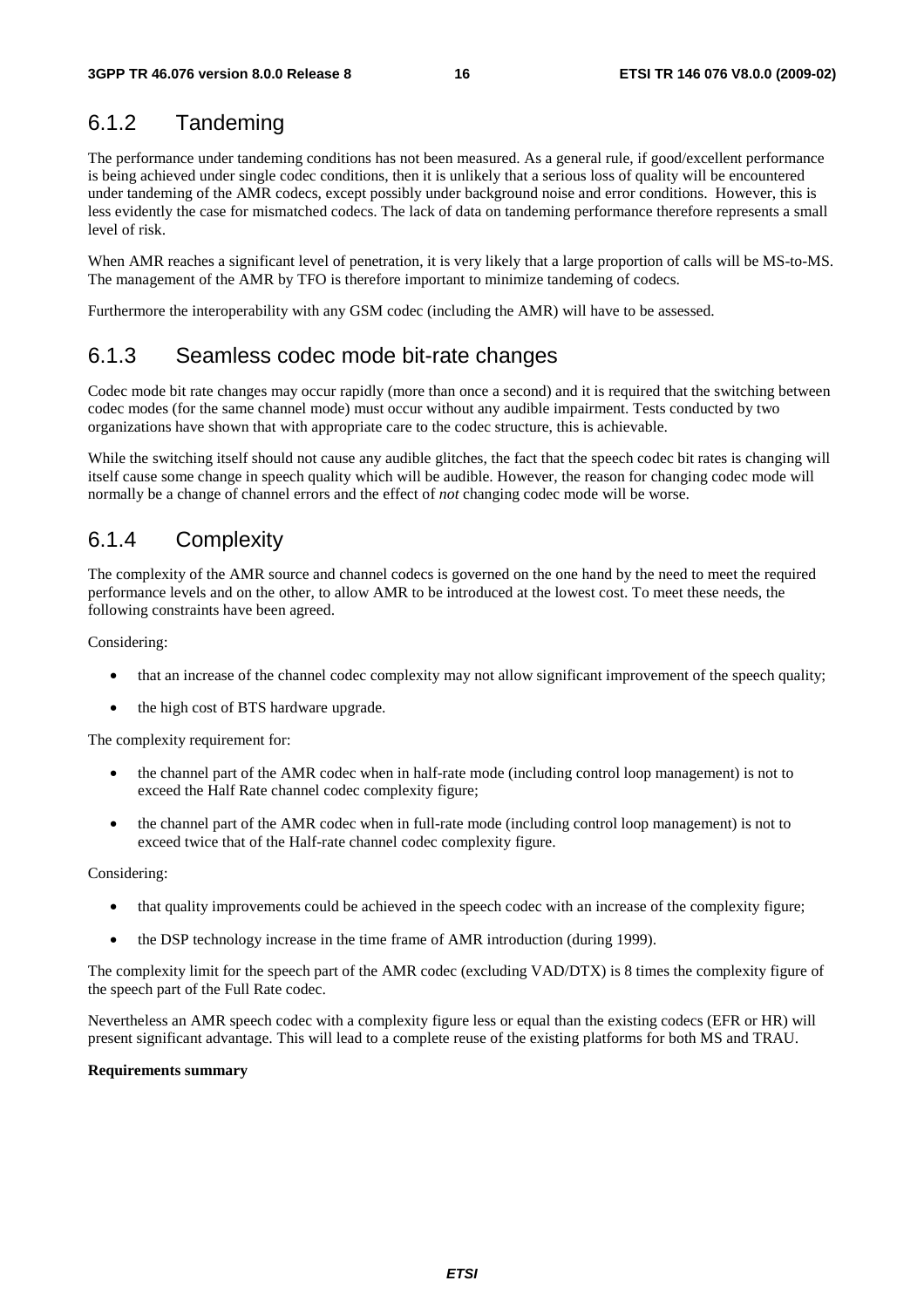|                                                         | Complexity requirement                                   |
|---------------------------------------------------------|----------------------------------------------------------|
| Half-rate channel coder/decoder (including control      | less than or equal to that of the HR channel codec       |
| loop management)                                        |                                                          |
| Full-rate channel coder/decoder (including control loop | less than or equal to twice that of the HR channel codec |
| management)                                             |                                                          |
| Speech coder/decoder (excluding VAD/DTX)                | less than or equal to 8 times the FR speech codec        |
|                                                         | (excluding VAD/DTX)                                      |

Appropriate ways of measuring complexity for the purposes of codec test and selection have still to be determined.

## 6.2 Quality and Capacity benefits of AMR

AMR may be used in different ways in a system. The basic features of AMR are the higher robustness to low C/I conditions on full rate channels and the higher quality on half rate channels at high C/I levels. These basic features may be used in different ways to obtain higher quality or higher capacity.

### 6.2.1 General AMR performance

A central principle of AMR is the ability to dynamically change the allocation of source and channel coding bits, in order to always provide the highest possible speech quality. The overall quality and capacity improvements with AMR are dependent on several factors:

- codec performance as a function of channel quality;
- C/I distribution in the selected area, as well as actual C/I variations in calls;
- precision and update frequency of the AMR control system;
- system characteristics (type of FH, number of TRX's etc.).
- a) The basic codec performance as a function of channel quality (e.g. C/I) provides an upper limit to the achievable quality by AMR. I.e. the envelope of the performance curves defines the best possible performance assuming perfect channel quality tracking. For FH systems and non-FH systems at high speeds different allocation of bits for the speech coder and for error protection gives a possibility for trading capacity and quality (see subclause 3.2). A crucial point is the estimation of channel quality, and the relation between channel quality measurements and speech quality. This has only partly been assessed. (See subclause 6.3.3.)
- b) In general there is a relatively large spread of C/I values, indicating that an AMR coder with adaptive allocation of speech and channel coding bits can provide higher quality or capacity by change of working point (bit allocation). The actual channel quality may however vary significantly between and within calls, and the possibility to accurately track the channel with sufficient resolution may limit the AMR gain. Limited sets of measured data were made available, indicating very large variations within as well as between calls. The conclusion is that AMR needs to be very robust to a large span of channel variations.
- c) Channel quality variations may be both rapid and large. In the design of the control system there is a trade-off between in-band channel information and speech coder bits. The performance of the channel tracking algorithm will also highly influence the AMR performance.
- d) The specifics of the system, such as the use of different FH, the number of TRX's per cell, the efficiency of the power control if activated and particular frequency and cell planning strategies etc. will have an influence on the codec performance and the possible quality/capacity gains. The characteristics of specific networks have indeed a direct influence on the C/I statistical distribution, leading to potentially reduced spread of the C/I in "optimized" systems and hence potential lower additional gain brought by AMR.

### 6.2.2 Improved coverage from the improved robustness in FR mode

Under high channel errors, a FR codec mode will normally be selected which has a low source coding rate and a high level of error protection. This will allow good speech quality to be maintained under S/N conditions 6 dB worse than the corresponding level for EFR. This translates to an improvement in terminal or BTS sensitivity but is subject to the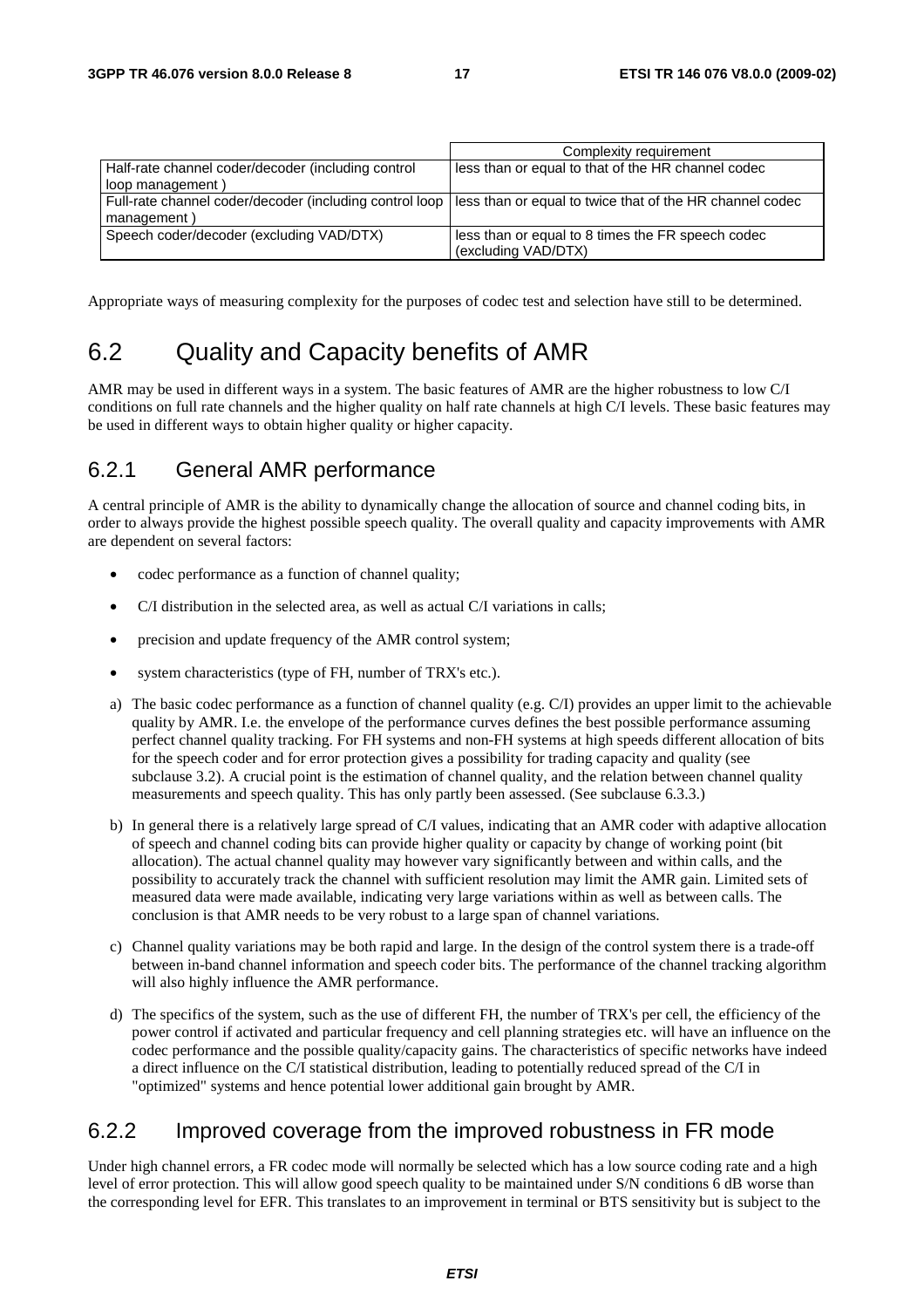limit of robustness of the signaling channels [not estimated during the Study Phase]. This improvement in sensitivity is at least 2 dB and could be as high as 4 dB or 6 dB.

This extension may be exploited for improved coverage in marginal conditions such as in buildings or potentially for range extension. The latter would only apply to new networks where site spacing has still to be selected and where the great majority of terminals are AMR. Even then, there could be performance problems with terminals without AMR such as roamers and data terminals. This was not investigated.

### 6.2.3 Capacity benefits from the improved robustness in FR mode

The GSM system capacity is a direct function of the minimum acceptable C/I ratio for an expected Grade of Service (for example 99 % of the cell area). The distribution of the C/I over a GSM network is in turn a function of the frequency re-use pattern, and directly related to the activation and performances of the radio features of the system, such as Slow FH, Power Control, DTX etc. The capacity also depends on the propagation conditions in the area of concern, such as shadowing characteristics, applicable propagation losses, antenna heights and apertures. Finally the actual performances of the infrastructure will generally impact the system capacity.

With AMR in full rate mode, the C/I threshold for an acceptable speech quality level may be reduced by 4 dB to 6 dB compared to the system operation with the current speech coders (FR, HR or EFR). This improvement will translate in the possibility to operate the system with a reduced re-use cluster, or with a higher traffic loading. For example a system operating in a 12-cell cluster could be upgraded to a 9-cell re-use cluster providing a direct 30 % capacity increase.

This improvement is applicable if AMR is used in Full Rate mode at low C/I conditions or severe error conditions, i.e. for applications where AMR is used in Full Rate mode only or in both Half and Full rate modes according to the propagation conditions (application scenarios 1 and 3 of annex B).

However, an improvement gained by a re-planning of existing systems should be considered with care as it does not apply to the GSM signaling channels, to the speech service when using speech coders other than AMR or to the data services, i.e. in networks with a mix of services where the penetration of AMR is limited.

### 6.2.4 Quality/capacity trade-offs by use of the HR mode

A number of simplified studies on the quality/capacity aspects have been made. It is generally agreed that there is a possibility for a trade-off between quality and capacity using AMR; Full Rate only (for maximum quality), half rate only (for maximum capacity) or a mix of full rate and half rate (in a similar manner as for the existing coders). The actual quality and capacity will however depend heavily on the system assumptions as well as the specific AMR solution. In particular, there are significant difficulties in estimating actual C/I distributions in systems. Two main approaches have been used to estimate the capacity gain, as described below.

#### **Estimated C/I distribution approach**

In one approach the capacity increase has been estimated assuming the half rate channel mode can be used above a certain C/I threshold, where it provides G.728 quality. This threshold has been estimated at 16 dB to 20 dB using ideal FH. Capacity gain, assuming full penetration of AMR mobiles, was then derived from the instantaneous C/I distribution within the cell, by applying a "safety" margin on top of the previously discussed threshold. The C/I distribution used was a distribution used in earlier work on 14,4 kbps data, which includes the effects of shadowing. The safety margin has to count for all the effects not taken into account in such evaluation i.e. the channel quality estimation error, the variability of the channel quality, the channel adaptation control delay, the blocking of resources, imbalance in up- and down-link etc. With that approach the corresponding capacity increase has been *estimated to be 30% - 40%* using a C/I threshold of 18 dB and safety margin of 7 dB. It should be noted that the safety margin is an estimate.

Another estimation with different system assumptions using actual C/I distributions from a planning tool (for a particular dense area of the network) used by one operator have also been performed. The estimated C/I distribution in each cell was then used, as well as the traffic distribution and BTS configuration. In general, the C/I distribution obtained has a higher mean value than the above approach, which uses a "typical" C/I distribution. The higher mean value translates into a higher number of mobiles, which can use the HR channel mode at any given time, resulting in higher capacity gains. The study also indicated that here are clear differences in the calculated C/I distributions for different areas. Assuming satisfactory speech quality is obtained on the HR channel for C/I values exceeding 18 dB, and using a "safety" margin of 7 dB, the resulting capacity figures for 100 % AMR penetration are in the range 80 % up to 110 % (trunking gain included) depending on the actual planning area. These results clearly indicate that the capacity gain for a certain quality is strongly dependent on the C/I distribution in the system.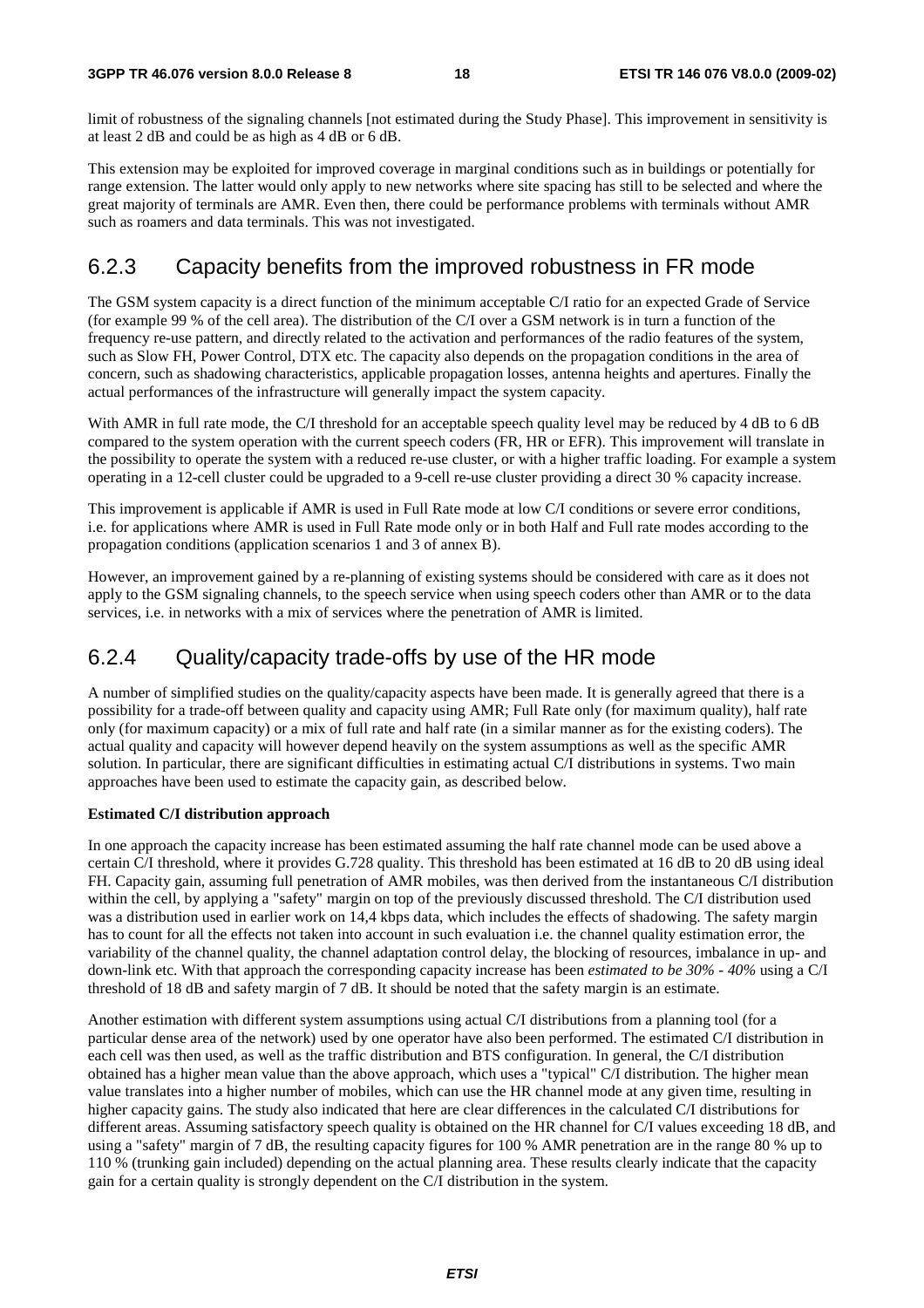#### **System simulator approach**

An alternative approach uses a radio system simulator to estimate the quality and capacity. In this approach a representative family of codec performance curves are used to describe the speech quality of the different AMR codec modes depending on C/I. An AMR control system, which incorporates measurement errors as well as decision delays, is used to select codec modes and perform channel mode handovers.

Figure 6.1 indicates the trade-off between relative capacity and "average" speech quality in a system, assuming 100 % AMR penetration, with ideal FH and power control using 4 TRX's per cells.



**Figure 6.1: Average speech quality vs. relative capacity for AMR and EFR/HR** 

Speech quality is presented in equivalent dBQ. As a reference, the existing FR has a quality of approximately 22 dBQ under error free conditions. A comparison with a solution using the existing EFR and HR to gain capacity is included. The quality gain of AMR is approximately 3 dBQ. At a capacity increase of 85 % for AMR, the average quality is approximately the same as for the EFR/HR system at a capacity increase of 25 %. The average quality if only half rate channels are used is also noticeably increased for AMR due to the higher basic quality of AMR. If two TRX's are used the quality is lowered by approximately 1 dBQ and if six TRX's are used the quality is raised by approximately 1 dBQ, but the difference between AMR and EFR/HR remains.

Figure 6.2 is similar to figure 6.1, except instead of the average speech quality, the quality at a certain proportion of the speech quality distribution in the system is shown.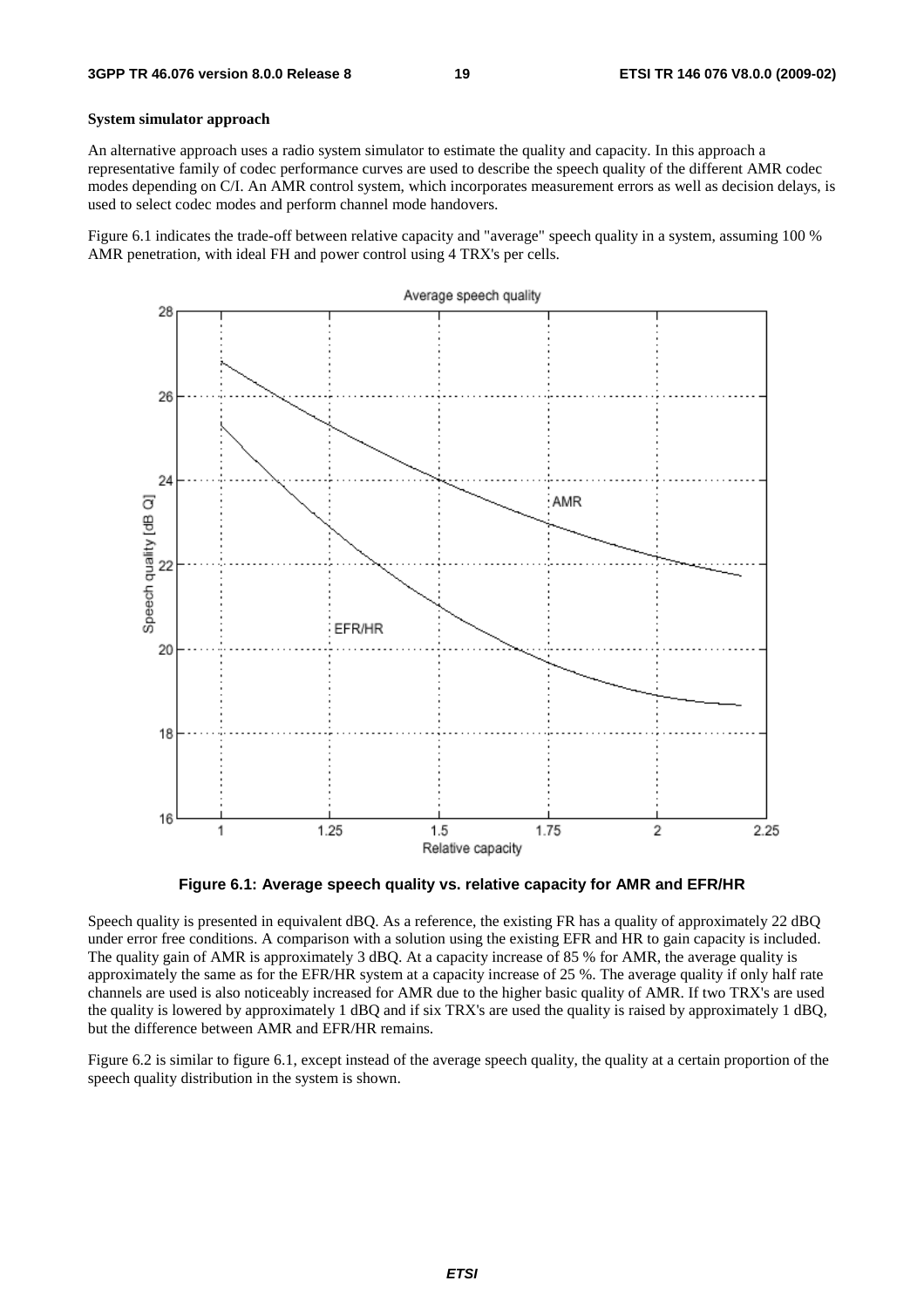

**Figure 6.2: Speech quality for AMR and EFR/HR at the 3 % and 10 % levels** 

The 3 % curve can be interpreted as the quality of the 3 % of the calls (or parts of the calls) which have the worst quality in the system. If capacity increases are limited to approximately 70 %, there is a significant increase in quality for the calls with the lowest quality due to the robust operation on the full-rate channel.

### 6.2.5 System aspects of capacity/quality

In the above section, the capacity gain was computed with a number of simplifying assumptions, given the difficulty to have a complete picture of the actual behavior of the system. Some of the following aspects have partly, or not, been modeled in the previously computed gain.

The re-packing of half rate and full rate channels on the air interface may potentially cause high system load as well as degradation due to intra-cell handovers. The results presented in the previous section do not require a sophisticated repacking strategy. Results have also been presented indicating slightly higher gains if more sophisticated re-packing strategies are used.

It is desirable to limit the channel mode handovers to at most a few AMR handovers per 2-min. call. Results have been presented indicating that the quality/capacity degradation due to such limitations is small.

In connections where the quality of up- and down-links differ substantially, there is potentially a loss, since the two links are required to use the same channels (full-rate or half-rate). [Contributions needed]

A further impact on quality and capacity may be due to resource allocation constraints. Indeed among other aspects, the assumption that time-slots within a cell do not, on a short term basis, provide the same quality leads to the need to combine the channel mode adaptation and the resource allocation in order to avoid Ping-Pong between modes as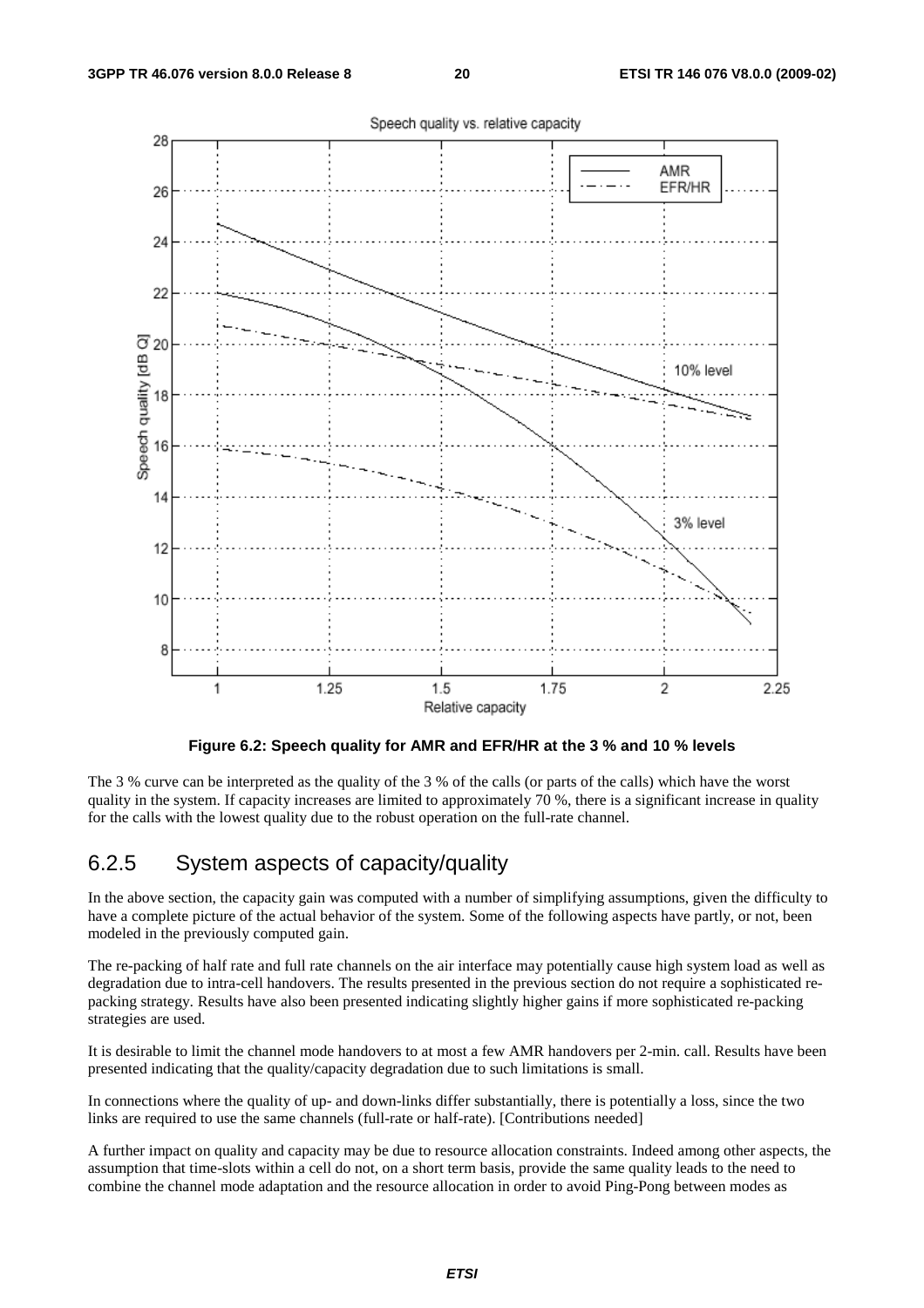explained in Section 6.3.6. This has a direct impact on the "re-packing efficiency" and hence on the expected capacity gain since mobiles cannot be simply moved onto any time-slot.

### 6.2.6 MS penetration

Studies on the impact of AMR penetration on capacity gain have been conducted following the approach of an estimated C/I distribution in subclause 6.2.3. The results presented in figure 6.3 gives an indication of capacity gain depending on AMR penetration for different levels of the half rate C/I operating thresholds (including the "safety" margin described in subclause 6.2.4). The case when AMR is operated in HR mode only is also indicated. The results for 100 % AMR penetration is consistent with 30 % to 40 % capacity gain obtained with an aggregated C/I threshold of approximately 25dB.



**Figure 6.3: AMR capacity gain as a function of AMR penetration** 

## 6.3 Codec adaptation

The working assumptions for the mechanisms for codec adaptation are described in clause 5. Here, the feasibility aspects only are addressed.

### 6.3.1 Codec mode

The codec mode (bit-rate partitioning between the source and channel coding) should be changed rapidly to respond to the rapidly changing radio conditions. For this an accurate channel metric is needed and measurement reports should be reported frequently across the air-interface.

The schemes for doing this are assumed to be part of the proposals from the AMR candidates. Nonetheless, their feasibility should be assessed here.

Signaling data transmitted over the radio interface for codec mode control may include channel quality measurements, codec mode preferences from the MS, codec mode commands from the network and possibly other information depending on the specific proposal.

In the case of a very small amount of information, in principle the stealing flag bits can be used, otherwise a certain portion of the speech frame bits must be used.

How fast the update rate of such information should be, depends on the dynamic behavior of the channel conditions.

An update rate of 10 times a second (five times faster than that of the RxQual and RxLev reporting) should be adequate to maintain good quality in response to changing radio conditions. In practice, a fading margin of typically [3 dB - 6 dB] should be introduced to avoid quality variations (see subclause 6.3.4). With this margin, consistent quality should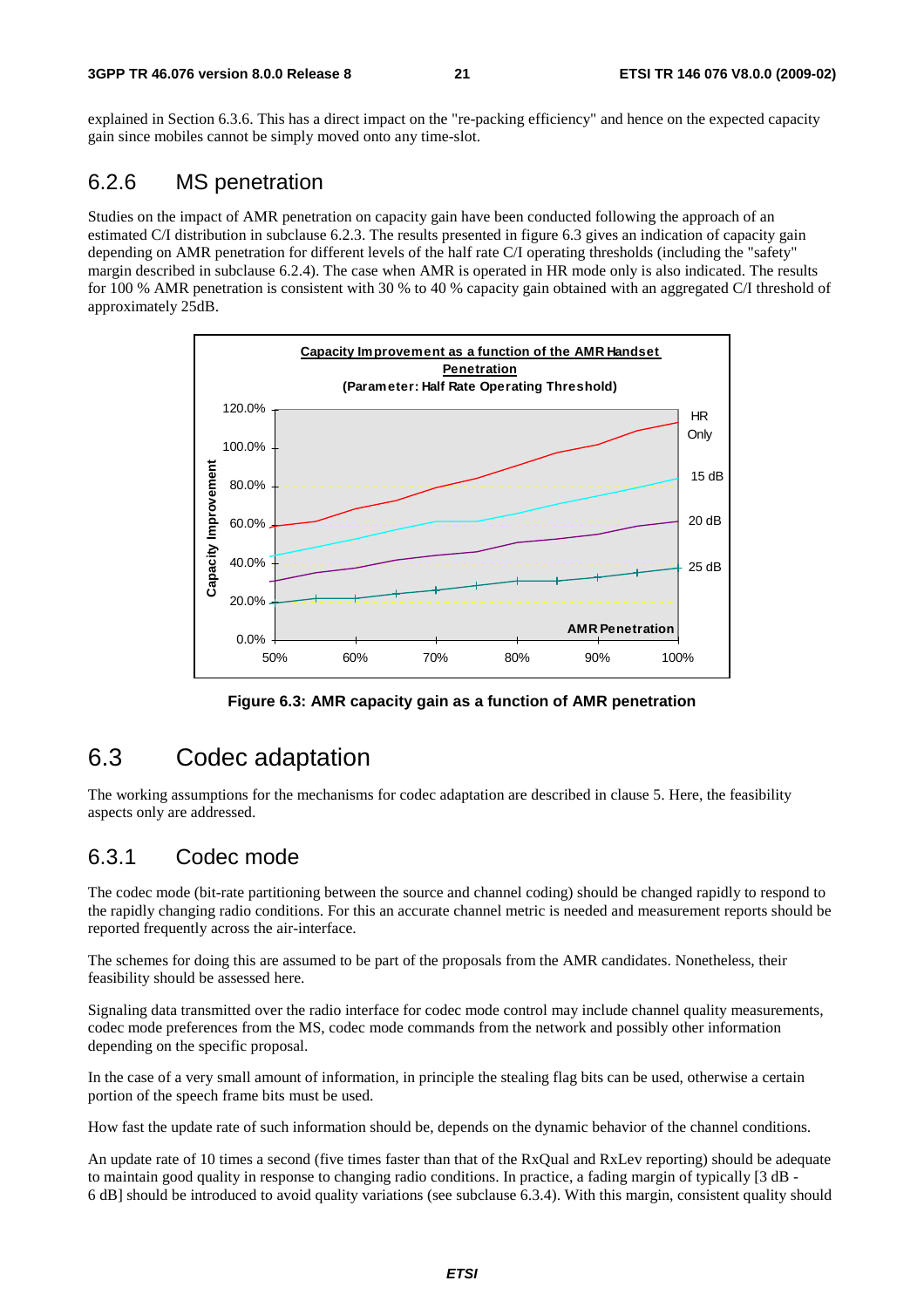be maintained although possibly at the expense of some loss of capacity enhancement (more channels forced to fullrate). The precise trade-off will not be known until AMR solutions are tested under realistic radio conditions. While this remains an issue for further study, it is not seen as a particular risk factor.

On the other hand, the actual transmission rate of the in-band side information depends on the protocol used to convey the information. This could imply spreading the information on subsequent frames to save transmission bits, but at the expense of an additional delay in the control loop. A constraint to the signaling rate is due to the DTX operation that switches off the transmitter. Although a frequent signaling of the side information is an essential requirement for AMR operation, this has not to increase the channel activity such that to undermine the effectiveness of DTX.

The requirements of the channel metric itself are discussed in subclause 6.3.3.

### 6.3.2 Channel mode

The execution of channel mode handovers should be identical to conventional intra-cell handovers although the algorithm for their initiation will be different. The frequency of such handovers should be restricted because of the quality degradation (due to frame stealing for signaling) and more significantly, the load on the BSC processor, associated signaling and possible consequential re-packing. Moreover, the channel mode selection algorithm should be integrated into the radio resource algorithm (see subclause 6.3.6). The channel mode control will most likely be incorporated into the radio resource algorithm and the frequency of AMR handovers controlled by means of Hysteresis etc.

The impact of restricting handovers is that the quality in AMR HR mode could be impaired (since it could be operating outside its intended limits) or the capacity would be reduced, if in FR mode. It is not evident at this time how often handover restrictions would come into play nor how significant would be its impact on performance. Evaluations of a very limited range of actual calls using a simple channel mode algorithm (based on RxLev and RxQual) showed that many calls require no handovers while others require many. These results suggest that average handover rate could be doubled as a result of AMR operation and some calls may have fewer AMR handovers than ideal.

### 6.3.3 Channel metrics (accuracy, update rate)

The AMR link adaptation algorithm will be based on a channel metric, such a metric being representative of the speech quality as perceived by the user. It is anticipated that that metric will use the estimated residual error rate available from the output of the channel decoder and a number of other factors to assist in assessing the trend of the error rate. These may include the burst wise RxLev, the BFI and information from the equalizer but also system information such as DTX activation and frequency hopping activation. This information can be vector quantized to provide information of the position on a performance surface for the codec and the trend of channel quality, i.e. improving or degrading. The performance surface is created through characterizing the subjective quality of the codec as perceived by the customer against the residual error rate.

Inputs made to SMG-11 have shown how the different codec rates can be chosen according to an averaged residual error rate and deliver acceptable speech quality under simplifying assumptions.

The AMR codec will operate and be controlled over a wide range of C/I conditions. In full-rate mode, it will be possible to operate at very bad error conditions corresponding to C/I values worse than 4 dB (at the channel equalizer). In half-rate mode, G.728 quality is only expected at C/I values in excess of [18 dB]. Best performance will only be achieved by selecting the codec mode matching the channel condition.

It is also critical that the metric is accurate since if the wrong codec mode is selected, the quality will be reduced undermining one of the basic principles of AMR.

It is assumed that the channel metric will form part of the candidate's solution.

### 6.3.4 Channel dynamics, effects on performance

As seen above (subclause 6.4.1), the codec mode can be changed to track the radio signal dynamics with time constants as short as [100 msec]. Assuming that the codec mode adaptation algorithm is based on a comparison between the channel metric and a set of thresholds, the decision thresholds should count the codec performance crossing point and allow for a "fading" margin. Such a margin should be chosen to take into account fast variations of the error rates and hence the correlation time of the channel dynamic to avoid Ping-Pong effects. On these time-scales, the signal dynamics are dominated by Rayleigh fading although under some fast moving conditions, shadow fading can also come into play as far as the useful signal is concerned, the same dynamic applying also to the interferers Measurements and simulations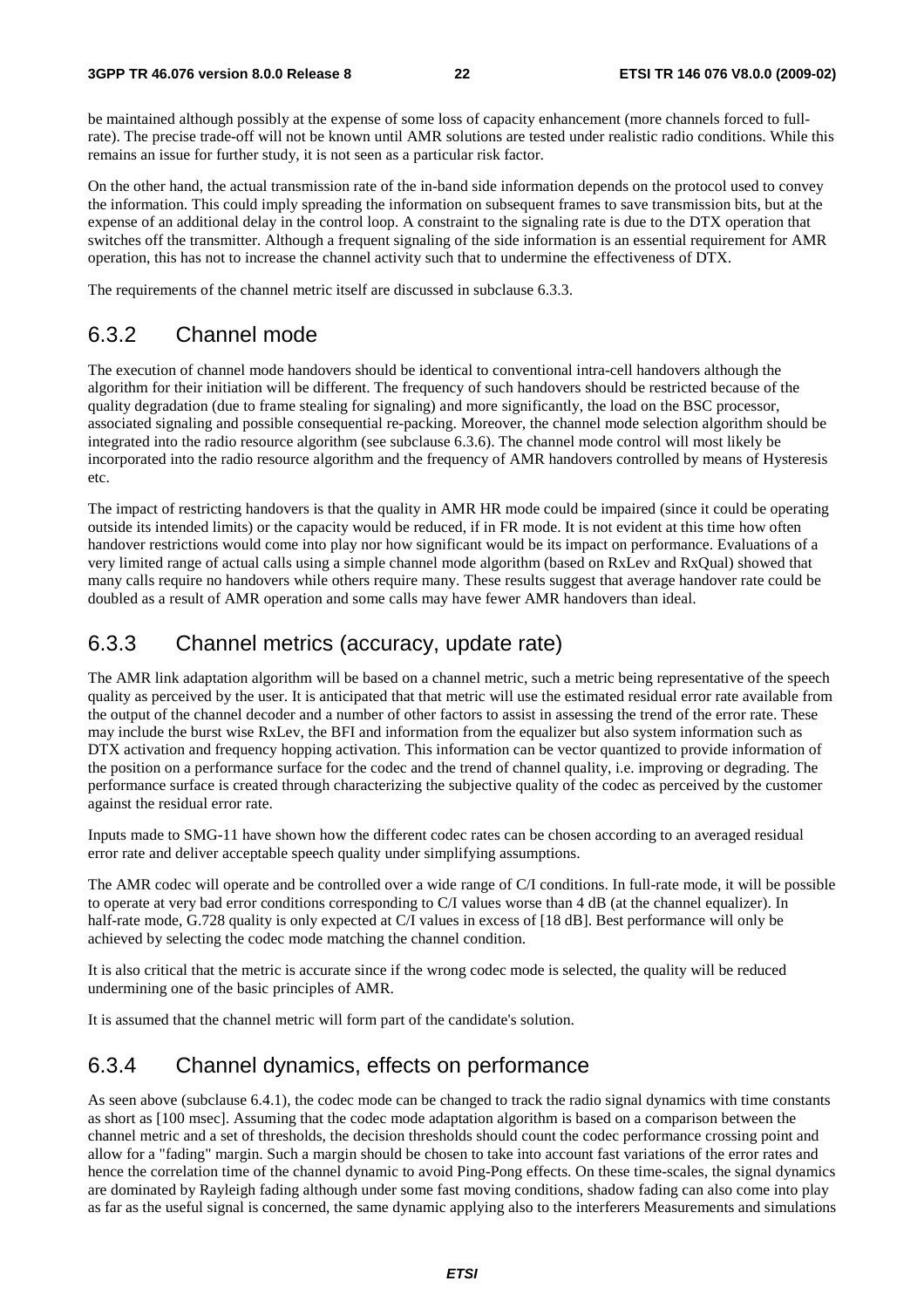of the radio channel suggest that a margin of [?? DB] should be allowed. The exact margins will have to be fine-tuned once AMR systems have been developed and operated in real radio environments.

The effect on performance of allowing for this margin is estimated in subclause 6.3.

### 6.3.5 Location of codec mode and channel mode control

#### Channel mode

As the control of the AMR channel mode will have to be integrated with the Radio Resource algorithm, it is assumed that they will be co-located in the BSC or distributed between the BTS and BSC. This combined algorithm will use the existing channel measurement reports, RxLev and RxQual and the new channel metric yet to be defined.

#### Codec mode

Since the additional channel measurement reports for AMR will be transmitted in-band, there are several alternatives for the location of the codec mode control and the associated transmission of measurement reports and mode commands. These have been reviewed and the recommended approach is that:

- codec mode control relating to capacity or radio link quality should be located in the network (BSS);
- MS can autonomously select the codec mode of the up-link on the basis of speech source content (e.g. background noise); however, the network should have the option to e.g. override the MS preferred selection or restrict the range of selectable modes.

The first point is seen as important because it allows the flexibility to upgrade the control algorithms of both the up- and down-links retrospectively. However, this may imply an increase of the data to be exchanged between the MS and the BTS when compared to solutions where no metric-related data are exchanged. Advantages were also shown in using a scheme where the control is distributed between the MS and BSS. However, unless very clear advantages over the centralized approach are demonstrated, the centralized approach will become the firm requirement at the start of the development.

The reason for emphasizing source-controlled selection in the MS is that it is more difficult to achieve good quality with background noise, especially at low codec bit-rates. Selecting the codec mode locally at the MS allows good quality to be maintained with background noise, provided that the radio conditions allow a possible increase of the source bit-rate, without unnecessary reporting to the network. When operating in the HR channel mode, switching to the FR channel mode may be necessary to achieve good quality with background noise.

#### Transmission of measurement and control data

Channel quality information will need to be transmitted via an in-band signaling channel over-the-air with suitable protection (in the MS to BSS direction only for the centralized control). Such quality information can be assumed to represent an intermediate stage in the computation of the metric, obtained by processing of the in-band information and potentially other system parameters. It is believed that a good trade-off can be reached between the bit rate of the implied in-band signaling, including channel protection, and the speech coding bit rate.

As well as transmitting channel quality or control data in-band, it has also been proposed to use frame stealing flags. This would allow greater capacity on the radio interface for the transmission of speech data and channel protection.

### 6.3.6 Radio resource allocation

The existing resource allocation strategies applied to Full Rate (or EFR) codecs combined with the Half Rate codecs, or a fortiori Full rate only codecs, will have to be revisited with the introduction of the AMR, especially when handovers between Half Rate and Full Rate modes are allowed. Indeed, in contrast to the already difficult case of coexistence of Half Rate and Full Rate traffic channels, the channel mode can be modified during the call based on the channel quality estimates.

With AMR, the resource allocation strategy and the channel mode adaptation have to be coordinated such that the channel mode and the quality provided by the allocated resource are well paired. The objective is to reach the best trade-off between the carried traffic and the quality of the call.

Limitations will arise due to avoid Ping-Pong as well as too numerous channel mode changes (i.e. AMR handovers). Otherwise extensive use of layer 3 signaling will be required and this degrades the call (speech interruption) in addition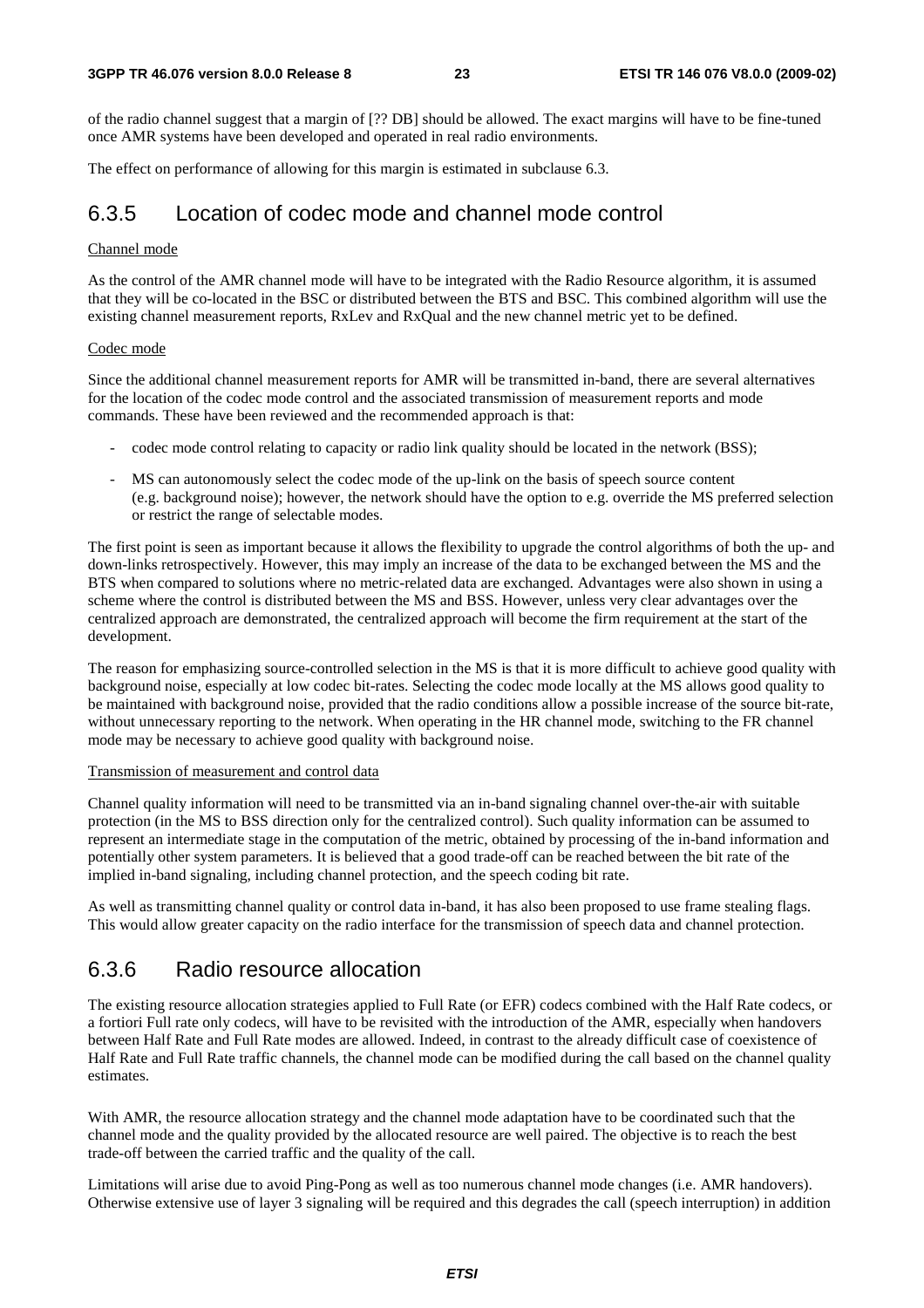to loading up the BSC. An important side effect of these limitations is that it decreases the capacity gain from the AMR. It is currently difficult to evaluate this decrease as the exact effect will depend on the AMR handover algorithm which is manufacturer specific in a similar way to intra-cell handover.

### 6.4 Support of other features

### 6.4.1 TFO

One example of a tandem free configuration is shown in figure 6.4.



**Figure 6.4: Mobile to mobile communication link** 

TFO mode can be operated only if both mobile links in a mobile-to-mobile direction (e.g. up-link MS-A to network and downlink, network to MS-B) use the same speech coding bit-rate and algorithm. In principle this does not imply that the same *channel mode* has to be used, but can be achieved only if the AMR decoder is capable of operating at the same source rates for both FR and HR *channel modes.*

Several options are possible to deal with the TFO management when combined with AMR.

However, for AMR, the fact that the codec rates are varied, sometimes rapidly, presents special difficulties not previously encountered. Alternative approaches to this problem have been considered but the optimum method will demand detailed evaluation outside of the scope of the Study Phase.

Nevertheless it was identified that at least the BTS would have to be informed whether a call is TFO or not. In consequence provisions must be taken to convey such an information between the TRAU and the BTS.

Furthermore depending on the specific solution for the TFO scheme precautions may have to be taken in the basic AMR, e.g. the codec types designed for HR mode may have also to be adapted for the TCH/F.

Taking all these considerations into account, it is still felt that the implementation of TFO for AMR is feasible.

### 6.4.2 DTX

For the same reasons as for the other GSM codecs, AMR should support DTX for which VAD and comfort noise algorithms will be needed.

One concern is that if conventional DTX is invoked, the frequency of in-band channel measurement reports will be severely reduced. This could be offset by transmitting SID frames more frequently. This may also provide higher quality of the reproduced background noise. Different ways of implementing AMR DTX operation which retain most of the DTX gains are conceivable, possibly using lower transmission power.

How the channel measurements are to be reported during DTX will be at the discretion of the codec proponent. However, the restrictions and their significance need further evaluation.

This needs further study and currently represents a risk.

### 6.4.3 Power control

The availability of an accurate channel metric which is provided more frequently than RxLev could in principle allow power control to be exercised more precisely and rapidly than at present. This should enhance the advantages of reduced interference and longer battery life*.* However, it could also have the effect of reducing the C/I distribution (fewer calls at high C/I) and potentially constricting the range of operation of the AMR codec. This would reduce the capacity and quality gains of AMR operation.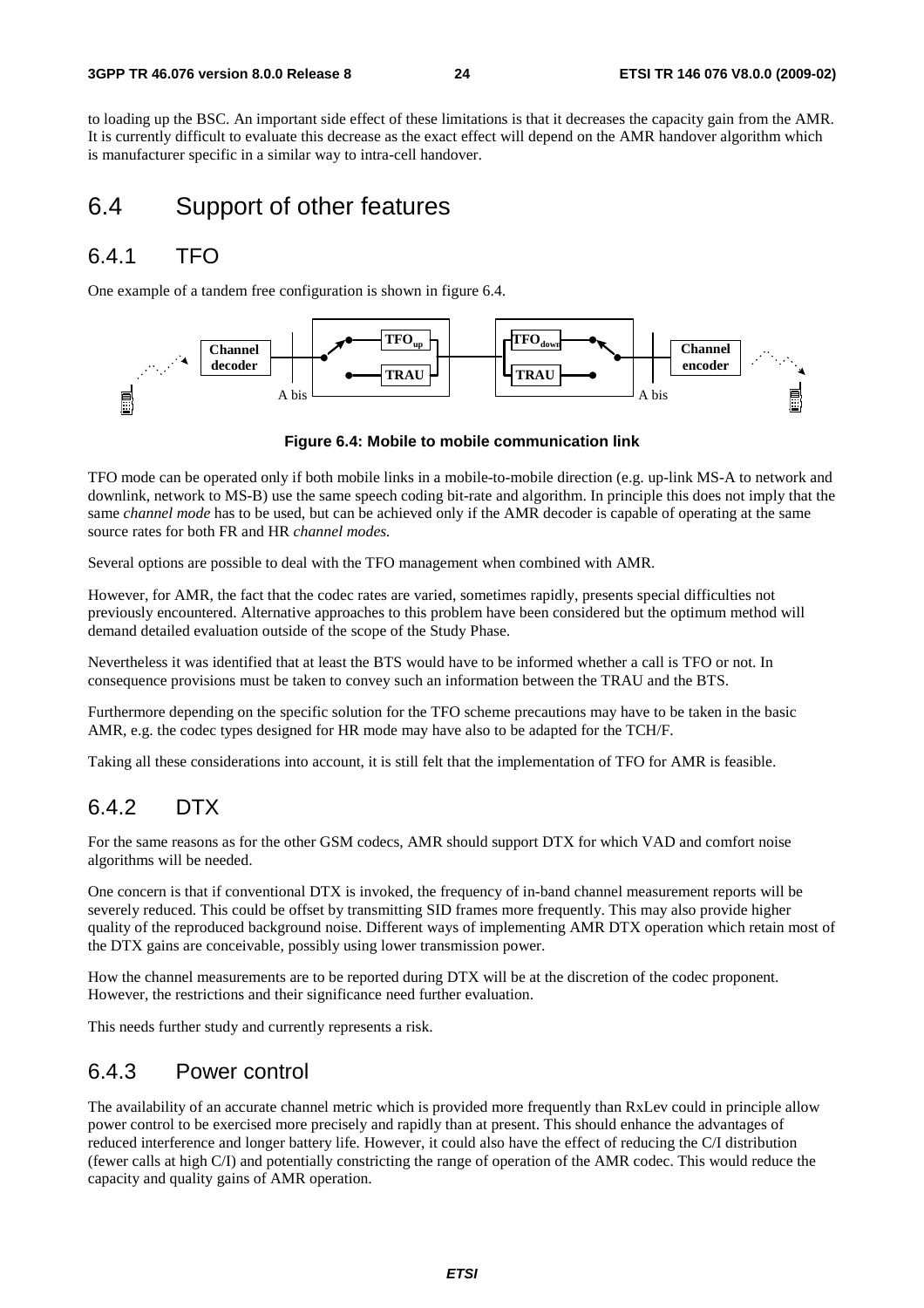A separate point is that there may also be interactions between a rapidly changing power control and codec modes. To counter this, there would be advantages to integrating the two into a common algorithm. In the shorter term, there should not be any conflicts if the existing power control methods are combined with the short time constants of codec mode control.

This area requires further study but is only seen as a minor risk.

### 6.4.4 Handover

In a similar way to power control, the new channel metric should also allow (conventional) handovers to be controlled more precisely since the metric will give a more accurate measure of channel quality and over a wider range of C/I than is possible with RxQual. This is only highlighted here as an advantage and has no bearing on the feasibility of AMR.

### 6.4.5 8 and 16 kbit/s A-ter sub-multiplexing

#### **a) Full-rate mode**

The maximum source coding rate for full-rate mode (using 16 kbit sub-multiplexing) is about ?? kbps which is sufficient for the highest expected AMR rate even with the inclusion of some channel protection (as for EFR).

#### **b) Half-rate mode**

The existing HR codec can be transmitted on the A-ter interface using 8 kbps instead of 16 kbps sub-multiplexing thereby doubling transmission capacity. Operators see this as a useful feature and it is desirable that this is also available for HR mode of the AMR codec. This has been evaluated.

The maximum source coding rates that can be supported on the A-ter interface will depend on the precise data formatting and signaling schemes. According to the compromises selected, this rate is estimated to lie between 6,5 kbps and 7,5 kbps, although the higher figure would require significant compromises in terms of backward compatibility with the existing TRAU frame formats leading to dedicated TRAU for AMR or new TRAU frames for existing codecs. Codec tests have also suggested that the bit-rates needed to achieve G.728 quality in HR mode is likely to be close to 8 kbps. This implies that to achieve the AMR target quality in HR mode, a sub-multiplexing rate higher than 8 kbps may be necessary.

A new proposal was discussed based on 6:1 multiplexing (instead of 4:1 or 8:1) which would support an 8kbs source coding rate. However, this would be most applicable when most channels are AMR rather than a mixture of the other GSM codec types and is seen as a longer term solution. Nonetheless, it remains a potentially attractive solution. As the approach is new and raises a number of issues, it is recommended the approach be studied further.

In the shorter term, attention is focused on 8 kbps and 16 kbps sub-multiplexing [which can be mixed *– check*]. It is probable that there will have to be at least two codec modes at HR, one for high C/I (e.g. > 18 dB) and one for low C/I. Since codec mode changes can occur rapidly and switching between 8 kbps and 16 kbps sub-multiplexing will cause quality degradations, it is anticipated that a fixed sub-multiplexing rate will have to be used for HR mode. Therefore to support 8 sub-multiplexing, the HR codec mode may have to be restricted to the lower source coding rate in HR mode, significantly limiting the quality and value of AMR. Nonetheless, as some operators may need this flexibility under certain circumstances, it is recommended that at least one codec mode in HR is provided which supports 8kbs submultiplexing.

Recommendation:

- no constraint applied on the upper limit of the source codec bit-rate in HR mode;
- at least one source coding bit-rate in HR mode to be consistent with 8 kbps sub-multiplexing;
- study potential for 6:1 or similar compression scheme as a longer term solution.

## 6.5 Wideband service option

The feasibility of adding a special mode to AMR, which would support a wideband speech service (e.g. 7 kHz), has been assessed but many aspects have not been resolved due to lack of time. The broad question of whether to add a wideband mode to AMR was the subject of considerable discussion but there were conflicting options. Nonetheless, there is agreement that the AMR program should not be delayed for the sake of introducing a wideband mode. The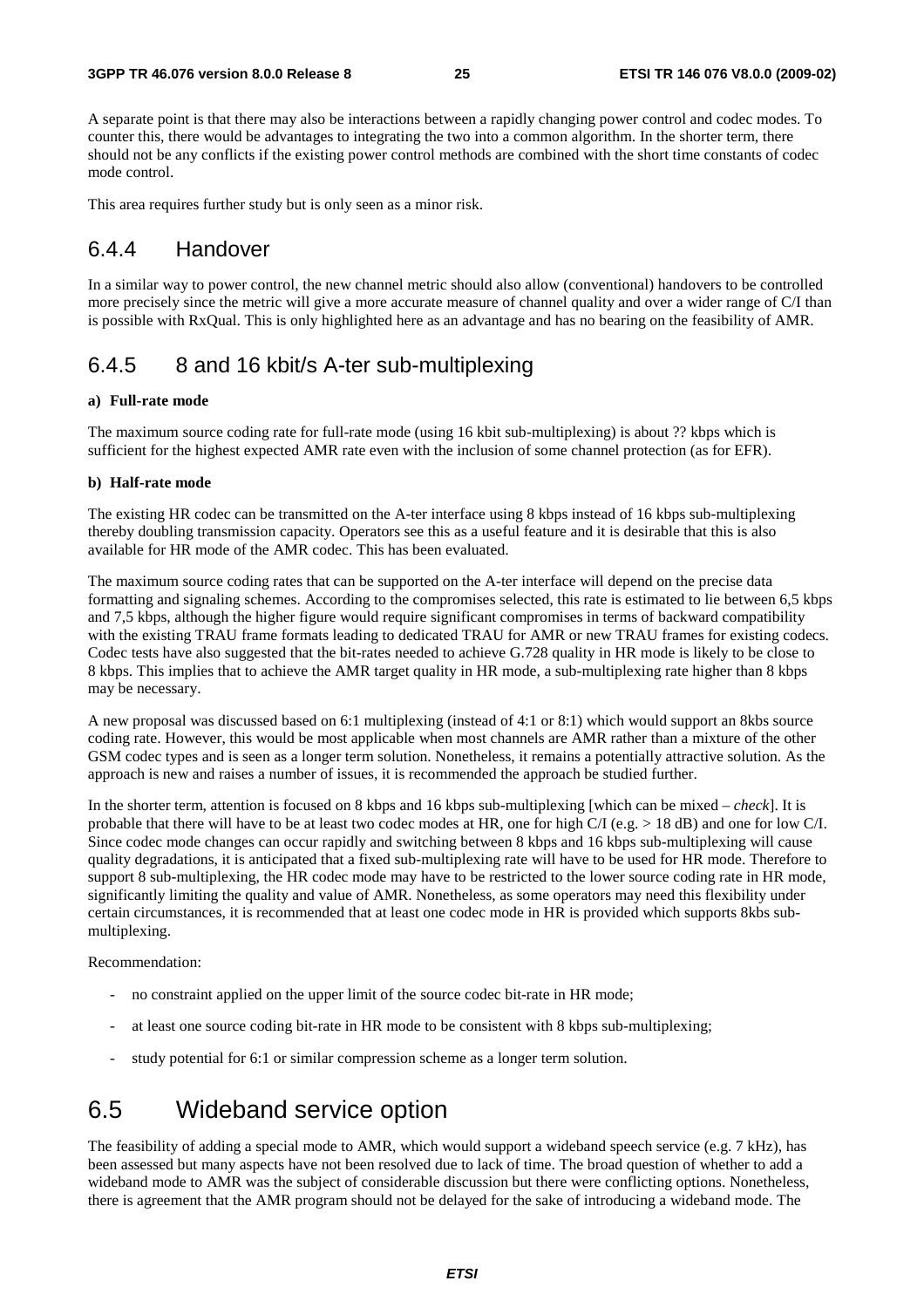issues are summarized in a separate liaison statement to SMG in which SMG are requested to decide how the development of a wideband service should proceed.

Some of the main points are identified below:

- a wideband service would give a substantial quality uplift over narrowband and there is foreseen to be a market for mobile-to-mobile wideband users (or mobile-to-fixed), although the service will initially be restricted by the number of users having the necessary wideband terminals;
- noting the need to avoid the proliferation of GSM codec standards, including wideband on AMR gives the best opportunity to deliver a wideband capability in the near term;
- a wideband mode may be accommodated within the Release 1998 AMR development program by only testing it in the Qualification Phase and then giving preference to AMR candidates, which include a wideband option, which meets the performance specification. The wideband mode would be given lower priority than narrowband. This approach has not yet been agreed by SMG11 as workable and needs to be reviewed and elaborated;
- there are also serious concerns that adding wideband to narrowband AMR adds risk to the program due to the additional testing and selection tasks and reduces the chances of meeting the Release 1998 deadline;
- it has not been established that the wideband performance capability achievable with a single TDMA timeslot (i.e. 13 kbps approx.) will be adequate for a commercially competitive wideband service. This is substantiated by the recent failure of any of the candidates to meet the performance targets for an ITU-T 16kbs wideband speech codec under certain conditions;
- there exist examples of wideband speech codecs with bit-rates in the range 12 kbps to 13 kbps, which show promising performance.

## 7 Requirements specification

The target performance requirements for the AMR codec was set out in the report SQSG presented to SMG#20 in October 1996 (see Tdoc SMG 447/96). These requirements have been reviewed and in the light of feasibility assessments made during the Study Phase (see subclause 6.1.1), a revised requirement specification has been produced (see annex C). This is more complete and precise to enable the candidate codecs to be properly developed, tested and selected. Some of the targets have also been modified in the light of assessments of the performance that can practically be achieved. These concern mainly the performance in HR mode under medium error conditions and the performance in the presence of background noise.

Time has not allowed the requirements to be defined and agreed in respect of the performance under dynamic conditions. This work is in progress but is not ready to be approved. These requirements will have to be approved by SMG11 and frozen for the start of the Qualification Phase in November 1997.

## 8 Implementation factors

The main logical entities in the network and MS that will need to be upgraded to support AMR are identified in annex D.

The costs of implementation of the upgrades to existing networks will depend on particular manufacturer's implementations and no attempt has been made to estimate them here.

9 Codec development and selection

## 9.1 Test and selection methodologies

The candidate AMR codecs will be tested by a combination of static and dynamic tests. For the static tests, conventional, well-established methods will be used to evaluate each of the codec modes in clear, error conditions, with and without background noise under specific, static radio conditions (including Rayleigh fading, excluding shadow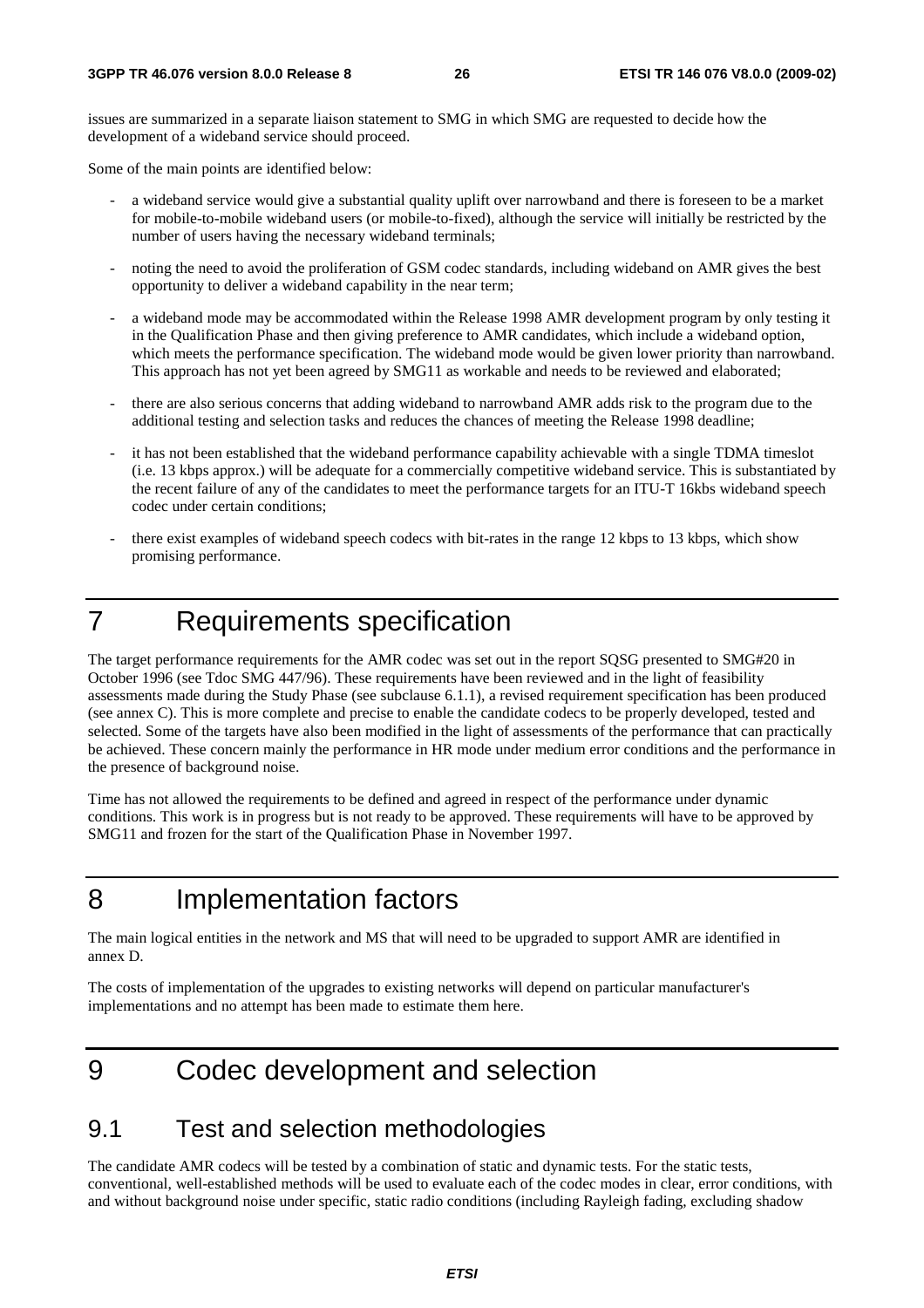#### **3GPP TR 46.076 version 8.0.0 Release 8 27 ETSI TR 146 076 V8.0.0 (2009-02)**

fading). In addition, the effects of switching between codec modes (for a given channel mode) will be tested by forcing rapid codec mode changes.

The dynamic tests in contrast will require completely new test methodologies. The purpose of these tests is to evaluate the performance of complete AMR system, including the codec adaptation system, in response to dynamic radio conditions. This requires a system simulator (see subclause 9.3) and error patterns corresponding to a widely varying radio path. These tests will evaluate the performance of codec mode adaptation in the absence of channel mode changes. New subjective test procedures will also be necessary evaluate and score the performance. The reference condition for such tests will be existing codec standards.

The dynamic test methodology and the system simulator is in the process of being formulated.

## 9.2 Asymmetry of up and down links

The test methodology for static and dynamic testing needs to recognize the asymmetry of the in-band signaling in the uplink and downlink and the recommended approach is outlined below.

#### **Assumptions**

It is assumed that for a given codec mode, the algorithm and bit rate of the speech codec will be identical for the uplink and downlink (note that this does not imply that the uplink and downlink must operate in the same mode simultaneously).

#### Static tests

If, for a given mode, there is a difference in the net channel coding rate of the speech between the uplink and downlink (i.e. after taking in-band signaling bits into account), the link with the least protected speech bits will be tested.

In static tests involving bit errors and mode switching, the channel coding will be included in the speech processing stages. However, the impact of bit errors in the signaling channel will be ignored; the codec mode will be determined only by the experimental condition, i.e. it will be fixed or switched at a pre-determined rate.

#### Dynamic tests

In dynamic tests, each experimental condition will be tested for both the uplink and downlink directions. The signaling system used for mode adaptation will be included in the speech processing stages, with the effect of bit-errors on the signaling bits incorporated. If signaling bits are external to the traffic channel, e.g. frame stealing flags, the effect of errors in these bits must also be simulated.

## 9.3 Speech traffic channel simulation model

Due to the need to take into account the adaptation concept of AMR, the traffic channel simulation model for AMR has to consider both transmission links simultaneously. The high-level block diagram of such simulator is reported in figure 9.1 referring to uplink configuration.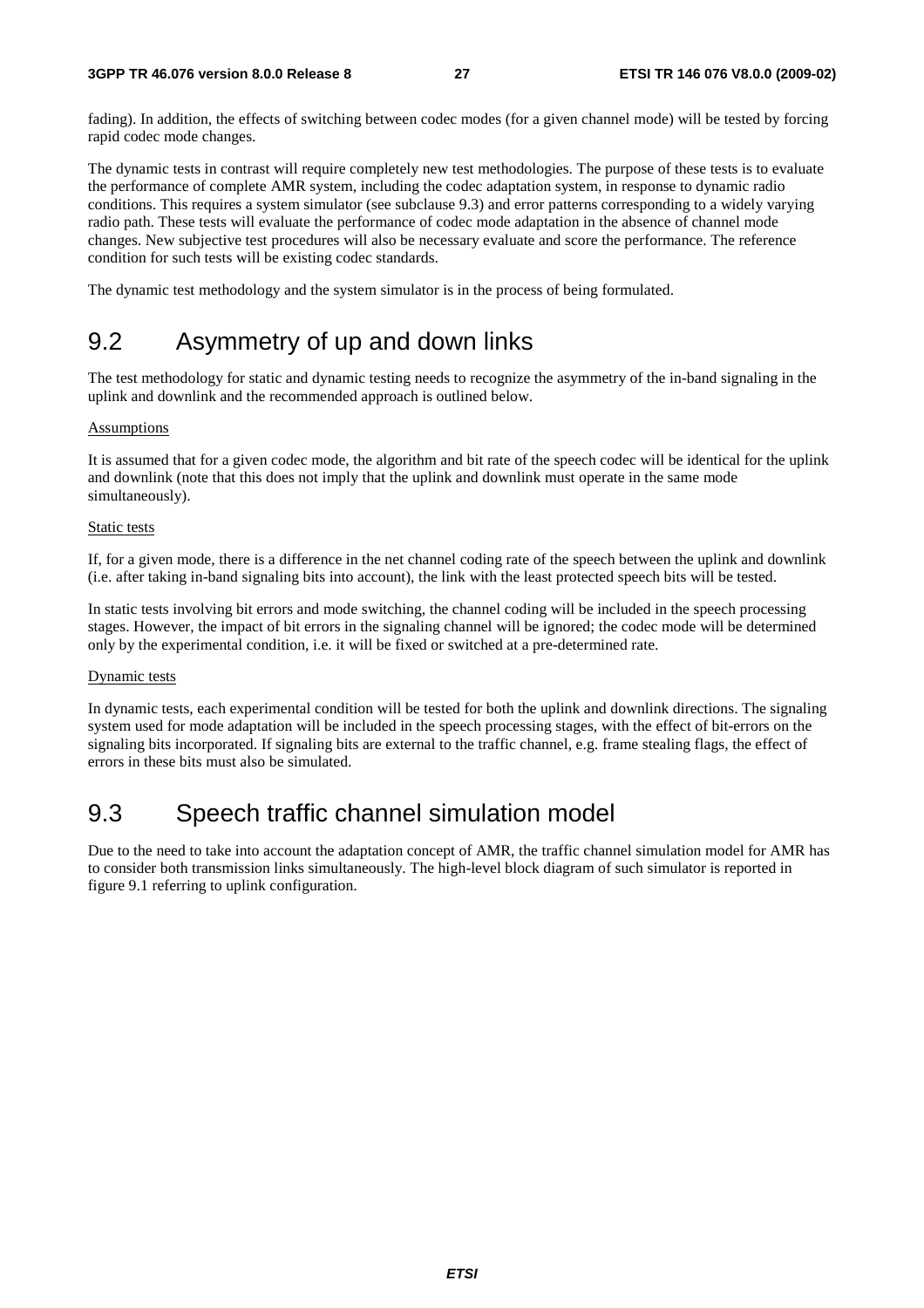

**Figure 9.1: Block diagram of the AMR speech traffic channel simulation model** 

The error patterns are assumed to carry also the information on RxQual and RxLev. The backward channel (downlink in this case) is used to take into account the effect of delay and channel errors on the in-band signaling data that are used to take decision on the codec mode bit-rate. The HR/FR channel mode flag is used to simulate AMR handovers. It is also used in the EID to select the proper error pattern.

Details of the definition of the various blocks as well as specification of interfaces are reported in annex E.

## 9.4 Schedule

In response to the terms of reference of the AMR project, SMG11 and SMG2 have assessed the feasibility of a schedule that would deliver the AMR specifications in time for Release 1998. The schedule has to include the following main activities:

- pre-qualification phase: Performance requirements, test plans, static and dynamic error patterns, system simulator specification, design constraints;
- qualification phase testing;
- optimization;
- selection testing;
- production of specifications followed by period of stabilization.

A draft schedule for the AMR codec testing, selection and standardization is shown in annex F. This incorporates the standardization of the associated control system and signaling. This schedule is itself very aggressive. Since it was produced, SMG2 have indicated that more time will be needed to produce the error patterns which are not expected to be available until December 1997 (static patterns) and March 1998 (dynamic patterns). The schedule therefore needs to be reviewed urgently and at the time of writing, it is not clear that Release 1998 can be achieved.

Since a Release 1998 schedule will carry a high degree of risk, the Qualification Phase of testing includes dynamic as well as static tests to reveal at the conclusion of this phase [March 1998] the extent to which the candidate solutions meet the performance requirements. If they pass or come close, the selection phase will proceed (possibly with a short optimization phase). Otherwise, time will be allowed for an extended optimization period in which case, AMR would probably be postponed to Release 1999.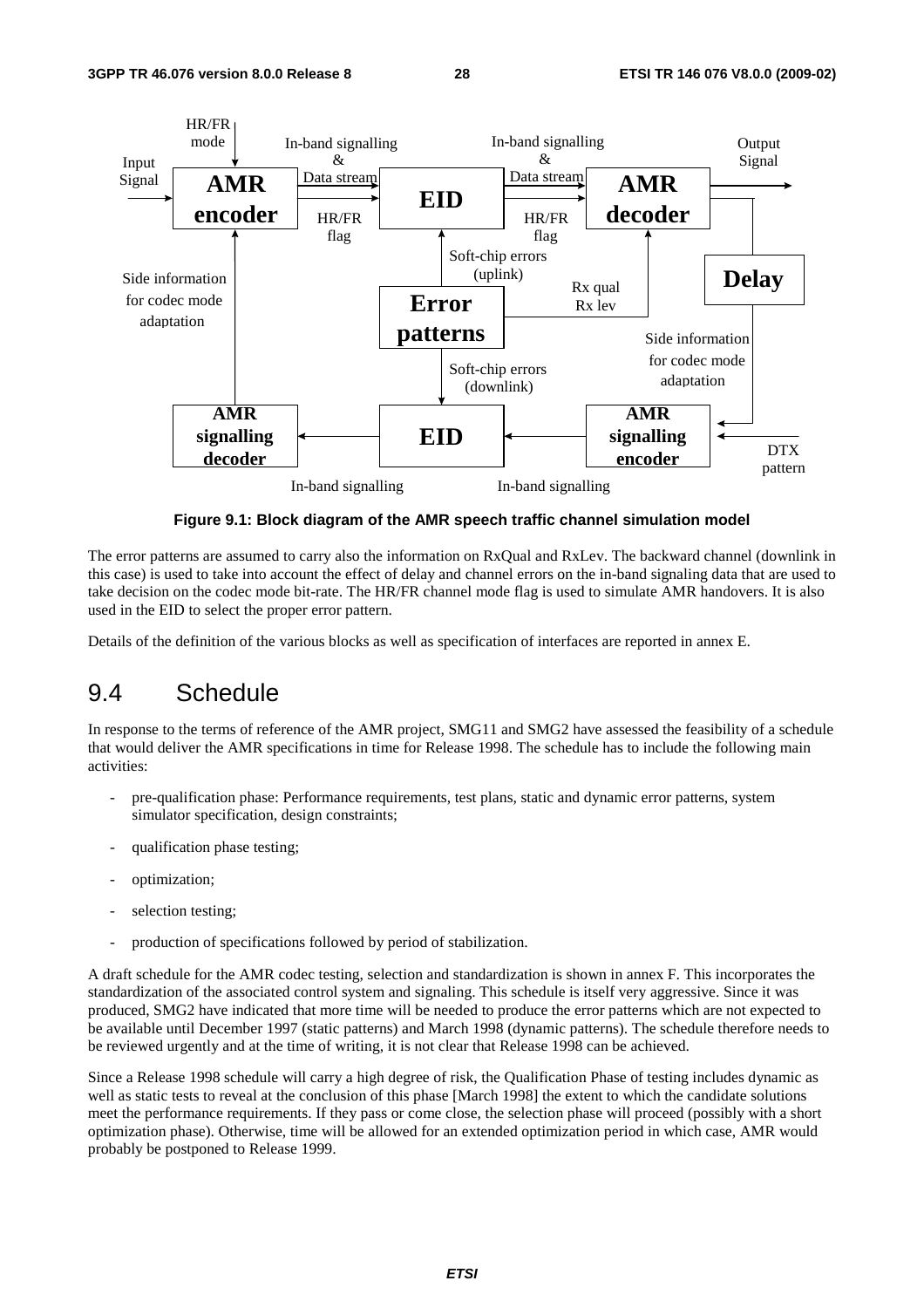## 9.5 Programme management

Prime responsibility for the AMR development will be held by SMG11 with SMG2 and SMG3 having secondary responsibilities.

The proposed Work Item description is contained in Annex G.

## 10 Open issues and risks

The feasibility study has evaluated to a greater or lesser degree the main aspects of the function and operation of the AMR codec. Preliminary evaluations as well as some advanced codec developments and testing have shown to a satisfactory level of confidence that the performance requirements are achievable. However, there remain a few areas that present some risks to the successful realization and application of AMR.

| <b>Issue</b>                                                         | Impact on AMR performance                                                                                                                                                                     | <b>Risk levels</b><br>assessed<br>by SMG2<br>and<br><b>SMG11</b> | Risk assessment.                                                                                                                                                            |
|----------------------------------------------------------------------|-----------------------------------------------------------------------------------------------------------------------------------------------------------------------------------------------|------------------------------------------------------------------|-----------------------------------------------------------------------------------------------------------------------------------------------------------------------------|
| Speech quality                                                       | The performance requirements in HR<br>mode under error and background<br>noise conditions have been relaxed<br>to be realistic.                                                               | Medium                                                           | The benefits are still<br>significant even with the<br>relaxation.                                                                                                          |
| Channel and mode<br>adaptation algorithms                            | The effectiveness of these algorithms<br>is crucial to good AMR operation.<br>Initial implementations may not<br>realize the full potential of AMR. (Cf.<br>Handover algorithms).             | Medium                                                           | Performance will<br>improve with experience<br>with real networks.                                                                                                          |
| Impact of actual C/I<br>distribution on<br>capacity/quality benefits | Performance will depend on the<br>actual C/I distribution. This has<br>proved to be difficult to estimate<br>reliably and the C/I forecasts<br>produced so far have shown wide<br>variations. | Medium                                                           | The main performance<br>benefits (see Section<br>6.2.2.) have been<br>estimated on the basis<br>of the lower (i.e. more<br>pessimistic) C/I<br>distributions.               |
| Provision of accurate<br>channel metric over wide<br>C/I range       | If accuracy falls below the target, the<br>non-optimum codec mode may be<br>selected, significantly reducing the<br>quality and capacity benefits.                                            | <b>SMG2:</b><br>high<br><b>SMG11:</b><br>medium                  | Proposals for the<br>complete control<br>mechanism including<br>the channel metric have<br>shown that viable<br>solutions can be<br>achieved.                               |
| Tracking of rapid signal<br>dynamics by control system               | This has been estimated but its<br>impact cannot be properly assessed<br>until sophisticated simulation tools or<br>trial results become available.                                           | <b>SMG2:</b><br>medium<br><b>SMG11:</b><br>low                   | If the estimates have<br>been optimistic, an<br>additional safety margin<br>should be allowed for.                                                                          |
| <b>TFO</b>                                                           | Finding an effective TFO solution for<br>AMR may require significant effort.                                                                                                                  | Medium.                                                          | Effective solutions will<br>demand detailed<br>investigations. Although<br>highly desirable, AMR<br>can operate without<br>TFO.                                             |
| Novelty and complexity of<br>AMR                                     | The AMR concept is introducing new<br>methods not previously attempted.                                                                                                                       | Medium                                                           | The novelty of these<br>techniques is also the<br>reason for the<br>advantages of AMR.<br>Without the additional<br>complexity, the<br>advantages would not<br>be realized. |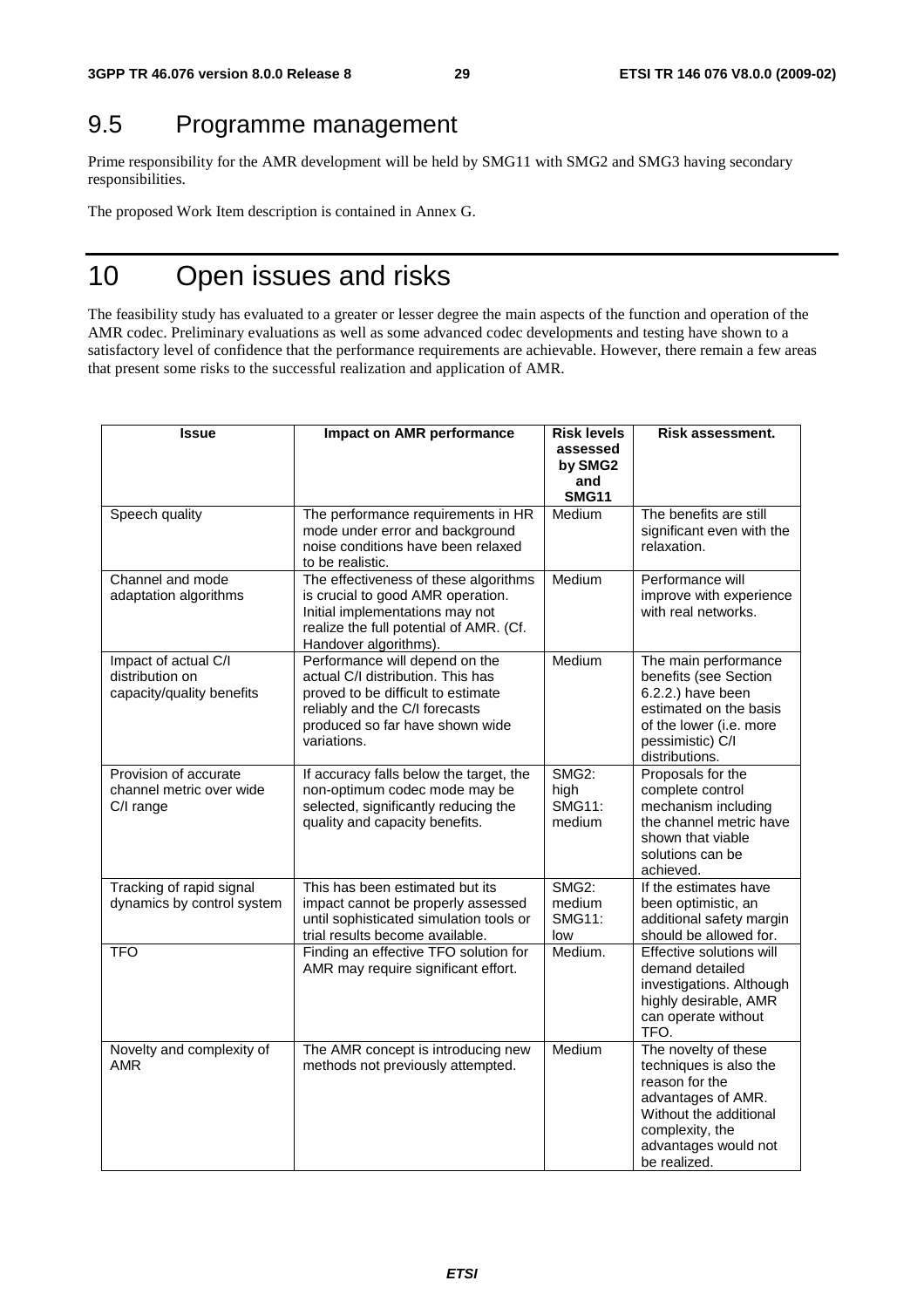## 11 Recommendations

On basis of the performance benefits and risks highlighted above, the following recommendations are submitted to SMG for approval:

- initiate a program to develop, test, select and specify AMR speech and channel codecs together with related features such as VAD, DTX and comfort noise generation. The associated control, signaling procedures and TFO should also be developed and specified;
- an acceptable and workable time-plan should be agreed by SMG11 and SMG2 as soon as possible after SMG#23 with the priority of meeting Release 1998 deadlines;
- approve the performance requirement specification in annex C;
- decide on whether a wideband mode should be included in AMR (see separate liaison statement);
- approve the allocation of 400 kECU for the purposes of codec testing;
- approve the Work Item Description contained in annex G.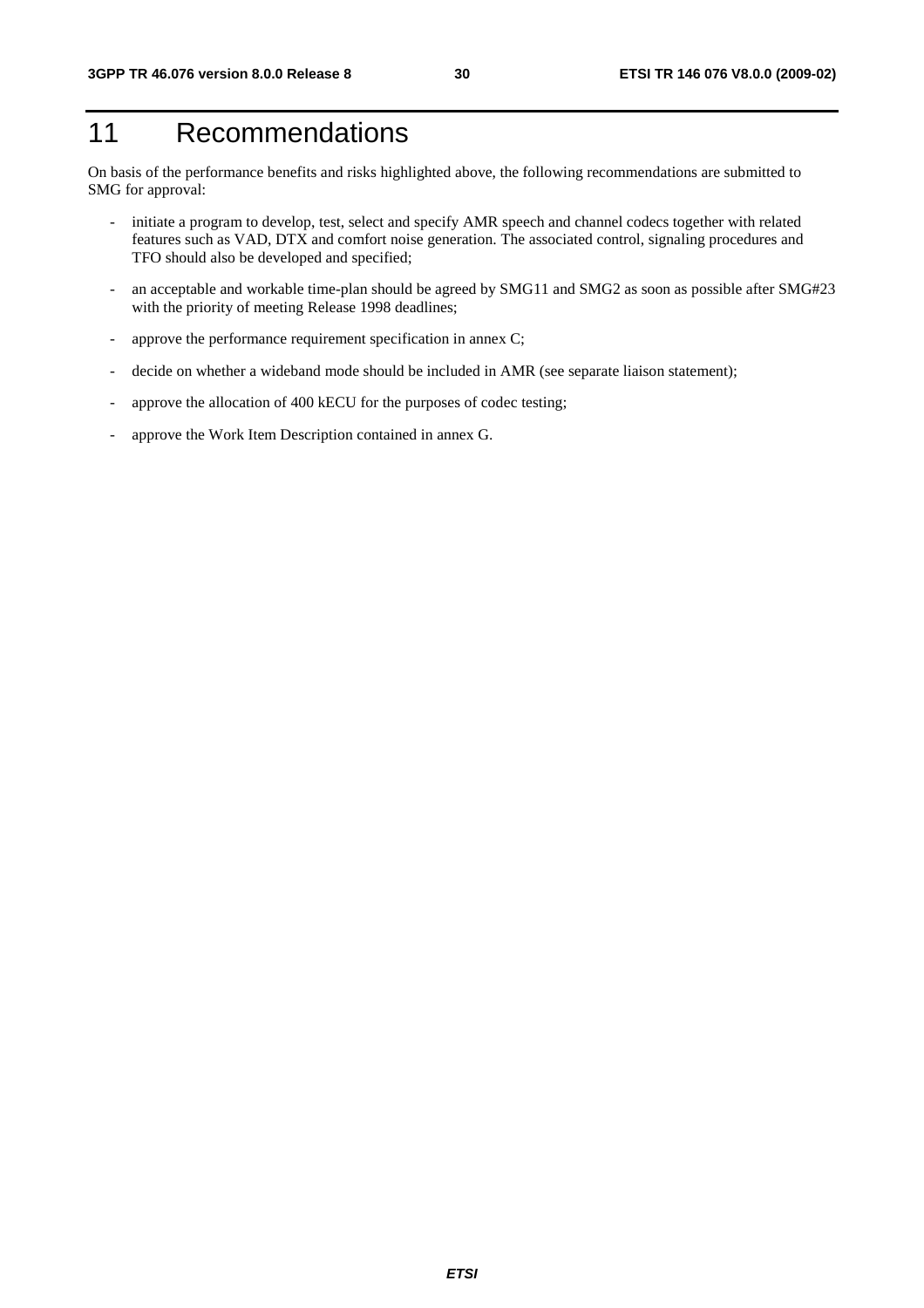## Annex A: **Terminology**

The terminology used in the present document and recommended for other work on AMR is listed below.

| <b>Adaptive Multi-Rate (AMR)</b><br>codec | Speech and channel codec capable of operating at gross bit-rates of<br>11.4 kbps ("half-rate") and 22.8 kbps ("full-rate"). In addition, the<br>codec may operate at various combinations of speech and channel<br>coding (codec mode) bit-rates for each channel mode.                                                                                                                        |  |
|-------------------------------------------|------------------------------------------------------------------------------------------------------------------------------------------------------------------------------------------------------------------------------------------------------------------------------------------------------------------------------------------------------------------------------------------------|--|
| <b>AMR</b> handover                       | Handover between the FR and HR channel modes to optimize AMR<br>operation.                                                                                                                                                                                                                                                                                                                     |  |
| <b>Bit-rate change</b>                    | Change of the <i>codec mode</i> bit-rates for a given (HR/FR) <i>channel</i><br>mode.                                                                                                                                                                                                                                                                                                          |  |
| <b>Channel mode</b>                       | Half-rate or full-rate operation                                                                                                                                                                                                                                                                                                                                                               |  |
| <b>Channel mode adaptation</b>            | The control and selection of the (FR or HR) channel mode.                                                                                                                                                                                                                                                                                                                                      |  |
| <b>Channel Re-packing</b>                 | Re-packing of HR (and FR) radio channels of a given radio cell to<br>achieve higher capacity within the cell. Controlled by in-band<br>signaling (future) or out-of-band signaling (today). May influence<br>the A-bis / A-ter interface.                                                                                                                                                      |  |
| Codec mode                                | For a given <i>channel mode</i> , the bit partitioning between the speech<br>and channel codecs.                                                                                                                                                                                                                                                                                               |  |
| Codec mode adaptation                     | The control and selection of the <i>codec mode</i> bit-rates. Normally,<br>implies no change to the <i>channel mode</i> .                                                                                                                                                                                                                                                                      |  |
| <b>Conventional handover</b>              | Inter- or intra- cell handover performed for non-speech coding<br>reasons.                                                                                                                                                                                                                                                                                                                     |  |
| <b>Embedded Speech Codecs</b>             | Family of speech codecs based on a "Core Codec" where the next<br>"higher" codec fully includes (embeds) the next "lower" codec.<br>Decoding of a "lower" codec mode is always possible without loss in<br>quality below the quality of that lower codec mode. As a<br>consequence higher codec modes can always be "stripped off" to<br>lower codec modes on the way from encoder to decoder. |  |
|                                           | Embedded Speech Codecs are naturally rate compatible.                                                                                                                                                                                                                                                                                                                                          |  |
| <b>Error Patterns</b>                     | Result of offline simulations (or measurements?) stored on files. To<br>be used by the "Error Insertion Device" to model the radio<br>transmission from the output of the channel decoder and interleaver<br>to the input of the deinterleaver and channel decoder.                                                                                                                            |  |
| <b>Error Insertion Device</b>             |                                                                                                                                                                                                                                                                                                                                                                                                |  |
| <b>Error Profiles</b>                     | Error Patterns plus additional information like RXQual, RxLev etc.                                                                                                                                                                                                                                                                                                                             |  |
| <b>Full-rate (FR)</b>                     | Full-rate channel or channel mode                                                                                                                                                                                                                                                                                                                                                              |  |
| Gross bit-rate                            | The bit-rate of the <i>channel mode</i> selected (22.8 kbps or 11.4 kbps).                                                                                                                                                                                                                                                                                                                     |  |
| Half-rate (HR)                            | Half-rate channel or <i>channel mode</i>                                                                                                                                                                                                                                                                                                                                                       |  |
| <b>In-Band Signaling</b>                  | Signaling for DTX, Link Control, Channel and codec mode<br>modification, etc. carried within the traffic channel by reserving or<br>stealing bits normally used for speech transmission. Maybe on the<br>radio channel or other channels inside the fixed network (e.g. A-bis,                                                                                                                 |  |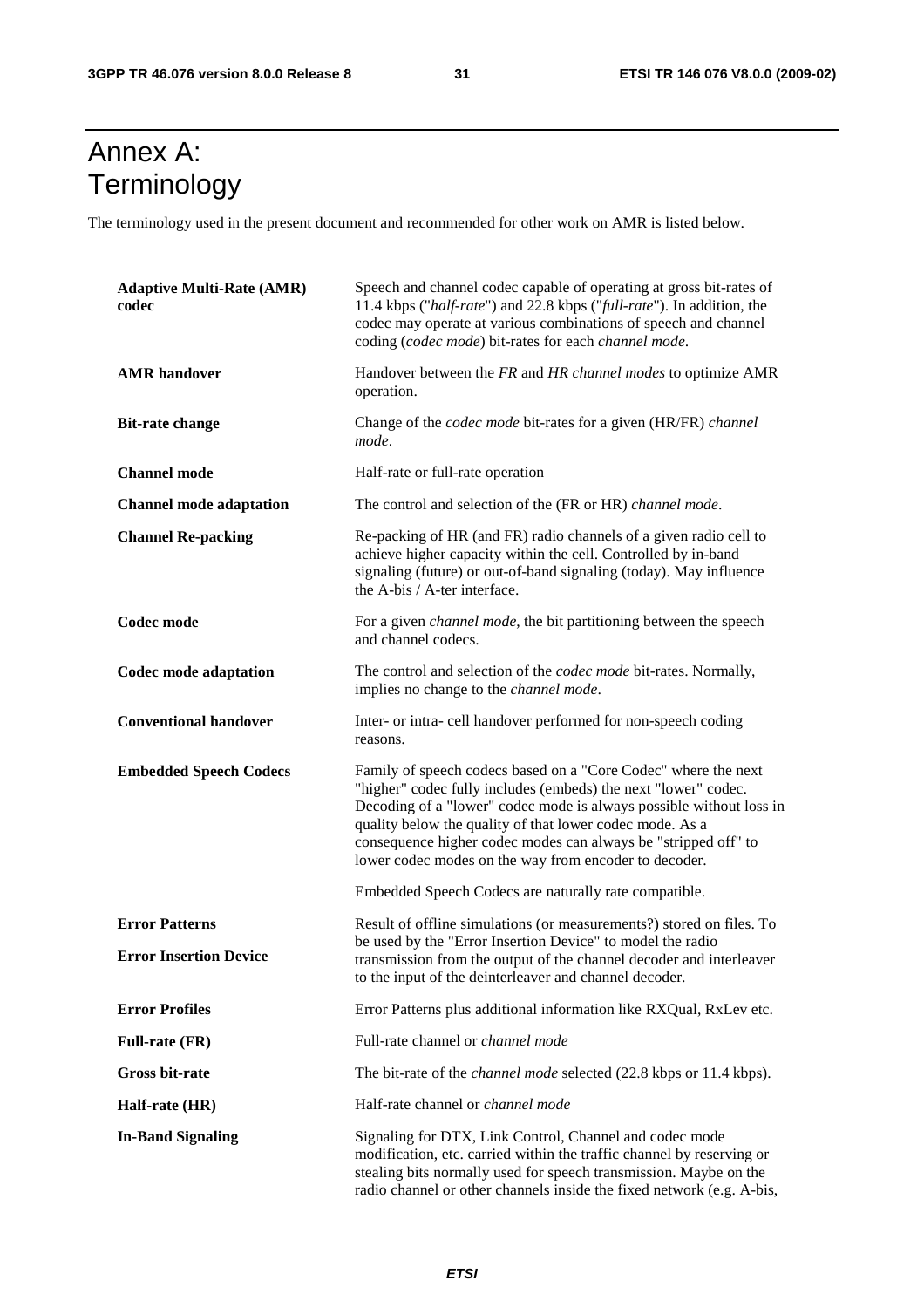|                               | A-ter, A).                                                                                                                                                                                                |
|-------------------------------|-----------------------------------------------------------------------------------------------------------------------------------------------------------------------------------------------------------|
| <b>ISDN</b> Quality           | Speech quality achieved on wireline telephones with a full duplex<br>transparent digital connection over 64 kbit/s links.                                                                                 |
| <b>Out-of-Band Signaling</b>  | Signaling on the GSM control channels to support link control. May<br>be on the radio channel of other channels inside the fixed network<br>$(e.g. A-bis, A-ter, A).$                                     |
|                               | Note: Out-Of-Band Signaling on the radio channel sometimes<br>"steals" capacity from the speech traffic channel (FACCH) thus<br>creating speech distortion.                                               |
| Rate compatible speech codecs | Speech codecs (typically belonging to a family) which can be<br>modified in net bit rate (typically on a frame by frame basis) without<br>speech quality degradation below the quality of the worst mode. |
| <b>RXLEV</b>                  | GSM defined Receive Carrier Level Estimates, averaged over 480<br>ms                                                                                                                                      |
| <b>RXQual</b>                 | GSM defined Receive Quality Estimates, averaged over 480 ms                                                                                                                                               |
| <b>Speech Codec Family</b>    | All speech coding algorithms which belong to an algorithm family.                                                                                                                                         |
|                               | Typically they have common architectures and can share program<br>code.                                                                                                                                   |
| <b>Toll Quality</b>           | Speech quality normally achieved on modern wireline telephones.                                                                                                                                           |
|                               | Synonym with "ISDN quality" in most western countries.                                                                                                                                                    |
| <b>Wireline quality</b>       | Speech quality provided by modern wireline networks. Normally<br>taken to imply quality at least as good as that of 32kbs G.726 or<br>G.728 codecs.                                                       |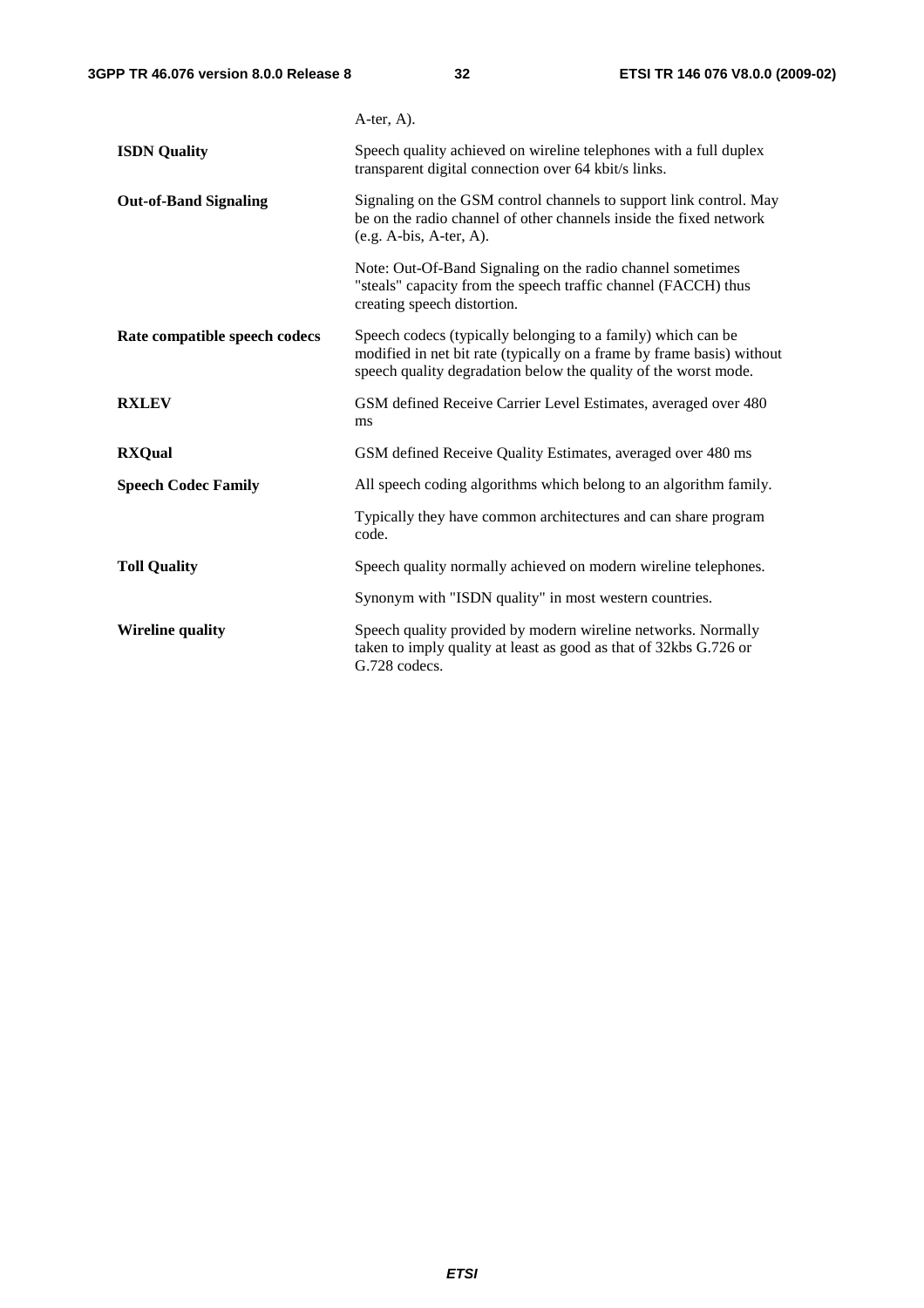#### **Acronyms**

| <b>ACR</b>    | <b>Absolute Category Rating</b>                                                   |
|---------------|-----------------------------------------------------------------------------------|
| AMR           | <b>Adaptive Multi-Rate</b>                                                        |
| C/I           | Carrier-to-Interferer ratio                                                       |
| <b>CNI</b>    | <b>Comfort Noise Insertion</b>                                                    |
| <b>DCR</b>    | <b>Degradation Category Rating</b>                                                |
| <b>DSP</b>    | <b>Digital Signal Processor</b>                                                   |
| <b>DTMF</b>   | Dual Tone Multi Frequency                                                         |
| <b>DTX</b>    | Discontinuous Transmission for power consumption and interference reduction       |
| <b>EFR</b>    | <b>Enhanced Full Rate</b>                                                         |
| <b>EID</b>    | <b>Error Insertion Device</b>                                                     |
| <b>ETSI</b>   | European Telecommunications Standards Institute                                   |
| FR            | Full-rate                                                                         |
| <b>FH</b>     | <b>Frequency Hopping</b>                                                          |
| G.726         | ITU 16kbs/24kbs/32kbs ADPCM codec                                                 |
| G.728         | ITU 16kbs LD-CELP codec                                                           |
| <b>GSM</b>    | Global System for Mobile communications                                           |
| HR            | Half-rate                                                                         |
| <b>IRS</b>    | Intermediate Reference System, No IRS= rather flat                                |
| <b>ITU-T</b>  | International Telecommunication Union – Telecommunications Standardization Sector |
| <b>MNRU</b>   | Modulated Noise Reference Unit                                                    |
| <b>MOS</b>    | Mean Opinion Score                                                                |
| MS            | <b>Mobile Station</b>                                                             |
| <b>OVL</b>    | Overload point                                                                    |
| <b>PCM</b>    | <b>Pulse Code Modulation</b>                                                      |
| Q             | Speech-to-speech correlated noise power ratio in dB                               |
| qdu           | quantization distortion unit                                                      |
| RPE-LTP       | Regular Pulse Excited codec with Long Term Prediction                             |
| <b>SID</b>    | <b>Silence Descriptor</b>                                                         |
| <b>SMG</b>    | Special Mobile Group                                                              |
| <b>SNR</b>    | Signal to Noise Ratio                                                             |
| <b>TCH-HS</b> | Traffic Channel Half rate Speech                                                  |
| <b>TCH-FS</b> | Traffic Channel Full rate Speech                                                  |
| <b>TDMA</b>   | Time Division Multiple Access                                                     |
| <b>TFO</b>    | <b>Tandem Free Operation</b>                                                      |
| <b>UPCM</b>   | Uniform or Linear PCM                                                             |
| <b>VAD</b>    |                                                                                   |

Error Patterns (EP0, EP1, EP2 and EP3):

- EP0 without channel errors;
- EP1 C/I=10 dB; 5 % Gross BER (well inside a cell); TU3, Ideal Frequency Hopping
- EP2 C/I= 7 dB; 8 % Gross BER (at a cell boundary);
- EP3 C/I= 4 dB; 13 % Gross BER (outside a cell).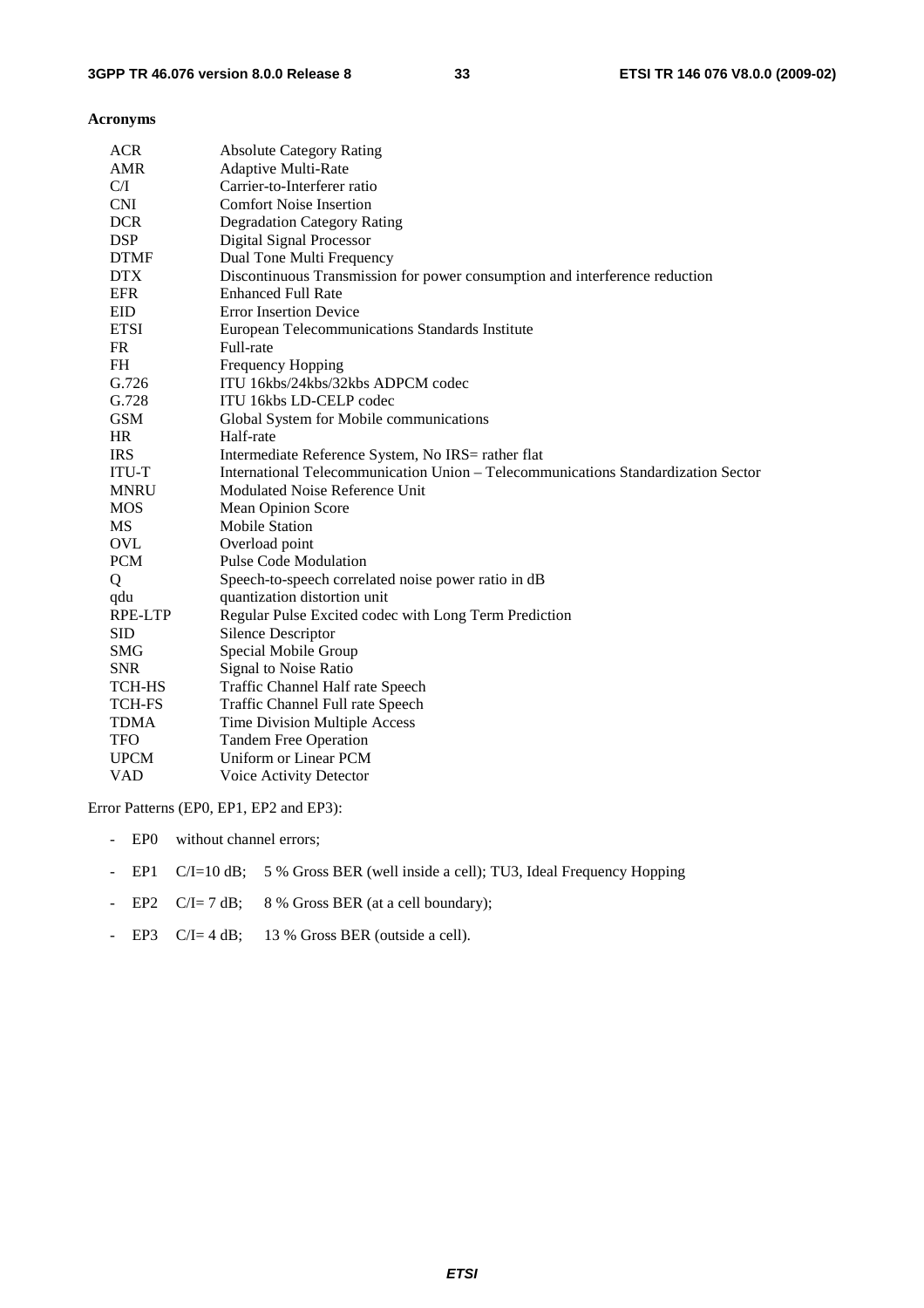## Annex B: Application scenarios

With the intrinsic flexibility of the AMR system, it will be possible to customize the application of the codec to meet specific network and service needs. Some of the potential application scenarios are identified below (in no particular order) together with the advantages offered and the types of networks to which they may be suited.

#### **1) Full-rate only; High quality over full range of channel errors.**

This provides improved resilience to errors compared to GSM EFR so that when in call, the speech quality varies little with channel errors. It also provides significantly improved quality under marginal coverage conditions (e.g. at cell edge, coverage holes etc.).

Some capacity advantage may also be derived from the improved resilience under low C/I conditions. May support tighter frequency re-use.

Potential service applications: suitable for operators who do not need to increase capacity through half-rate operation but wish to offer the best speech quality possible to all users.

#### **2) Half-rate only; Improved quality over current HR codec.**

To gain maximum capacity advantage, the AMR codec can be operated in half-rate channel mode only. In this case, the AMR codec is likely to provide significant improvements in speech quality over the existing HR codec under low error conditions by using codec mode adaptation. Other improvements under background noise and tandeming conditions can also be expected.

Potential service applications: suitable for operators who need the greatest capacity enhancement from half-rate operation, but who are also seeking quality improvements. Some loss of quality at high channel error rates and in background noise can be expected (but still better than the existing HR codec).

#### **3) Full- and Half-rate operation; simple HR/FR handover.**

In this case, handover between FR and HR channel modes will be supported but probably only using the current intracell HR/FR handover capabilities. Such handovers would not be expected to be frequent (e.g. less than [5] in a twominute call). *[Check]* 

*AMR handover* will be controlled according to whether greatest emphasis is to be placed on quality or capacity enhancements.

This will allow combined quality and capacity enhancements but the simple handover mechanisms may lead to some short-term variation of speech quality as the variations of the error rate on the half-rate channel may not be tracked sufficiently rapidly.

Potential service applications: suitable for operators who want to combine speech quality and capacity improvements (less than that achievable through half-rate only operation).

#### **4) Full- and Half-rate operation; advanced HR/FR handover.**

In this case, an advanced handover scheme between FR and HR channel modes would operate. This may involve more handovers and the aim would be to "fine-tune" the selection of the FR and HR channel modes to obtain the best balance between capacity and quality. This may involve more handovers than 3) but as handovers themselves are a source of quality degradation, their number will still need to be restricted.

The particular FR/HR algorithm (on the BSC) may be customized to meet the operator's specific needs.

Subject to establishing the feasibility of this approach, this mode or operation should provide consistent high speech quality subject to only small variations in quality and an increase in capacity. The level of capacity improvement will depend on the FR/HR handover algorithm implemented.

Potential service applications: suitable for operators who want to combine speech quality and capacity improvements (less than that achievable through half-rate only operation).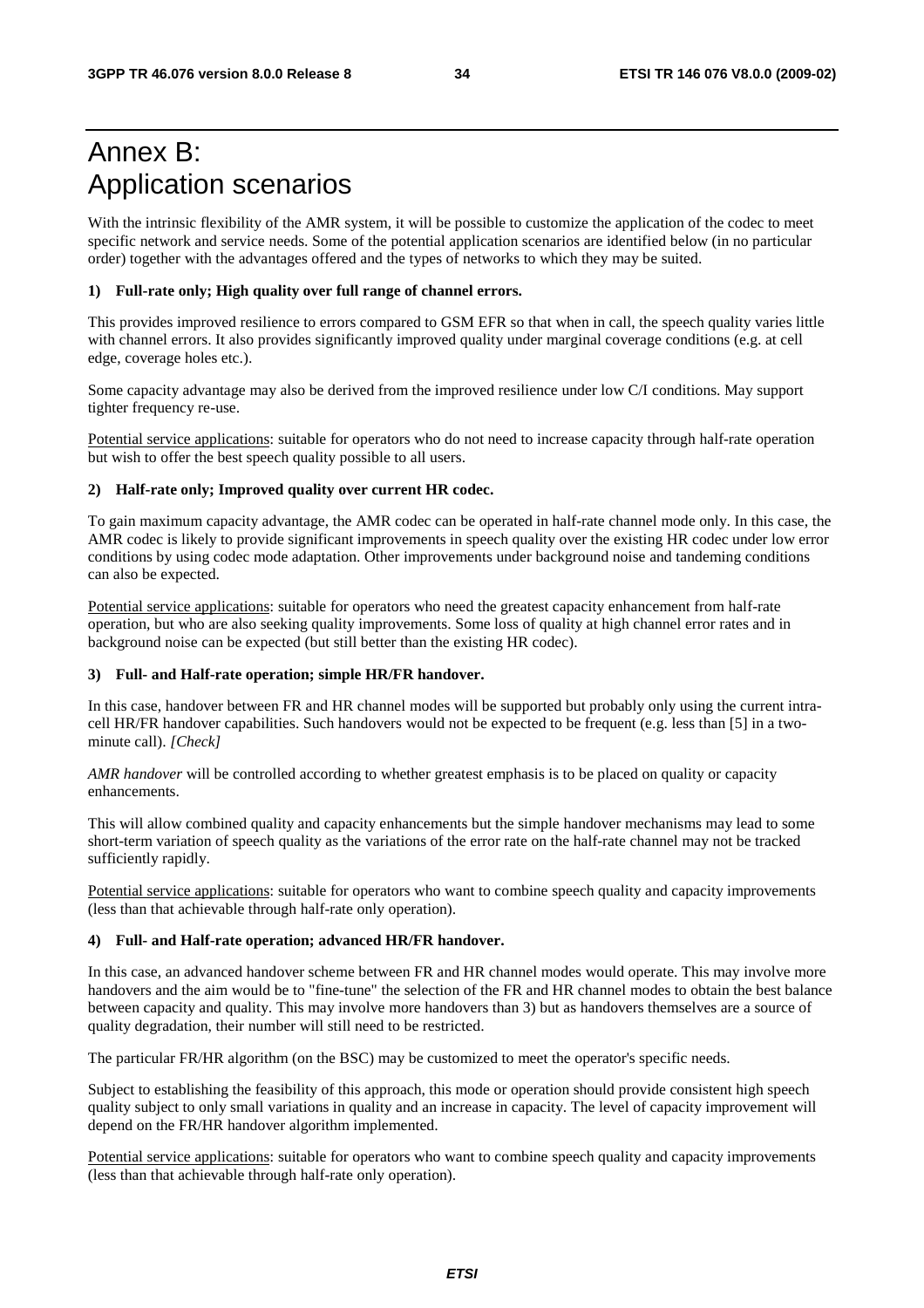## Annex C: Codec requirement specification

## C.1 Static conditions

This annex presents performance requirements and objectives for the speech quality of the GSM AMR system under static test conditions.

The half-rate and full-rate channels will be assessed separately. For each channel the speech quality of the codec modes associated with that channel will be assessed over a range of C/I and background noise conditions to provide a 'family' of performance curves.

Separate requirements and objectives are specified for clean speech and background noise. The type of the background noise, e.g. babble or vehicle, and signal-to-noise ratio (SNR) are specified in the associated subjective test plan.

The requirements and objectives for the full-rate and half-rate traffic channels under static test conditions are specified in table 1. The following notes apply.

- NOTE 1: 'Ideal case performance' assumes that optimum mode selection has occurred for the given channel, and is defined as the performance of the codec mode which provides the *best* subjective performance under the specified C/I and background noise condition.
- NOTE 2: 'Worst case performance' assumes that the mode selection algorithm has made the poorest choice for the given channel, and is defined as the performance of the codec mode which provides the *worst* subjective performance under the specified C/I and background noise condition.
- NOTE 3: Unless otherwise stated, the requirement shall be assumed to be 'not worse than'. In the case where two reference codecs are specified, the candidate codec must meet the stated requirement for both reference codecs.
- NOTE 4: The 'not worse than' and 'better than' requirements will be interpreted statistically at the 95% confidence levels.

|           | <b>Full-Rate Channel</b>                          |                                          | <b>Half-Rate Channel</b>                   |                                          |
|-----------|---------------------------------------------------|------------------------------------------|--------------------------------------------|------------------------------------------|
| C/I       | <b>Ideal case</b><br>performance<br>(requirement) | Worst case<br>performance<br>(objective) | Ideal case<br>performance<br>(requirement) | Worst case<br>performance<br>(objective) |
| no errors | EFR no errors                                     | G.728 no errors                          | G.728 no errors                            | FR no errors                             |
| 19dB      | EFR no errors                                     | G.728 no errors                          | G.728 no errors                            | FR no errors                             |
| 16dB      | EFR no errors                                     | G.728 no errors                          | G.728 no errors                            | FR at 10 dB                              |
| 13 dB     | EFR no errors                                     | G.728 no errors                          | FR at 13 dB                                | FR at 7 dB                               |
| 10dB      | G.728 no errors                                   | EFR at 10 dB                             | FR at 10 dB                                | FR at 4 dB                               |
| 7 dB      | G.728 no errors                                   | EFR at 7 dB                              | FR at 7 dB                                 |                                          |
| 4 dB      | EFR at 10 dB                                      | EFR at 4 dB                              | FR at 4 dB                                 |                                          |

#### **Table 1a: Clean speech requirements and objectives under static test conditions**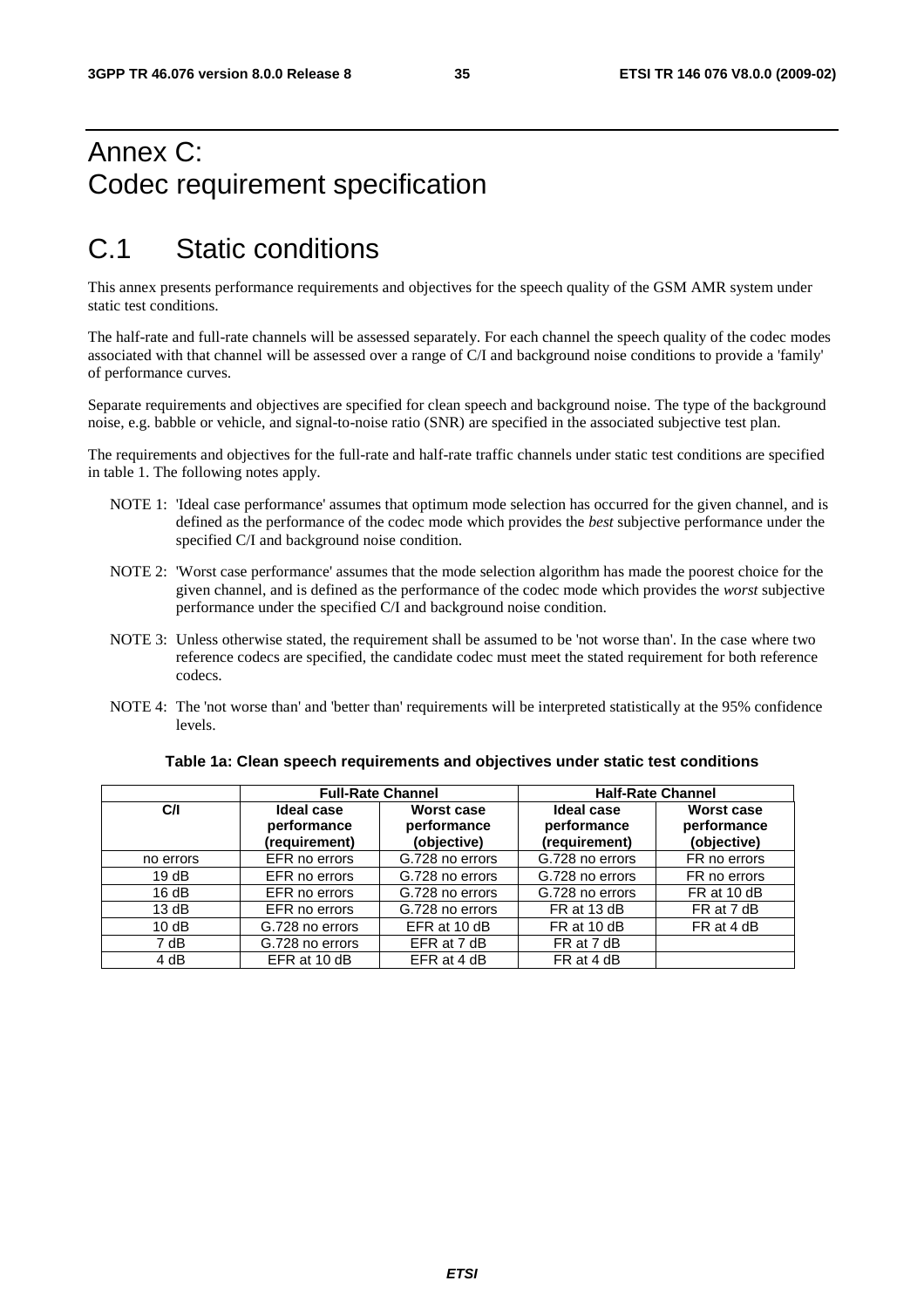|           | <b>Full-Rate Channel</b>                   |                                          | <b>Half-Rate Channel</b>                     |                                          |
|-----------|--------------------------------------------|------------------------------------------|----------------------------------------------|------------------------------------------|
| C/I       | Ideal case<br>performance<br>(requirement) | Worst case<br>performance<br>(objective) | Ideal case<br>performance<br>(requirement)   | Worst case<br>performance<br>(objective) |
| no errors | EFR no errors                              | G.729 and FR<br>no errors                | better than<br>G.729 and FR<br>no errors     | G.729 and FR<br>no errors                |
| 19dB      | EFR no errors                              | G.729 and FR<br>no errors                | better than<br>G.729 and FR<br>no errors     | G.729 and FR<br>no errors                |
| 16dB      | EFR no errors                              | G.729 and FR<br>no errors                | better than<br>$G.729$ and $FR$<br>no errors | FR at 10 dB                              |
| 13 dB     | EFR no errors                              | G.729 and FR<br>no errors                | FR at 13 dB                                  | FR at 7 dB                               |
| 10dB      | G.729 and FR<br>no errors                  | FR at 10 dB                              | FR at 10 dB                                  | FR at 4 dB                               |
| 7 dB      | $G.729$ and $FR$<br>no errors              | FR at 7 dB                               | FR at 7 dB                                   |                                          |
| 4 dB      | FR at 10 dB                                | FR at 4 dB                               | FR at 4 dB                                   |                                          |

#### **Table 1b: Background noise requirements and objectives under static test conditions**

#### **Original SQSG performance benchmarks**

The performance benchmarks originally set by SQSG for AMR are reproduced below.

#### Full-rate mode

Speech quality, talker dependency, background noise $<sup>1</sup>$  and tandeming:</sup>

| EP <sub>0</sub> | EFR under EPO |
|-----------------|---------------|
| EP3             | EFR under EP1 |

#### Half-rate mode

Speech quality, talker dependency, background noise and tandeming:

| EP <sub>0</sub> | G.728                    |
|-----------------|--------------------------|
| EP <sub>1</sub> | EFR under EP1            |
| EP <sub>2</sub> | FR under EP <sub>2</sub> |
| EP3             | FR under EP3             |

Complexity target for speech no higher than 8 times the complexity and channel codecs combined of the TCH-FS speech and channel codecs

Other points that need to be checked for adaptability:

- varying channel condition test to ensure that channel adaptive technique does not seriously degrade performance including when DTX is operated;
- the ability for the coder to signal its need to be handed over to FR;
- no annoying artifacts when changing channel modes.

NOTE 5: The background noise specification should recognize realistic usage environments and the expected minimum noise differentiation performance (DELSM) of the MS.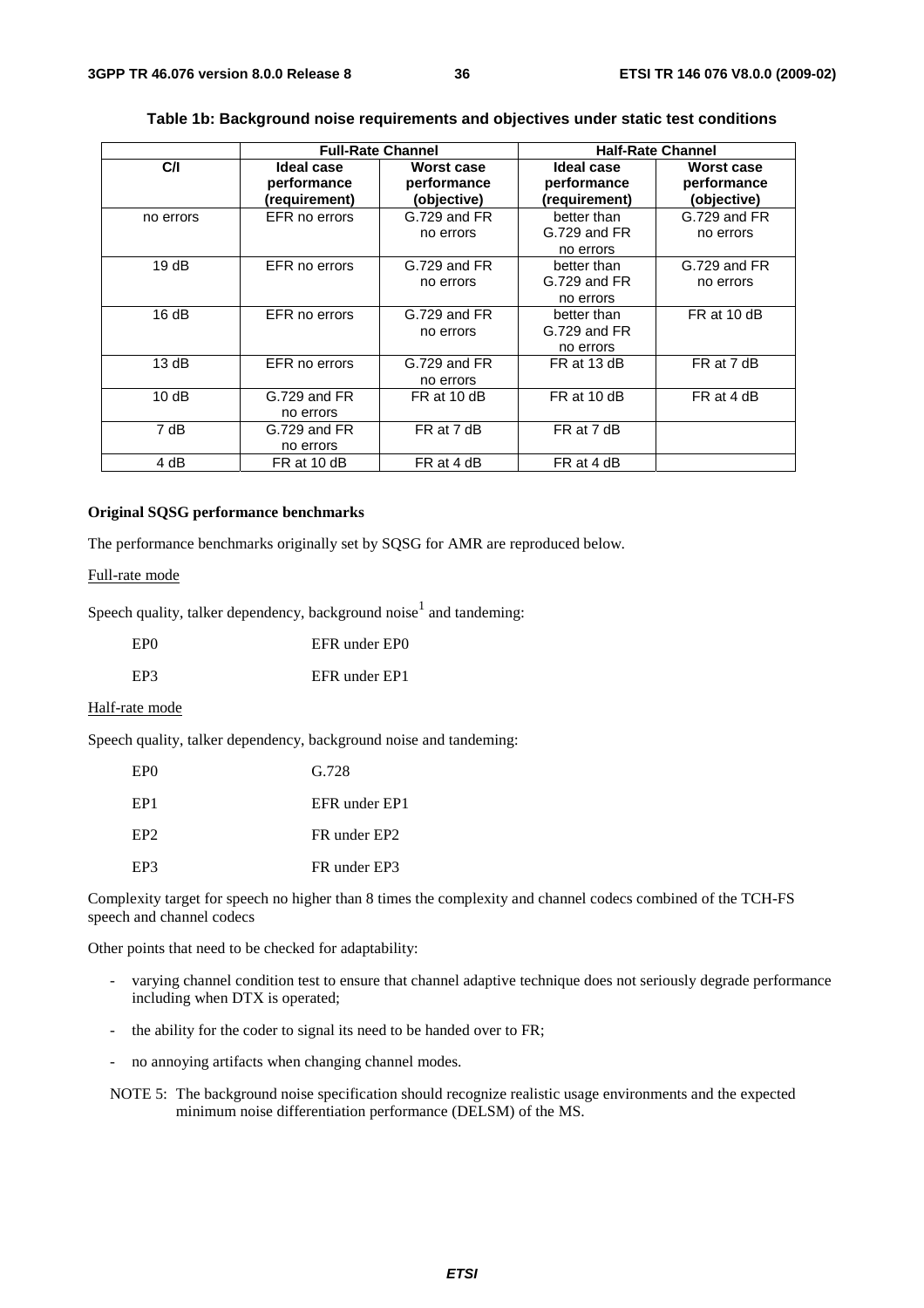## C.2 Dynamic conditions

*[In the process of being defined.]*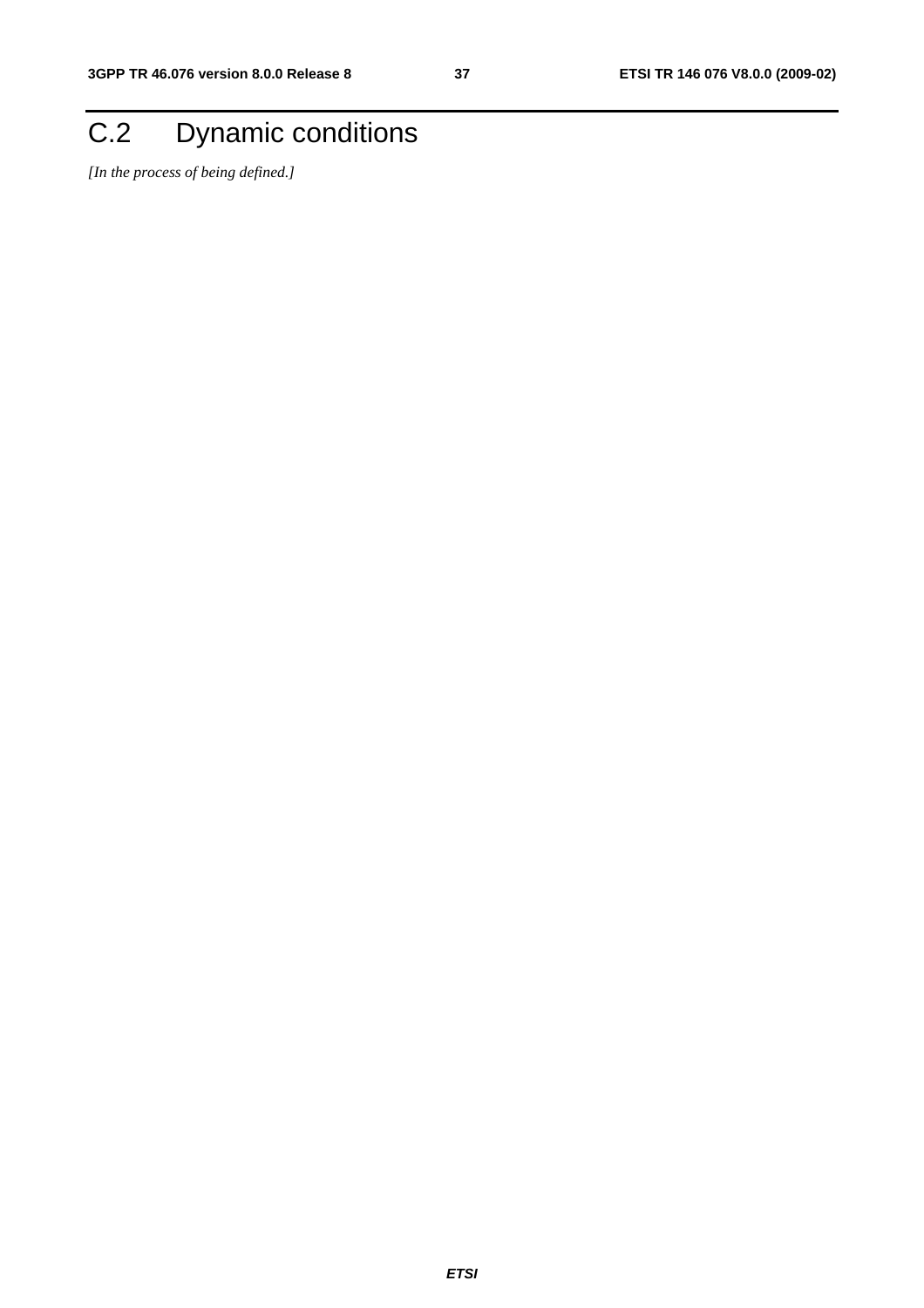## Annex D: AMR implementation requirements

## D.1 Network

The following table lists the basic network functions, which would be impacted by the introduction of AMR. The table also identifies whether a similar modification was required for the introduction of EFR.

| <b>Device</b> | <b>Upgrade for AMR</b>                                  |
|---------------|---------------------------------------------------------|
| <b>BTS</b>    | New Channel Codec,                                      |
|               | In-band Transmission of metrics and signaling data,     |
|               | Codec mode adaptation algorithm based on the            |
|               | characteristics of the radio channel,                   |
|               | DTX.                                                    |
|               | New TRAU frames,                                        |
|               | Transmission to the BSC of information related to the   |
|               | quality of the radio channel.                           |
| <b>BSC</b>    | Radio resource algorithm to incorporate channel mode    |
|               | adaptation and enhanced channel re-packing              |
| <b>TRAU</b>   | New TRAU frames,                                        |
|               | New Speech Codec,                                       |
|               | Codec mode adaptation algorithm based on the            |
|               | characteristics of the input signal,                    |
|               | G.722 may be needed in case of wideband codec           |
| <b>MSC</b>    | Minor signaling extensions for e.g. handover, circuit   |
|               | pooling                                                 |
|               | In case of wideband extension of the ISUP might be      |
|               | necessary to identify that wideband can be used in both |
|               | terminals.                                              |
| OMC-R         | Configuration of the AMR codec (e.g. TCH/H only)        |

#### **Table D.1: Overview of the network modifications**

The modifications in the network required for introducing the AMR will be dependent on the level of actual adaptation desired. As a matter of fact the AMR is a toolbox and thus does not oblige to implement all the features. This specific aspect allows a smooth introduction of the AMR in the sense that it can be done in several steps.

A general comment is that much more functions of the network have to be modified. An attempt of listing the functions to be modified is provided in table YY. Hardware upgrades may be necessary especially for the first generation devices (BTS, BSC and TRAU).

The OMC will have also to be modified if the operators want to take advantage of the high flexibility offered by the AMR.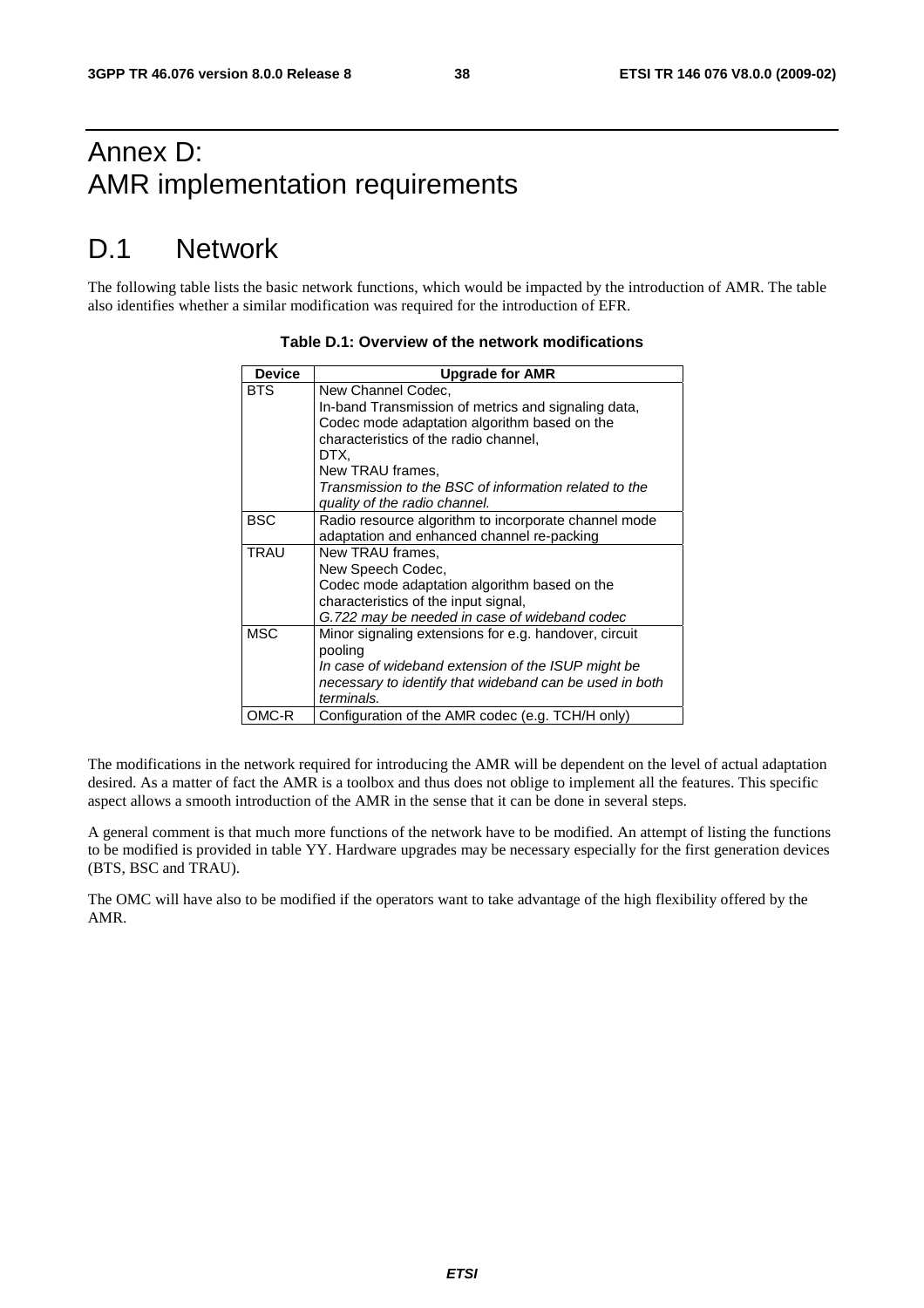| <b>Generic</b><br><b>Function</b>                                          | <b>Upgrade Required</b>                                                                                                                                                                                                                                                                                 | Equivalent upgrade required<br>for EFR                                                                                    |
|----------------------------------------------------------------------------|---------------------------------------------------------------------------------------------------------------------------------------------------------------------------------------------------------------------------------------------------------------------------------------------------------|---------------------------------------------------------------------------------------------------------------------------|
| Speech Frame<br>Coding                                                     | Support of the multiple Half Rate and Full Rate Speech<br>Codecs<br>Support of embedded In Band signaling                                                                                                                                                                                               | Only one new speech codec<br>required for EFR                                                                             |
| <b>Voice Activity</b><br>Detection                                         | Support of a new VAD algorithm(s) for the half rate and<br>full rate modes of AMR                                                                                                                                                                                                                       | Only one new VAD algorithm for<br><b>EFR</b>                                                                              |
| Ater                                                                       | <b>New TRAU frames</b><br>8 and 16 kbit/s sub-multiplexing<br>Increase of transmission means                                                                                                                                                                                                            | New TRAU frames<br>16 kbit/s sub-multiplexing                                                                             |
| Codec<br>Selection                                                         | Processing of the RX In band signaling<br>Support of a dynamic codec selection on a frame basis<br>based on the RX In Band signaling and possibly on the<br>characteristics of the source signal                                                                                                        | Support of codec selection at call<br>set up (Bearer Capabilities)                                                        |
| Channel<br>Coding                                                          | Support of new channel coding for each codec                                                                                                                                                                                                                                                            | Same channel coding as the FR                                                                                             |
| Interleaving                                                               | Possible new interleaving schemes for some or all<br>channel modes of AMR                                                                                                                                                                                                                               | Same as for the FR                                                                                                        |
| Stealing flag                                                              | Possible extension of the stealing flag use to indicate the<br>channel mode and/or carry some in band signaling                                                                                                                                                                                         | No modification of the stealing<br>flag for the EFR                                                                       |
| Channel<br>Measurement                                                     | Support of a new metric for an accurate evaluation of the<br>propagation conditions                                                                                                                                                                                                                     | No additional channel<br>measurements for the EFR                                                                         |
| <b>Stealing Flag</b><br>Extraction                                         | Possible exploitation of the stealing to determine the<br>channel mode and/or recover some in-band signaling                                                                                                                                                                                            | Not needed                                                                                                                |
| De-Interleaving                                                            | Possible new De-interleaving schemes for some or all<br>channel modes of AMR                                                                                                                                                                                                                            | Not needed                                                                                                                |
| Channel<br>Decoding                                                        | Support of a new channel decoding mode for each codec                                                                                                                                                                                                                                                   | Minor modifications of the TCH-<br>FS channel decoder                                                                     |
| Speech<br>Decoding<br><b>Bad Frame</b><br>Handling<br>In Band<br>Signaling | Support of a set of new speech decoding algorithms for<br>the full rate and half rate modes of AMR<br>Possible new bad frame handling algorithms<br>Extraction of the In Band signaling                                                                                                                 | Only one new speech decoding<br>algorithm for EFR.<br>New bad frame handling needed<br>for EFR.                           |
| TX In Band<br>signaling                                                    | Generation of an In Band signaling message containing<br>either measurement reports and/or downlink codec<br>requirement and/or indication.                                                                                                                                                             | Not needed                                                                                                                |
| Resource<br>Management                                                     | Possible impacted messages/procedures include:<br>Measurement Reports (to partially report the new metric<br>on the SACCH)<br>System Information (to define the operation thresholds of<br>the channel adaptation).<br>Channel re-packing must be implemented to achieve<br>significant capacity gains. | Optimization of existing<br>procedure                                                                                     |
| Call Control<br>Layer 3                                                    | Codec negotiation/selection at call set up<br>(Bearer Capabilities)<br>Channel Mode indication in Assignment/Handover<br>Command                                                                                                                                                                        | Codec indication at call set up<br>(Bearer Capabilities)<br>Channel Mode indication in<br>Assignment/Handover<br>Commands |
| <b>Channel Mode</b><br>adaptation                                          | The BSC manages the channel mode adaptation based<br>on information received from the BTS.<br>More layer 3 messages per call. Processing power must<br>be increased to maintain the number of Erlang managed<br>by a BSC.                                                                               | Not needed                                                                                                                |
| Power Control                                                              | The Power Control may have to be modified in order to<br>ensure a good coexistence with the Adaptation feature of<br>the AMR (Ping-Pong effects must be avoided).                                                                                                                                       | Not needed                                                                                                                |
| OMC                                                                        | Configuration of the operation mode of the AMR                                                                                                                                                                                                                                                          | Not needed                                                                                                                |
| Abis                                                                       | Increase of the LAPD transmission capacity                                                                                                                                                                                                                                                              | Not needed                                                                                                                |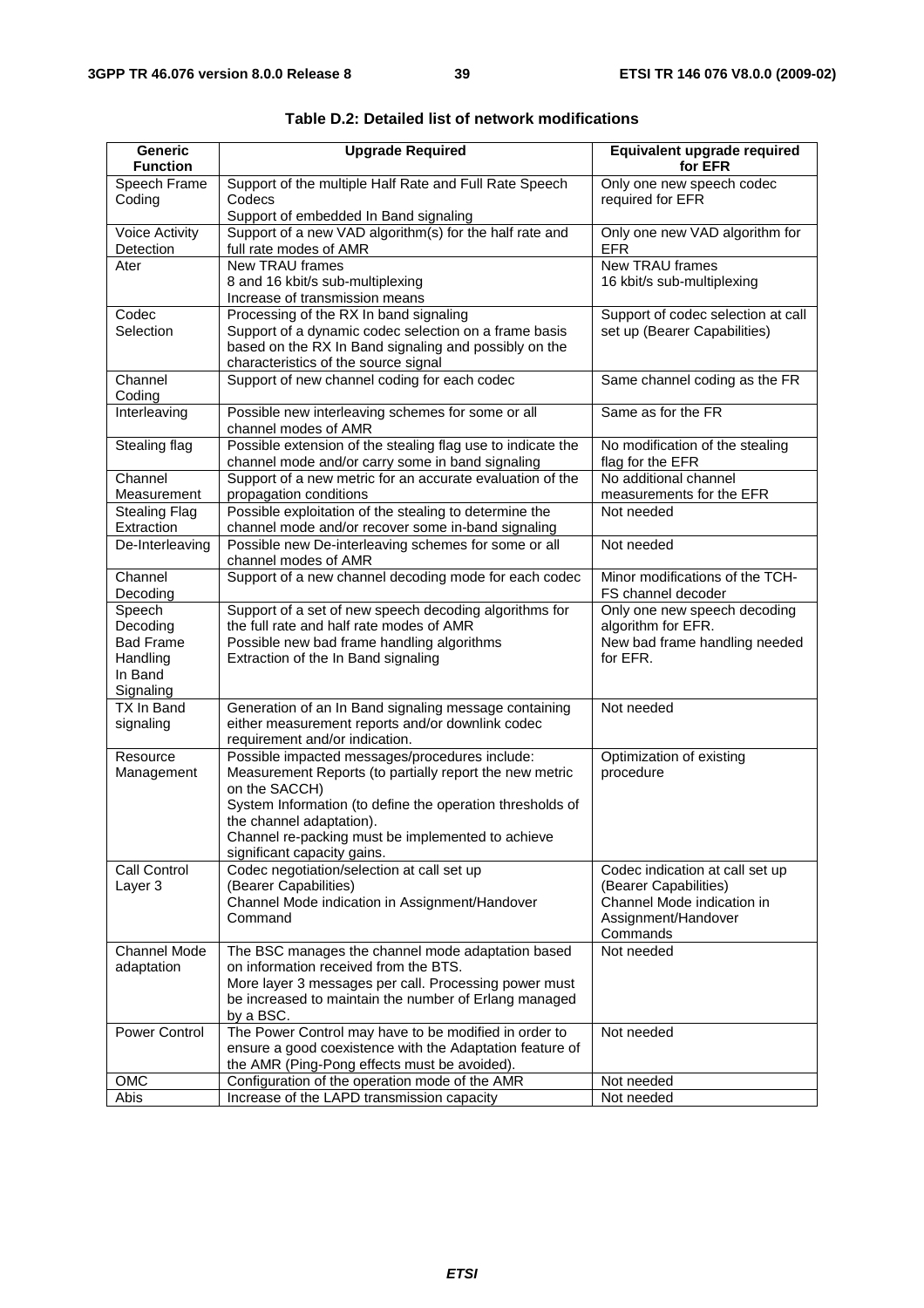## D.2 MS

The following table lists the basic Mobile Station functions, which would be impacted by the introduction of AMR. The table also identifies whether a similar modification was required for the introduction of EFR. Note that it is assumed that the management of half rate channels is already supported by the MS and does not require any upgrade as a result of the introduction of AMR.

The figure below presents a simplified architecture of a Mobile Station. The new functions or functions requiring an upgrade are framed by a double line.

| <b>Generic</b>        | <b>Upgrade Required</b>                                                              | Equivalent upgrade required                         |
|-----------------------|--------------------------------------------------------------------------------------|-----------------------------------------------------|
| <b>Function</b>       |                                                                                      | for EFR                                             |
| Speech Frame          | Support of the multiple Half Rate and Full Rate Speech                               | Only one new speech codec                           |
| Coding                | Codecs                                                                               | required for EFR                                    |
|                       | Support of embedded In Band signaling                                                |                                                     |
| <b>Voice Activity</b> | Support of a new VAD algorithm(s) for the half rate and                              | Only one new VAD algorithm for                      |
| Detection             | full rate modes of AMR                                                               | <b>EFR</b>                                          |
| Codec                 | Processing of the RX In band signaling                                               | Support of codec selection at call                  |
| Selection             | Support of a dynamic codec selection on a frame basis                                | set up (Bearer Capabilities)                        |
|                       | based on the RX In Band signaling and possibly on the                                |                                                     |
| Channel               | characteristics of the source signal<br>Support of new channel coding for each codec |                                                     |
| Coding                |                                                                                      |                                                     |
| Interleaving          | Possible new interleaving schemes for some or all                                    |                                                     |
|                       | channel modes of AMR                                                                 |                                                     |
| Stealing flag         | Possible extension of the stealing flag use to indicate the                          |                                                     |
|                       | channel mode and/or carry some in band signaling                                     |                                                     |
| Channel               | Support of a new metric for an accurate evaluation of the                            |                                                     |
| Measurement           | propagation conditions                                                               |                                                     |
| <b>Stealing Flag</b>  | Possible exploitation of the stealing to determine the                               |                                                     |
| Extraction            | channel mode and/or recover some in-band signaling                                   |                                                     |
| De-Interleaving       | Possible new De-interleaving schemes for some or all                                 |                                                     |
| Channel               | channel modes of AMR                                                                 |                                                     |
| Decoding              | Support of a new channel decoding mode for each codec                                |                                                     |
| Speech                | Support of a set of new speech decoding algorithms for                               | New speech decoding algorithm                       |
| Decoding              | the full rate and half rate modes of AMR                                             | for EFR                                             |
| <b>Bad Frame</b>      | Possible new bad frame handling algorithms                                           | New bad frame handling                              |
| Handling              | Extraction of the In Band signaling                                                  | algorithm                                           |
| In Band               |                                                                                      |                                                     |
| Signaling             |                                                                                      |                                                     |
| TX In Band            | Generation of an In Band signaling message containing                                |                                                     |
| signaling             | either measurement reports and/or downlink codec                                     |                                                     |
|                       | requirement and/or indication.                                                       |                                                     |
| Resource              | Possible impacted messages/procedures include:                                       |                                                     |
| Management            | Measurement Reports (to partially report the new metric                              |                                                     |
|                       | on the SACCH)                                                                        |                                                     |
|                       | System Information (to define the operation thresholds of                            |                                                     |
|                       | the channel adaptation)                                                              |                                                     |
| Call Control          | Codec negotiation/selection at call set up                                           | Codec indication at call set up                     |
| Layer 3               | (Bearer Capabilities)<br>Channel Mode indication in Assignment/Handover              | (Bearer Capabilities)<br>Channel Mode indication in |
|                       | Command                                                                              | Assignment/Handover                                 |
|                       |                                                                                      | Commands                                            |

| Table D. |
|----------|
|----------|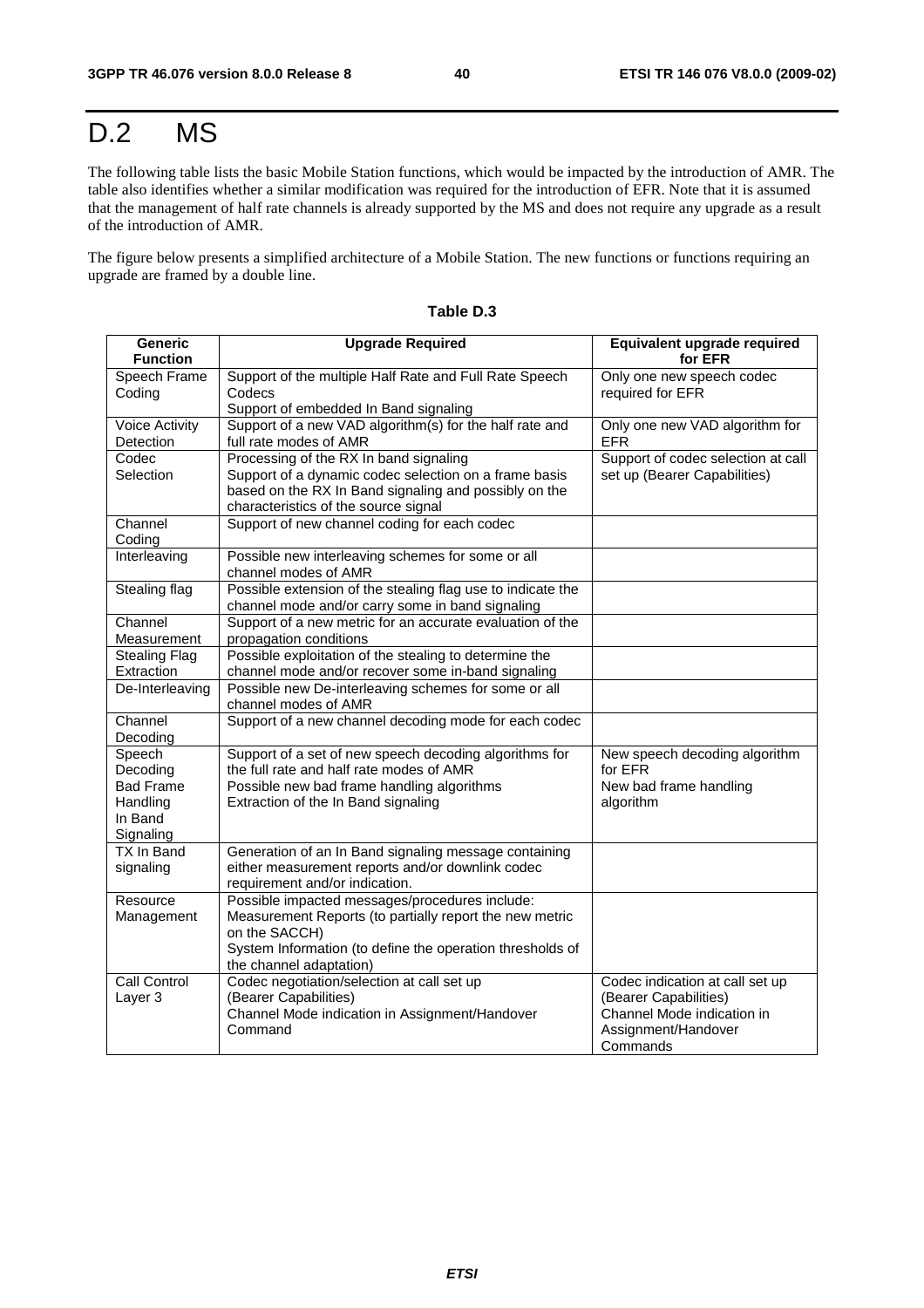

*ETSI*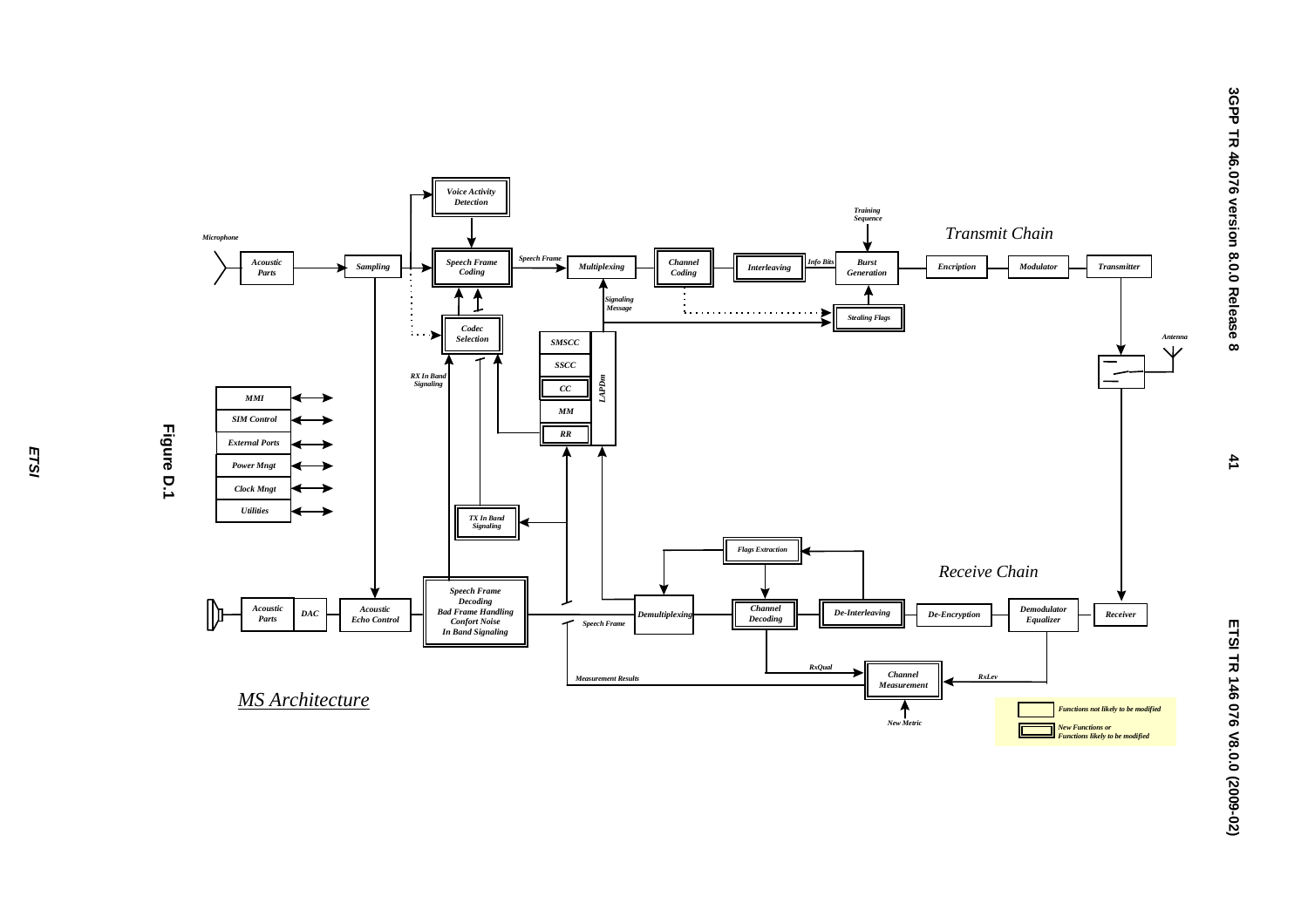## Annex E: Speech traffic channel simulator

This annex contains a short description of the different blocks involved in the speech traffic channel simulator.

#### **AMR encoder**

It contains the algorithms for speech encoding, channel encoding as well as voice activity detection and DTX functions. All these algorithms are considered to be part of the *codec proposal* and are left to the proponent. [*DTX algorithms are not mandatory to be included in the first proposal, still to be confirmed* !!!]. The encoder shall be capable to operate at HR or FR mode on demand (driven by the HR/FR flag). The encoder shall be capable to operate at different codec modes selected on the basis of the side information for codec control. The AMR encoder can also contain a suitable algorithm for codec mode adaptation.

The information on the encoding rate is considered to be part of the speech information and it is signaled in-band or using frame stealing flag techniques according to the codec proponent algorithm.

The information on HR/FR mode is intended to be signaled out of band with the current mechanism.

The input signal is the standard 16 bit linear PCM signal. The output signal is the data stream at 11,4 kbit/s or 22,8 kbit/s already interleaved as in the cases of half-rate and enhanced full-rate exercises. It also shall contain the necessary in-band signaling for proper operation, this means for instance the actual operating rate and the feedback on the channel quality estimation.

#### **EID Error Insertion Device**

The error insertion device allows error insertion with soft-chip output in either HR or FR operating modes.

It is complying with the assumptions made in the HR and EFR specifications.

The HR/FR flag is used to properly consider the soft-chip error patterns.

The HR/FR flag is transferred without any error simulation on it.

#### **Error pattern**

Suitable error patterns shall be defined and made available for testing. They should carry the information on the soft chip errors as well as associated RxQual and RxLev.

#### **AMR decoder**

The AMR decoder contains the algorithms for channel decoding, error concealment, speech decoding as well as comfort noise and DTX functions. All the algorithms are up to the codec proponents.

The AMR decoder can also contain a suitable algorithm for codec mode adaptation.

#### **Delay**

The side information for codec mode control shall be transferred to the backward channel by taking into account the proper delay involved that can be different for different proposals depending on the location of the codec mode adaptation algorithm and on the in-band signaling protocol used.

#### **AMR signaling encoder**

The AMR signaling encoder has the purpose to encode the required side information for codec mode adaptation. It could contain the complete AMR encoder, or it can be a simplified version in which only the signaling part is included. The other portion of information can be filled with random bits. It is part of the candidate proposal.

A suitable DTX pattern must however be used in order to take into account of switching on and off the transmitter and consequently the impact on the signaling rate and on the performance in dynamic operation.

#### **AMR signaling decoder**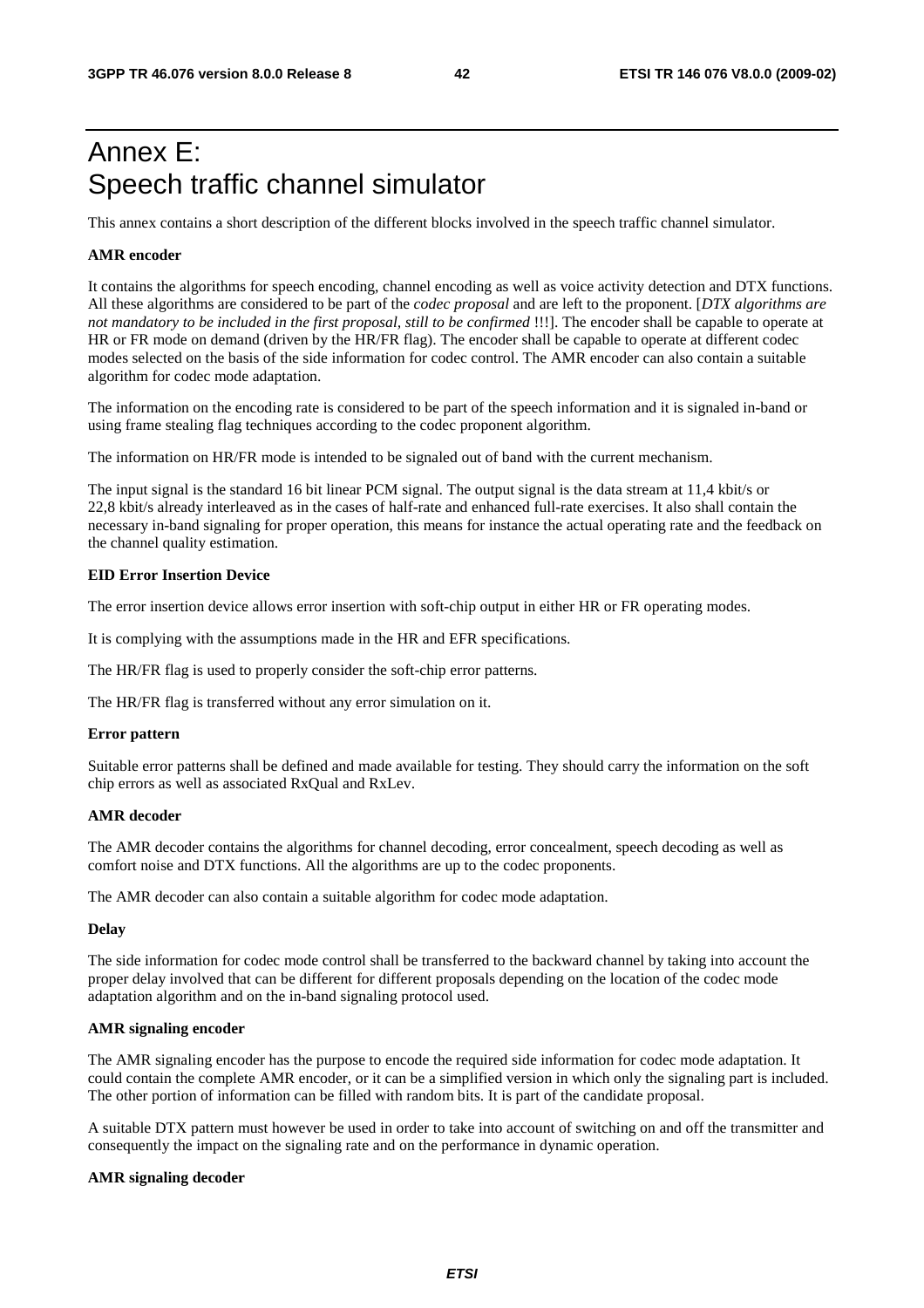It contains the decoding functions of the in-band signaling. Also in this case it can be the complete AMR decoder or a simplified version. It is again up to the codec proponent. Its use is to decode the side information for codec mode adaptation.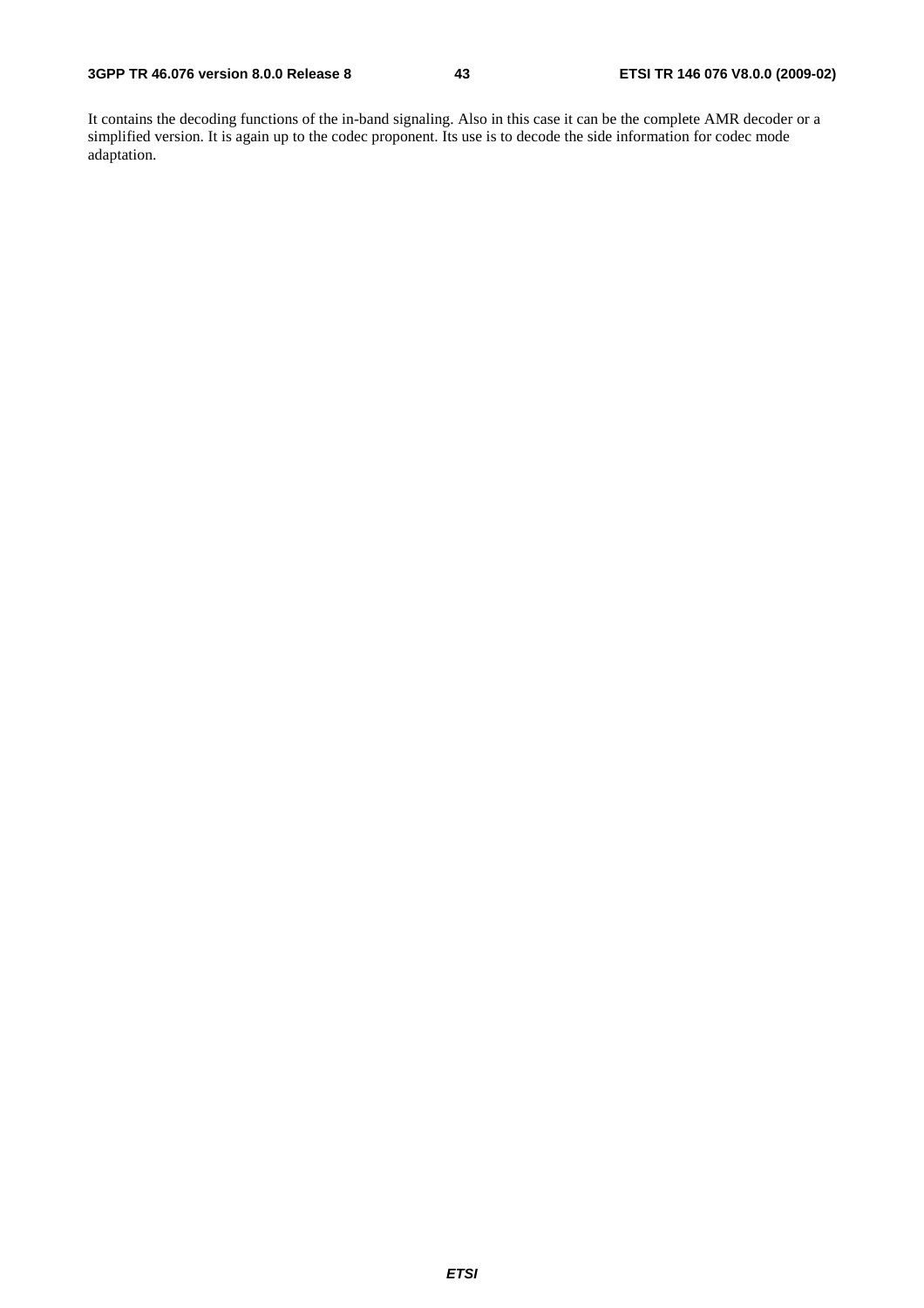## Annex F: Schedule for AMR development

The schedule for the AMR development and standardization outlined below was produced by SMG11 at its meeting in September 1997. Subsequently, SMG2 WPB indicated that the static and dynamic error patterns needed for the Qualification Tests would not be available until December 1997 and March 1998 respectively. This will clearly impact the feasibility of completing the work in time for Release 1998. The schedule therefore needs to be reviewed by SMG11 and SMG2 to arrive at a common acceptable plan.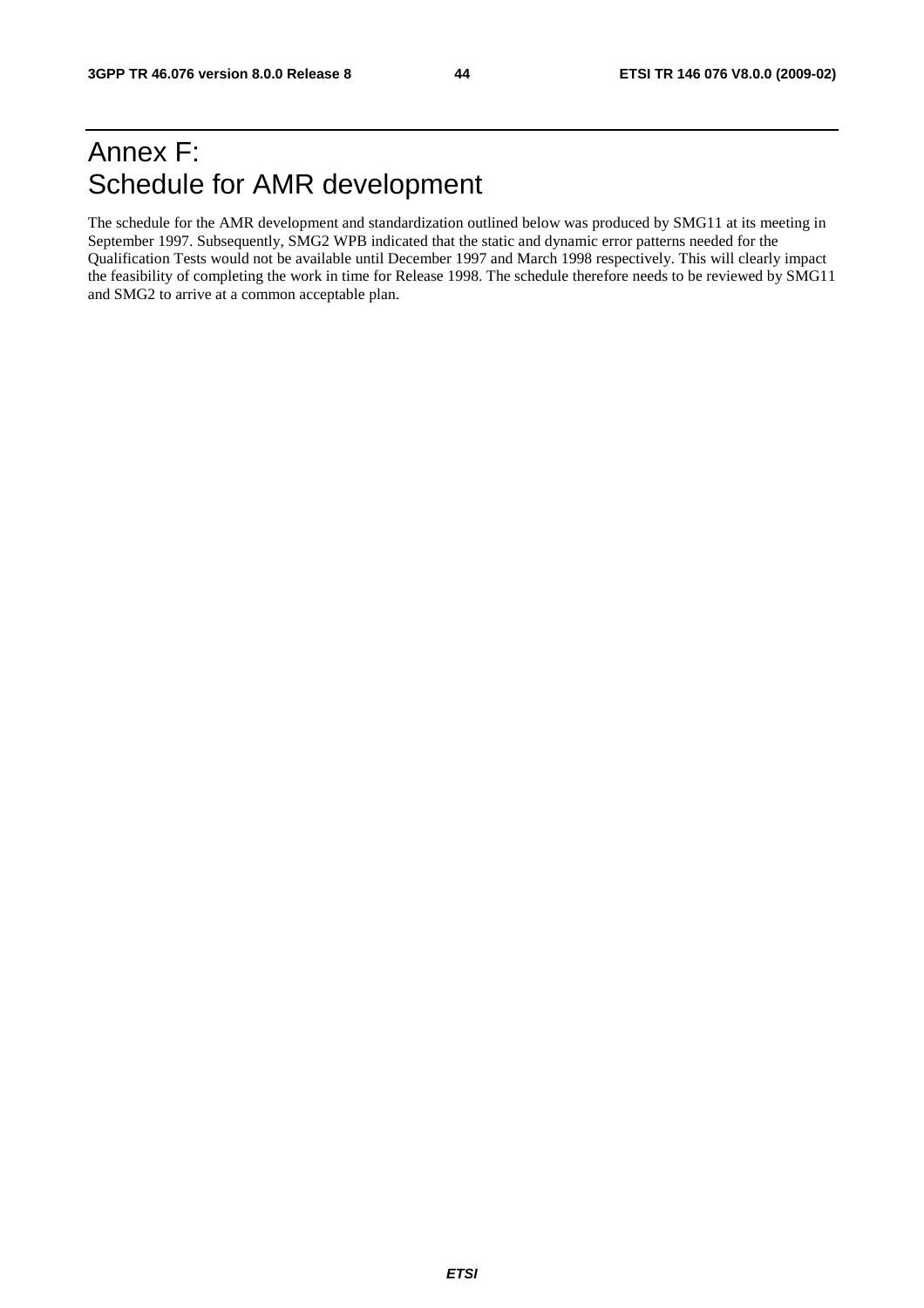| <b>Date</b>      | <b>Activity</b>                                                                                                                                   |
|------------------|---------------------------------------------------------------------------------------------------------------------------------------------------|
| October 1997     | Definition of the Terms of Reference.                                                                                                             |
| November 1997    | Approval of the Feasibility Report at TC SMG#23.<br>$\frac{1}{2}$<br>Definition of the system simulator, references and error profiles.           |
|                  | Definition of qualification test plan / Provision of references.                                                                                  |
|                  | Definition of qualification and selection rules.<br>$\overline{\phantom{a}}$                                                                      |
|                  | Declaration of intention to submit a candidate.<br>-                                                                                              |
|                  | Start the development of the system simulator for the selection phase.                                                                            |
|                  | Start the definition of test plans for the selection phase.<br>Start the organization of the host laboratory session for selection phase.<br>-    |
|                  |                                                                                                                                                   |
| $T_{\rm o}$      | Information to be provided for consideration of candidate algorithms:                                                                             |
| March 1998       | High-level description of the proposed algorithm.<br>-                                                                                            |
|                  | Qualification test results of the candidate algorithm according to the<br>qualification test procedure.                                           |
|                  | Additional information from the proponents, e.g. convergence time and                                                                             |
|                  | complexity of the proposed algorithm.                                                                                                             |
|                  | Demo-tape, e.g. a DAT tape, with processed speech (+ noise) material. -                                                                           |
|                  | Description of the acoustic/environmental conditions used for the recordings<br>(e.g. audio parts, S/N ratios, frequency bandwidth, etc.)         |
|                  | Written statement on IPR (according to the "ETSI Patent Policy")<br>$\overline{\phantom{a}}$                                                      |
|                  |                                                                                                                                                   |
|                  | Continue the definition of test plan for the selection phase.<br>$\blacksquare$                                                                   |
|                  | Continue the organization of the laboratory sessions for the selection phase.                                                                     |
| $T_0 + 2$ months | Completion of test plans for the selection phase.                                                                                                 |
| (May 1998)       | Submission of detailed description of candidate algorithms.                                                                                       |
|                  | Completion of the system simulator                                                                                                                |
|                  | Submission of software simulations to host laborator(y)/ies.<br>-                                                                                 |
|                  | Start subjective tests for the selection phase                                                                                                    |
| $T_0 + 4$ months | Evaluation of the results of the selection phase.                                                                                                 |
| (July 1998)      | Evaluation of algorithm complexity.<br>-                                                                                                          |
|                  | Selection of one candidate for further consideration (optimization).<br>Start of the definition of test plan for the characterization phase.<br>٠ |
|                  | <b>TFO Outline Enhancement.</b><br>۰.                                                                                                             |
|                  | SMG2 Outline Channel Control Standard.<br>-                                                                                                       |
|                  | Start DTX definition.                                                                                                                             |
|                  | Start development of test vectors and signaling type approval testing.                                                                            |
| $T_0 + 6$ months | Review of available results for candidate or compromise algorithm.                                                                                |
| (September 1998) | Agreement on selected algorithm.                                                                                                                  |
|                  | Definition of test plan for the characterization phase.<br>Definition of the laboratory session for the characterization test.                    |
|                  | Start development of algorithm implementation verification tests.                                                                                 |
|                  | Description of TFO mechanism.                                                                                                                     |
|                  | SMG2 Channel Control metric definition.                                                                                                           |
|                  | Description of DTX proposal.                                                                                                                      |
| $T_0 + 8$ months | Completion of the characterization phase.                                                                                                         |
| (November 1998)  | Evaluation of the results of the characterization test.<br>۰                                                                                      |
|                  | Complete the set of AMR standards.                                                                                                                |
|                  | Finalize Channel Control/Metric specifications.<br>Finalize TFO mechanism.                                                                        |
|                  | Complete the DTX standard.<br>-                                                                                                                   |
|                  | STCs (SMG2/SMG3/SMG7/SMG8/SMG11) approval.                                                                                                        |
|                  | Implementation of algorithm on different platforms                                                                                                |
| $T_0 + 9$ months | Completion of algorithm implementation verification test procedures.                                                                              |
| (December 1998)  | TC SMG approval.                                                                                                                                  |
|                  |                                                                                                                                                   |

Start of Phase 2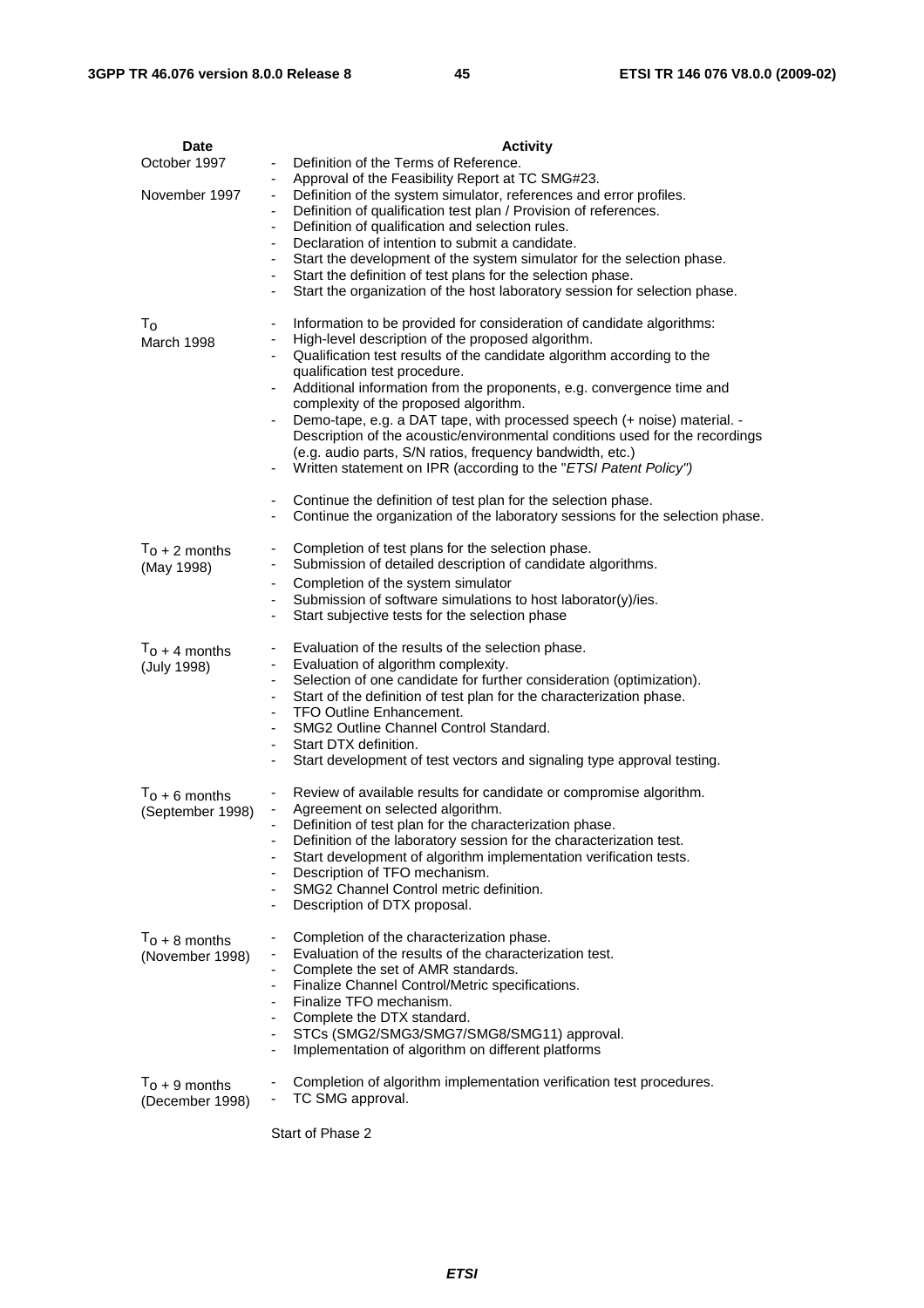## Annex G: Work Item Description for AMR

#### **Adaptive Multi-Rate codec**

#### **Justification**

During 1995/6, the SQSG (Speech Quality Strategy Group) reviewed the need for any future GSM codecs and presented its recommendations to SMG#20. It concluded that the future needs of GSM users would be well served by the development of a single new speech codec.

With competition in the fast changing Telecommunications environment, the convergence of different forms of network access, and customer expectations will place great demands on network quality. For GSM to successfully compete in this environment, GSM must be capable of offering wireline speech quality that is robust to adverse conditions such as channel errors, background noise and tandeming. Whilst current codecs achieve good performance under most conditions, there remain some shortfalls, particularly in respect of realizing wireline quality half-rate operation and maintaining good quality under high error conditions.

The Adaptive Multi-Rate (AMR) solution offers high quality half-rate operation yielding capacity enhancements and cost savings and it also offers wireline quality in full-rate mode that is highly robust to channel errors.

#### Wideband

There is also growing market interest in a wideband speech service (e.g. 7 kHz) and a wideband mode may also be included in the AMR codec. If this mode is to be included, it should not delay the development of the narrowband speech application of AMR.

#### **Service Aspects**

The main requirements of the AMR codec are to provide:

- consistent wireline quality even under variable radio channel conditions;
- wireline half-rate operation, possibly restricted to low error rates;
- the flexibility for operators to optimize the balance of capacity and quality.

If the scope of AMR is extended to include a new wideband speech service option, the nature of this service will need to be determined.

#### **MMI-Aspects**

None.

#### **Charging Aspects**

The option to be able to charge for use of the AMR codec is to be reviewed.

#### **Security Aspects**

None.

#### **Impacts**

| Affects:   | <b>SIM</b> | MЕ | <b>NW</b> | <b>Others</b> |
|------------|------------|----|-----------|---------------|
| Yes        |            |    |           |               |
| <b>No</b>  |            |    |           |               |
| Don't know |            |    |           |               |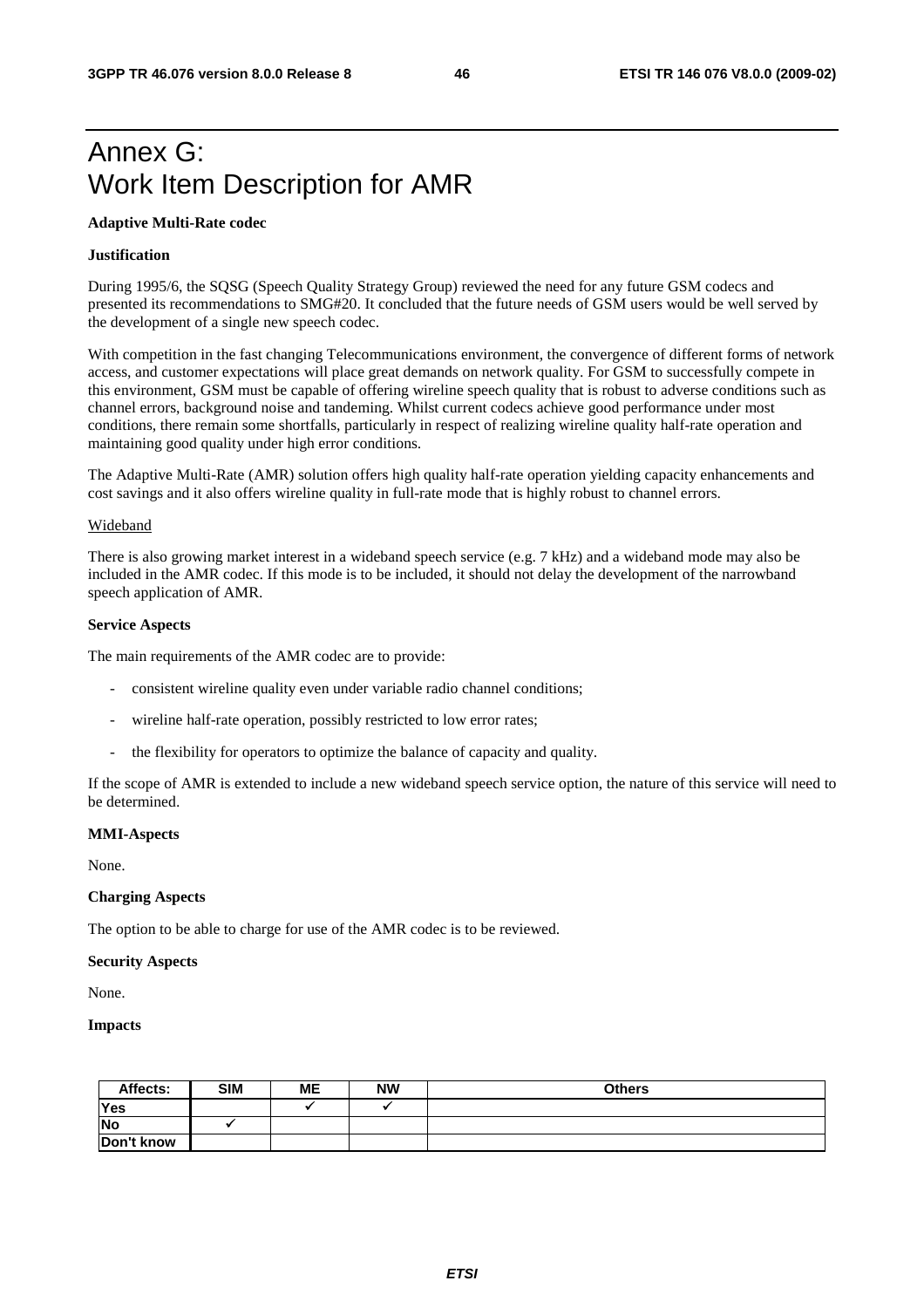### **Expected Output and Time-scales (to be updated at each plenary)**

|                | <b>New specifications</b> |                   |                                      |                                                               |                              |  |  |
|----------------|---------------------------|-------------------|--------------------------------------|---------------------------------------------------------------|------------------------------|--|--|
| <b>GSM No.</b> | Title                     | <b>ISTC</b>       | resp.<br>STC(s)                      | Prime rsp. Secondary presented for<br>linformation at<br>SMG# | approved at Comments<br>SMG# |  |  |
|                | tbd                       | SMG <sub>11</sub> | SMG <sub>2</sub><br>SMG <sub>3</sub> |                                                               |                              |  |  |
|                |                           |                   |                                      |                                                               |                              |  |  |

|                    | Affected existing specifications |             |                  |                  |  |  |  |  |
|--------------------|----------------------------------|-------------|------------------|------------------|--|--|--|--|
| <b>GSM No. ICR</b> |                                  | Subiect     | Approved at SMG# | <b>IComments</b> |  |  |  |  |
|                    |                                  | <b>Itbd</b> |                  |                  |  |  |  |  |
|                    |                                  |             |                  |                  |  |  |  |  |

[ffs]

### **Rapporteur(s)**

K. Järvinen

### **Others**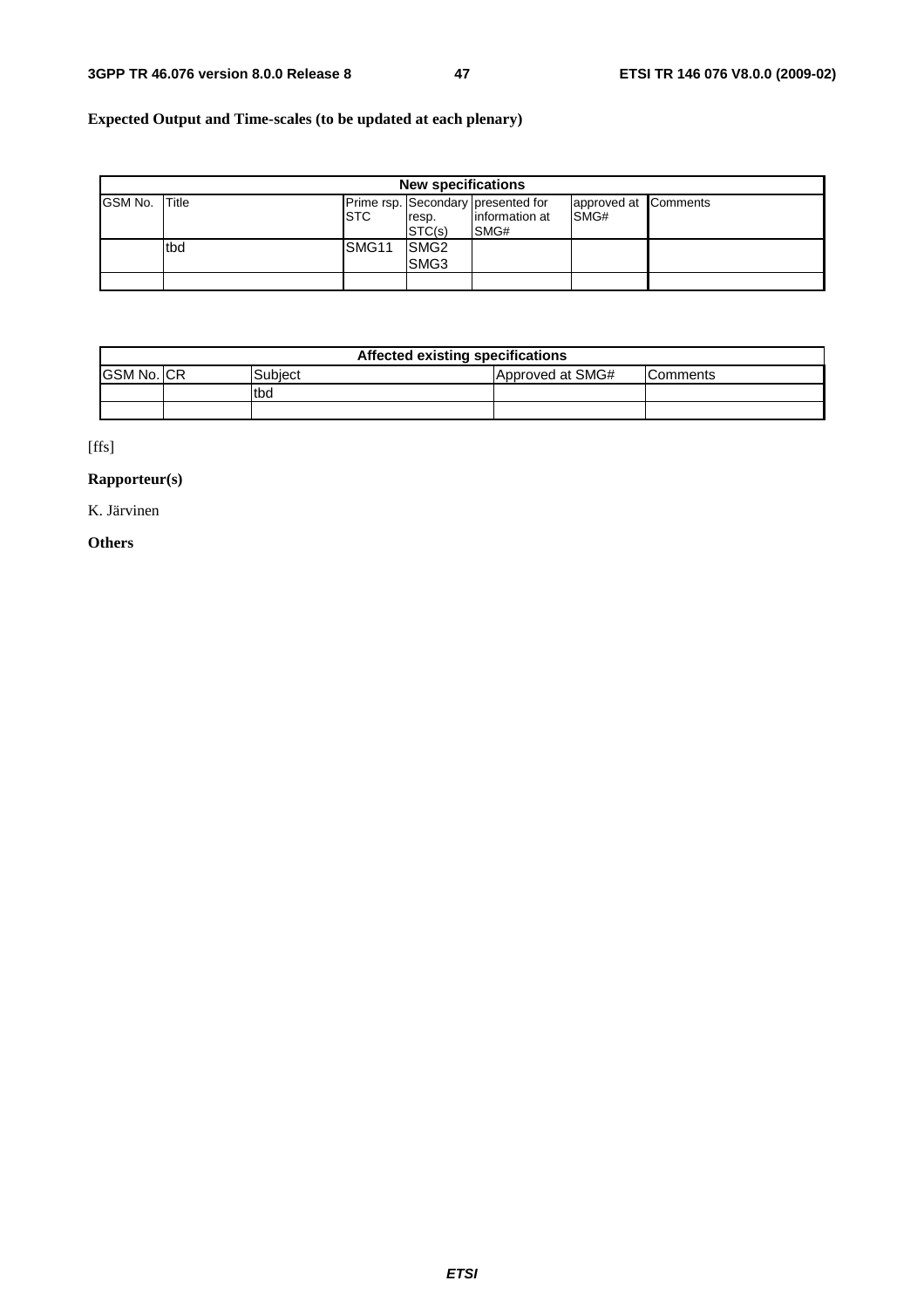## Annex H: Change history

| <b>Change history</b> |             |                 |           |            |                                                         |       |            |
|-----------------------|-------------|-----------------|-----------|------------|---------------------------------------------------------|-------|------------|
| <b>Date</b>           | TSG#        | <b>TSG Doc.</b> | <b>CR</b> | <b>Rev</b> | Subject/Comment                                         | Old   | <b>New</b> |
| March 00              | <b>SA#7</b> | SP-000023       |           |            | Approved at TSG SA#7 and placed under Change<br>Control |       | 7.0.0      |
| March 00              |             |                 |           |            | Version for Release 1999                                |       | 8.0.0      |
| March 01              | SA#11       |                 |           |            | Version for Release 4                                   |       | 4.0.0      |
| December 01           |             |                 |           |            | Figures 6.1 and 6.2 visible                             | 4.0.0 | 4.0.1      |
| December 04 SA#26     |             |                 |           |            | Version for Release 6                                   | 4.0.1 | 6.0.0      |
| June 07               | SA#36       |                 |           |            | Version for Release 7                                   | 6.0.0 | 7.0.0      |
| December 08 SA#42     |             |                 |           |            | Version for Release 8                                   | 7.0.0 | 8.0.0      |